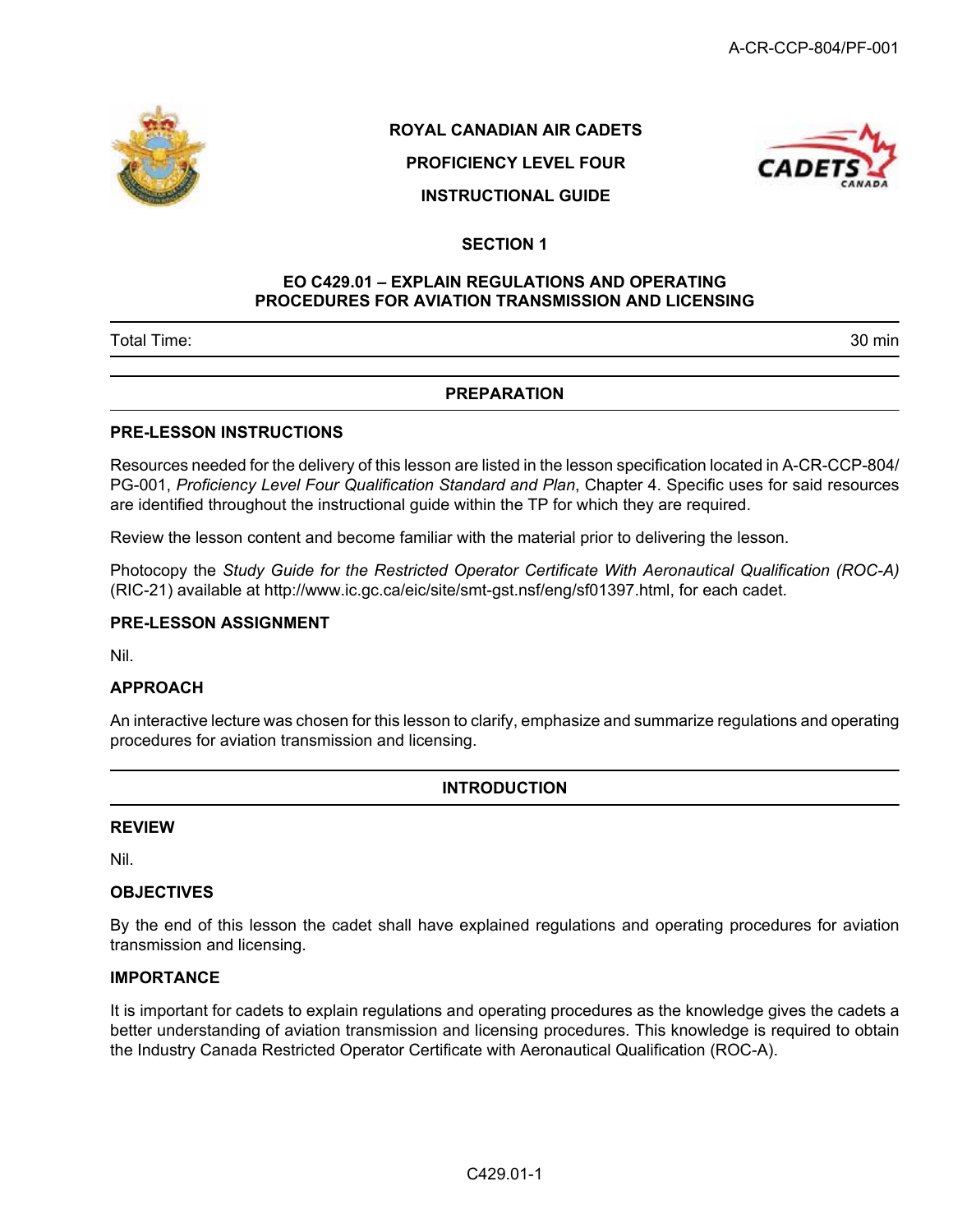

Distribute one copy of the *Study Guide for the Restricted Operator Certificate With Aeronautical Qualification (ROC-A) (RIC-21)* to each cadet. Have the cadets follow along with the study guide as content is presented.

**Teaching Point 1 Explain priorities, privacy, and control of communication.**

Time: 5 min Method: Interactive Lecture Companies and Method: Interactive Lecture

## **PRIORITIES**

The priority of messages by flight service stations are:

- emergency communications, to include:
	- $\circ$ distress communication, and
	- $\circ$ urgency communications;
- flight safety communications, such as:
	- $\circ$ air traffic control (ATC) clearances,
	- $\Omega$ airport advisories,
	- $\circ$ position reports, and
	- air file flight plans;  $\circ$
- scheduled broadcasts,
- unscheduled broadcasts,
	- notices to airmen (NOTAMS),  $\circ$
	- $\circ$ significant meteorological information (SIGMET), and
	- pilot weather report (PIREP); and  $\circ$
- other air-ground communications.

#### **PRIVACY**

No person shall reveal the contents, or the existence of communications transmitted, received, or intercepted by a radio station. Exceptions to this rule include revealing the contents to:

- the addressee of the message,
- authorized officials of the Government of Canada,
- officers of the court, and
- the operator of a telecommunication system necessary to forward or deliver the message.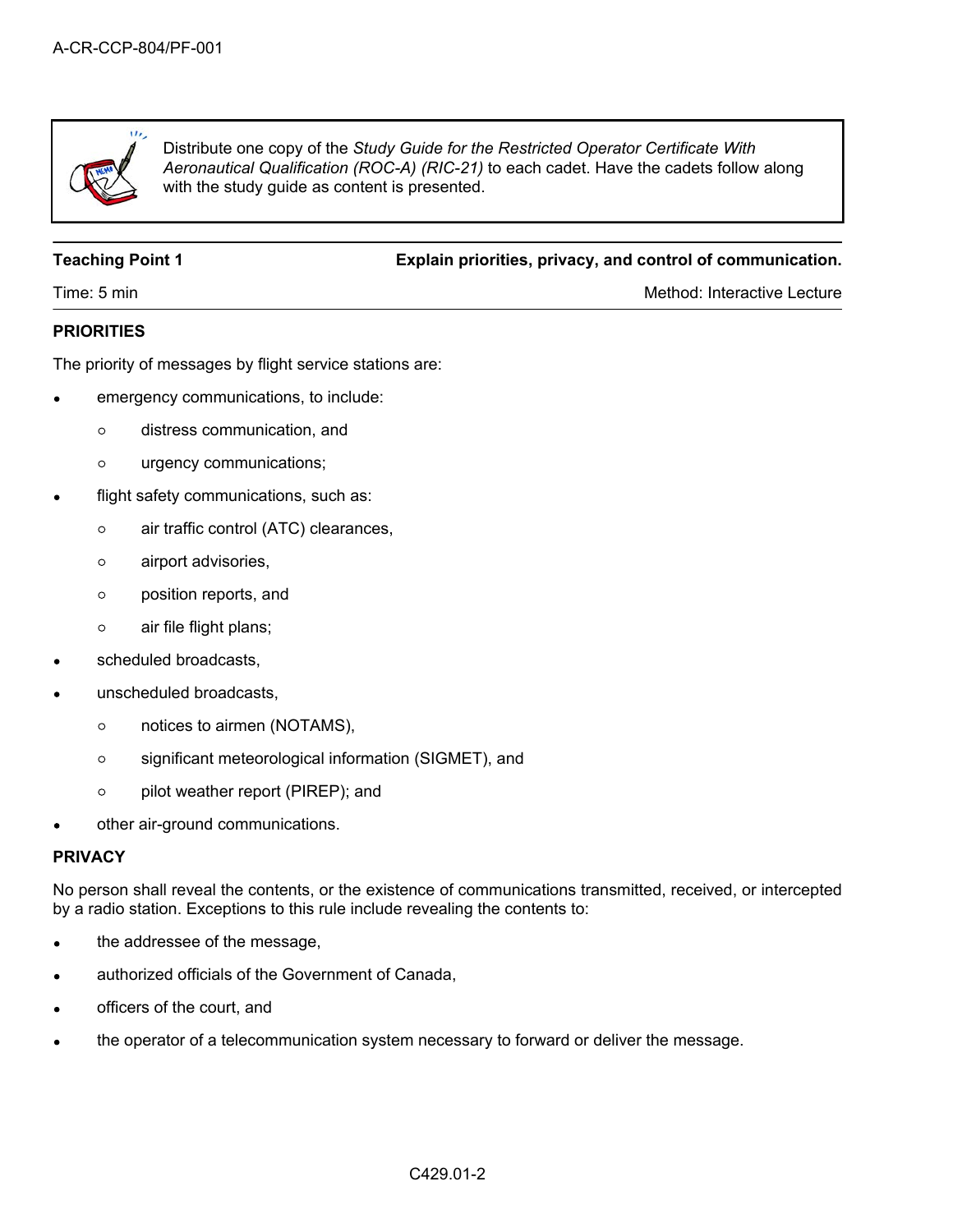The restrictions do not apply to the following messages:

- distress,
- urgency,
- safety, and
- ALL STATIONS addressed, such as:
	- $\circ$ weather reports, and
	- $\circ$ storm warnings.

#### **CONTROL OF COMMUNICATION**

An aircraft station will comply with instructions given by a ground station relating to:

- the order and time of transmission,
- the choice of frequency, and
- the duration and suspension of communications.



The ground station normally retains transmission control with communications between ground and aircraft stations.

The aircraft station called by another aircraft becomes the controlling station.

Radio communication between stations should be restricted to safety and flight regularity. Unauthorized communication, profane or obscene language, and calls that interfere with or interrupt the working of another radio station can result in a fine not exceeding \$5 000 and / or imprisonment for a term not exceeding one year. Anyone who knowingly sends, transmits, or causes any false or fraudulent distress signal, message, call, or radiogram of any kind may receive similar fines and / or imprisonment. A corporation can be fined up to \$25 000.

## **CONFIRMATION OF TEACHING POINT 1**

#### **QUESTIONS**:

- Q1. What messages have highest priority?
- Q2. Which station retains transmission control between ground and aircraft stations?
- Q3. What is the maximum fine given to an individual for unauthorized communications or interference with another radio station?

#### **ANTICIPATED ANSWERS**:

- A1. Emergency communications.
- A2. Ground station.
- A3. \$5 000.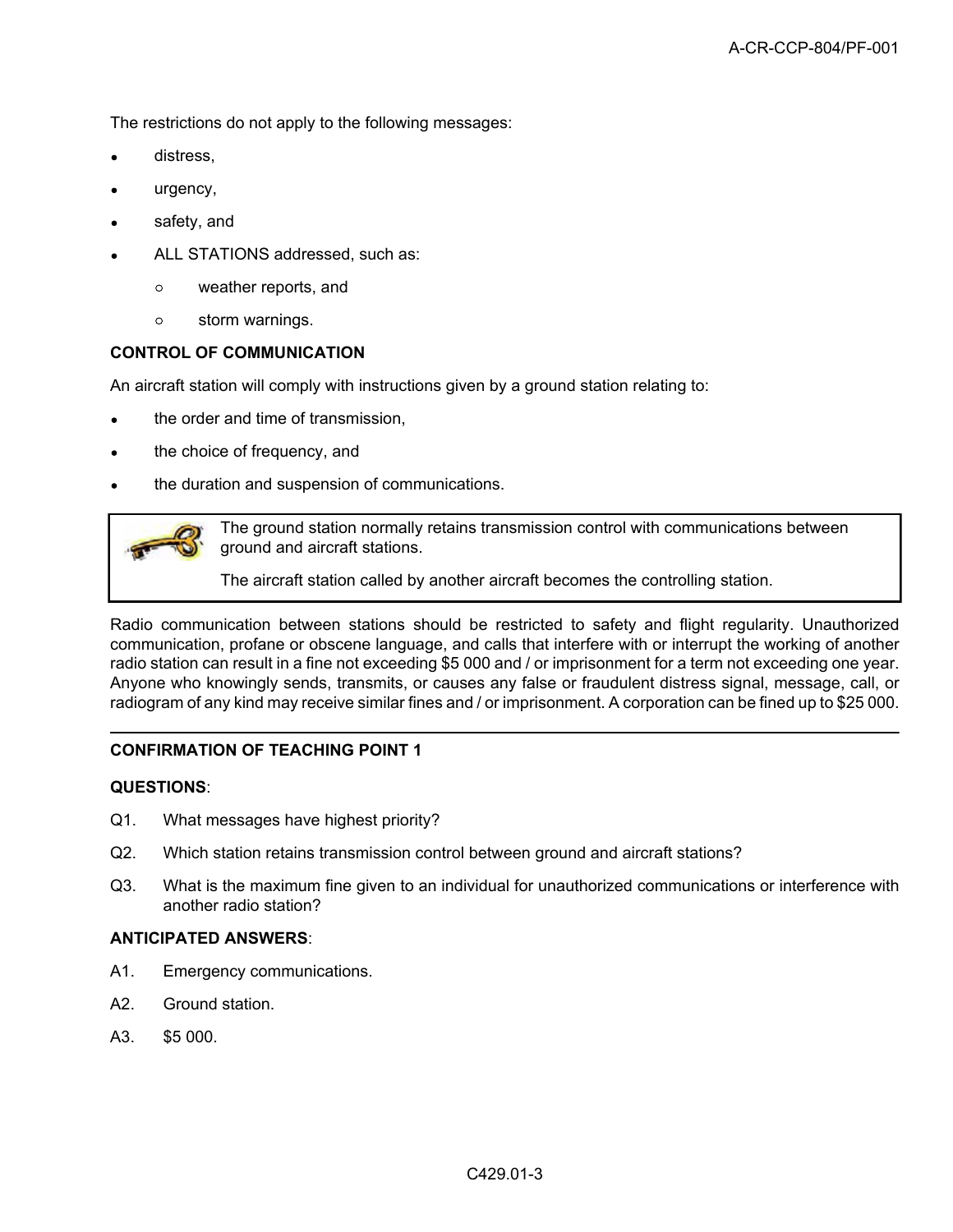**Teaching Point 2 Explain time, date, and transmission of numbers.**

Time: 5 min Method: Interactive Lecture



Have the cadets follow along with the study guide as content is presented.

#### **TIME**

The 24-hour system is used to express time during radiocommunication. Time is expressed using four figures; the first two representing the hour past midnight and the last two representing the minutes past the hour.

Time is usually referenced to one standard time zone. If communication is conducted in a single time zone, local time is used.

Standard time zones are indicated as the following:

- Newfoundland N
- Atlantic A
- Eastern E
- Central C
- Mountain M
- Pacific P
- Yukon Y

Examples of time references include:

- 12:45 a.m. expressed as 0045,
- 7:40 a.m. expressed as 0740,
- 12:00 p.m. expressed as 1200,
- 1:35 p.m. expressed as 1335,
- 4:07 p.m. (EST) expressed as 1607 E,
- 7:40 p.m. expressed as 1940, and
- 9:50 p.m. (PST) expressed as 2150 P.

Coordinated Universal Time (UTC), also known as Zulu time (Z) or Greenwich Mean Time (GMT), is used to avoid confusion between different time zones. An example of UTC is 0539Z expressed as ZERO FIFE TREE NINER ZULU.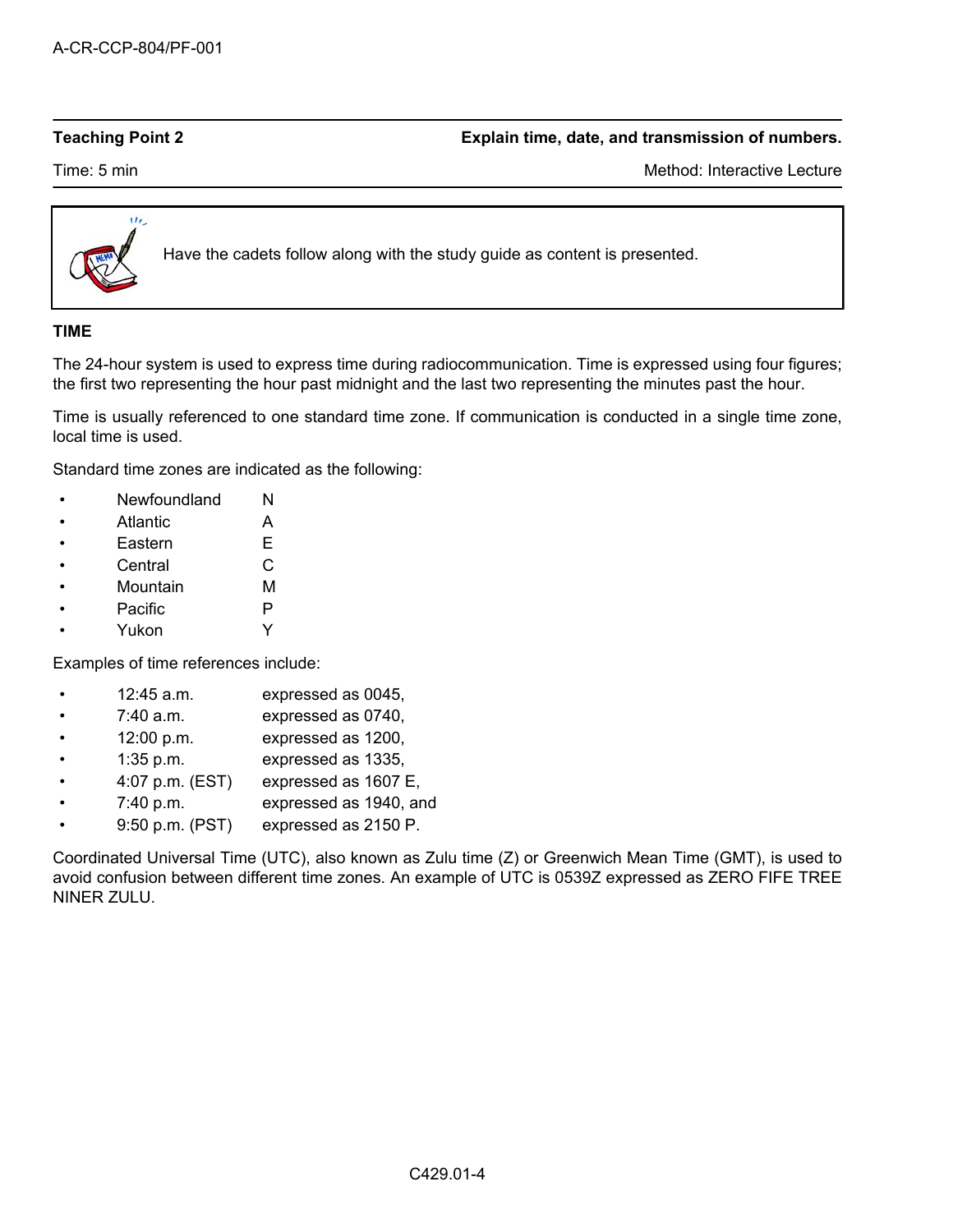To convert local time to Zulu time add:

- 2.5 hours to Newfoundland Daylight Time (NDT),
- 3.5 hours to Newfoundland Standard Time (NST),
- 3 hours to Atlantic Daylight Time (ADT),
- 4 hours to Atlantic Standard Time (AST),
- 4 hours to Eastern Daylight Savings Time (EDT),
- 5 hours to Eastern Standard Time (EST),
- 5 hours to Central Daylight Savings Time (CDT),
- 6 hours to Central Standard Time (CST),
- 6 hours to Mountain Daylight Savings Time (MDT),
- 7 hours to Mountain Standard Time (MST),
- 7 hours to Pacific Daylight Savings Time (PDT), and
- 8 hours to Pacific Standard Time (PST) .

#### **DATE**

The date is expressed as a six-figure group. The first two figures represent the day of the month and the last four figures indicate the time.

## **TRANSMISSION OF NUMBERS**

When referring to numbers, each digit is pronounced separately, except whole thousands. Whole thousands are communicated by pronouncing each digit in the number of thousands followed by the word thousand expressed as TOU-SAND. The word hundred is expressed as HUN-DRED. If a decimal is within the number, the word decimal is pronounced DAY-SEE-MAL. For example:

- 8 000 is expressed as AIT TOUSAND,
- 150 is expressed as WUN FIFE ZERO, and
- 75 is expressed as SEVEN FIFE.

Monetary denominations are transmitted with groups of digits including the decimal. Dollars is expressed if monetary denomination is higher than one dollar. For example, \$28.45 is expressed as DOLLARS TOO AIT DAY-SEE-MAL FOWER FIFE.

Altitude above sea level is expressed in thousands plus hundreds of feet. Separate digits are used to express flight level. For example:

- 2 800 is expressed as TOO TOUSAND AIT HUNDRED, and
- FL375 is expressed as FLIGHT LEVEL TREE SEVEN FIFE.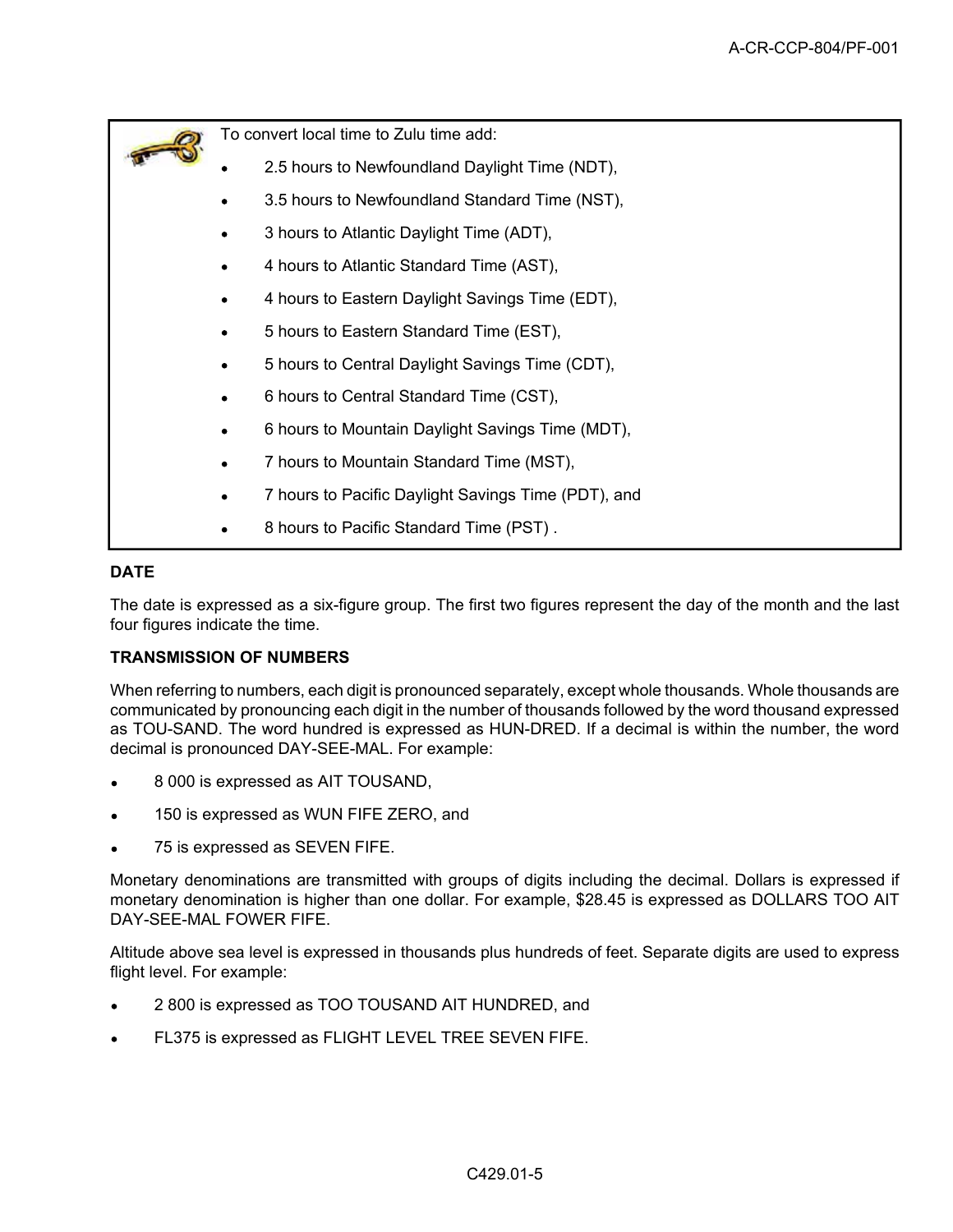Aircraft type numbers are expressed in group forms. For example:

- Flight 498 is expressed as FLIGHT FOWER NINER AIT, and
- DC10 is expressed as DC TEN.

Wind speed and cloud formation heights are expressed in group forms. For example:

- Wind 270 / 10 is expressed as WIND TOO SEVEN ZERO DEGREES WUN ZERO KNOTS, and
- 36BKN is expressed as THIRTY SIX HUNDRED BROKEN.

Aircraft headings are given in groups of three digits. For example:

- 005 degrees is expressed as HEADING ZERO ZERO FIFE, and
- 350 degrees is expressed as HEADING TREE FIFE ZERO.

Aerodrome elevation is expressed in feet using the expression FIELD ELEVATION. For example:

- 178 is expressed as FIELD ELEVATION WUN SEVEN AIT, and
- 4900 is expressed as FIELD ELEVATION FOWER TOUSAND NINER ZERO ZERO.

## **CONFIRMATION OF TEACHING POINT 2**

#### **QUESTIONS**:

- Q1. How is time expressed for the 24-hour system?
- Q2. How many figures will be used to express date and time together?
- Q3. How is aerodrome elevation expressed?

## **ANTICIPATED ANSWERS**:

- A1. Four figures.
- A2. Six figures.
- A3. In feet using the expression FIELD ELEVATION.

**Teaching Point 3 Explain operating procedures.**

Time: 5 min Method: Interactive Lecture Company of Time: 5 min Method: Interactive Lecture



Have the cadets follow along with the study guide as content is presented.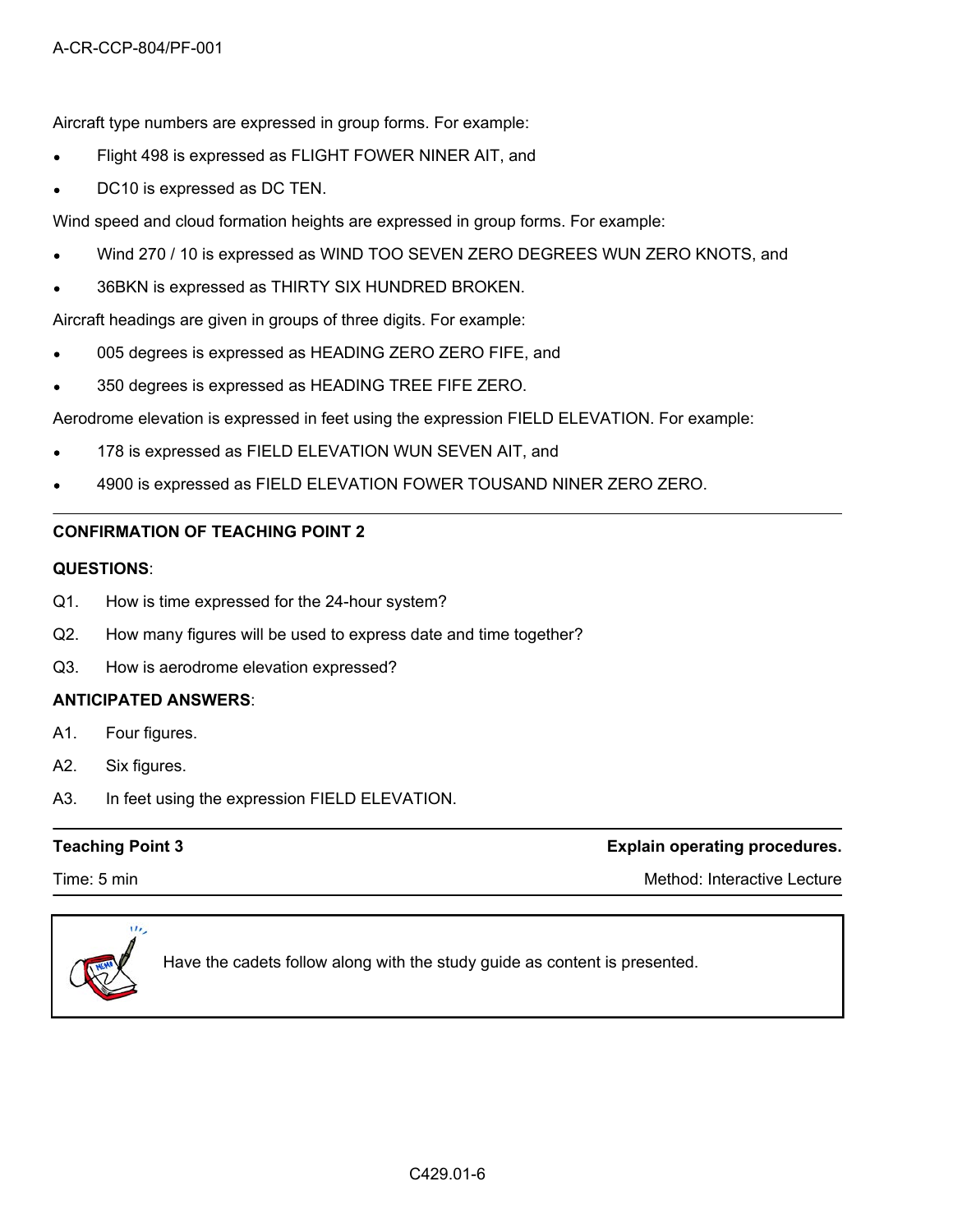## **OPERATING PROCEDURES**

## **Words and Phrases**

| Slang expressions are not used during radiocommunication procedures including: |                      |  |
|--------------------------------------------------------------------------------|----------------------|--|
| ten-four,<br>$\bullet$                                                         |                      |  |
| $\bullet$                                                                      | over and out,        |  |
| $\bullet$                                                                      | breaker-breaker, and |  |
|                                                                                | come in please.      |  |

Standard phrases and words are used whenever applicable including:

| Acknowledge         | Let me know that you have received and understood this message.                                                                                                  |
|---------------------|------------------------------------------------------------------------------------------------------------------------------------------------------------------|
| Affirmative         | Yes or permission granted.                                                                                                                                       |
| <b>Break</b>        | Indicates the separation between portions of the message (to be used where there<br>is no clear distinction between the text and other portions of the message). |
| Channel             | Change to Channel _____ before proceeding.                                                                                                                       |
| Cleared             | Authorized to proceed under the conditions specified.                                                                                                            |
| Confirm             | Have I received the following ? or                                                                                                                               |
|                     | Did you receive the message?                                                                                                                                     |
| Correction          | An error has been made in this transmission (or message). The correct version is                                                                                 |
| Disregard           | Consider this transmission as not sent.                                                                                                                          |
| Do you read?        | I have called you more than once. If you are receiving me, reply.                                                                                                |
| Go ahead            | Proceed with your message.                                                                                                                                       |
| How do you read me? | What is the readability of my transmission?                                                                                                                      |
| I say again         | I will repeat.                                                                                                                                                   |
| Monitor             | Listen on (frequency).                                                                                                                                           |
| Negative            | No or that is not correct or I do not agree.                                                                                                                     |
| Out                 | Conversation is ended and no response is expected.                                                                                                               |
| Over                | My transmission is ended and I expect a response from you.                                                                                                       |
| Read back           | Repeat all or the specified part of this message back to me exactly as received (do<br>not use the word Repeat).                                                 |
| Roger               | Okay, I have received all of your last transmission.                                                                                                             |
| Say again           | Repeat.                                                                                                                                                          |
| Stand by            | I must pause for a few seconds or minutes, please wait and I will call you.                                                                                      |
| Seelonce            | International expression to indicate that silence has been imposed on the                                                                                        |
|                     | frequency due to a distress situation.                                                                                                                           |
| Seelonce feenee     | International expression to indicate that the distress situation has ended.                                                                                      |
| That is correct     | Self-explanatory.                                                                                                                                                |
| Verify              | Check coding or text to confirm with originator.                                                                                                                 |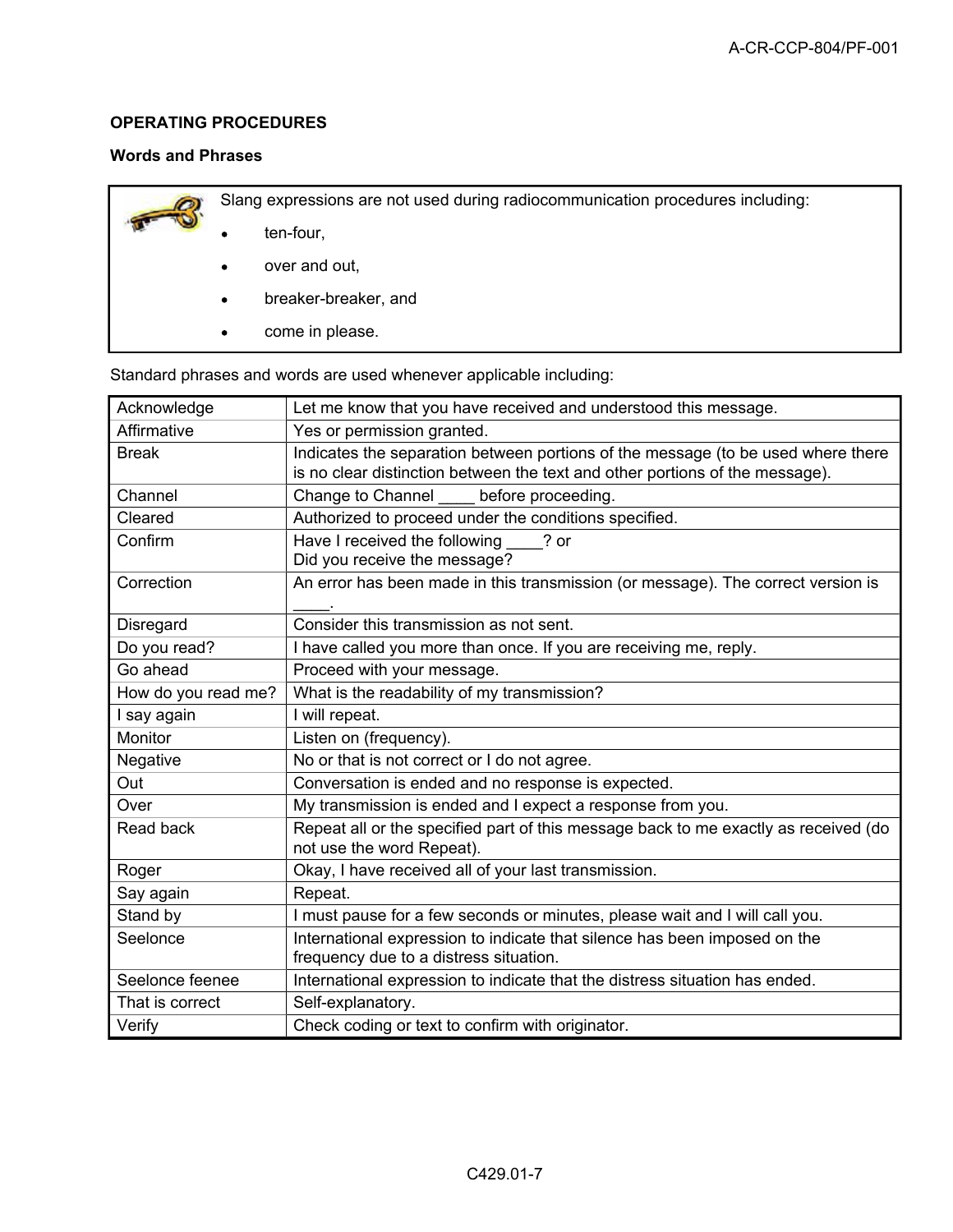| Wilco       | Your instructions received, understood, and will be complied with.                                                                                                                                    |
|-------------|-------------------------------------------------------------------------------------------------------------------------------------------------------------------------------------------------------|
| Words twice | As a request, communication is difficult, please send each word or group of words<br>twice, or<br>As information, since communication is difficult, I will send each word or group of<br>words twice. |

## **Call Signs**

Call signs are assigned for identification purposes and should be used when contact is being established and again when communications are concluded. An aircraft's call sign can be the same as the aircraft's markings. Transport Canada (TC) assigns call signs and marks to aircraft.



Aircraft marks include C- (Canadian nationality mark) followed by the four–letter registration marks with aircraft letters starting with G or F and ultralight letters starting with I.

Aircraft registered before January 1, 1974 are identified with the nationality mark CF.

Aeronautical call signs are pronounced phonetically. During the initial contact, the manufacturer's name or type of aircraft is included, followed by the four letters of the registration. In further communications, the caller letters can be abbreviated to the last three letters.

- Cessna 172 GFLR is expressed as CESSNA WUN SEVEN TOO GOLF FOXTROT LIMA ROMEO then FOXTROT LIMA ROMEO, and
- Ultralight IKKO is expressed as ULTRALIGHT INDIA KILO KILO OSCAR then KILO KILO OSCAR.

**Air carriers.** Companies use their name followed by the flight number or the last three characters of the aircraft registration.

**Civil registration.** Private aircraft use the manufacturer's name or the type of the aircraft followed by the last four letters of the registration.

**Ground stations.** The name of the airport or its geographical location followed by a suitable word indicating the function of the station.

Examples:

| $\bullet$ | Area control centre:                | OTTAWA CENTRE,        |
|-----------|-------------------------------------|-----------------------|
| $\bullet$ | Flight information service station: | WINNIPEG INFORMATION, |
| $\bullet$ | Surface movement control:           | TORONTO GROUND,       |
| $\bullet$ | Private aeronautical station:       | RADIO, and            |
| $\bullet$ | Company dispatch:                   | DISPATCH.             |

## **CONFIRMATION OF TEACHING POINT 3**

## **QUESTIONS**:

- Q1. Why are call signs assigned?
- Q2. Who assigns call signs?
- Q3. How are ground station call signs created?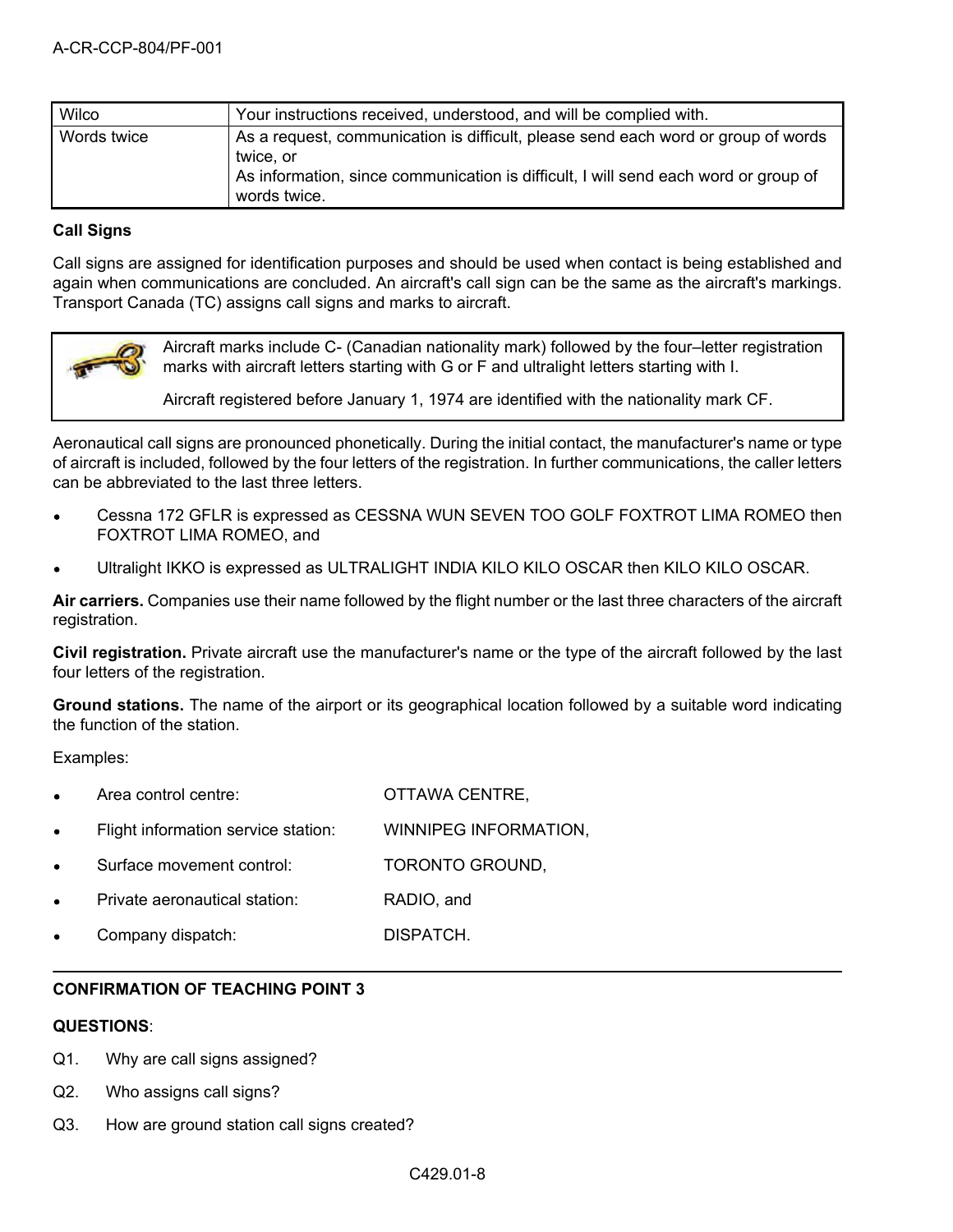## **ANTICIPATED ANSWERS**:

- A1. Identification purpose.
- A2. TC.
- A3. Call signs are comprised of:
	- $\bullet$ name of the airport, or the airport geographical location, and
	- suitable word indicating the function of the station.  $\bullet$

#### **Teaching Point 4 Explain calling procedures.**

Time: 10 min Method: Interactive Lecture Communication of the Method: Interactive Lecture



Have the cadets follow along with the study guide as content is presented.

## **CALLING PROCEDURES**

A ground station that has a radio message for an aircraft within its operational service area may call the aircraft. When a ground station receives calls from several aircraft, the ground station will decide the order to take the calls.



If the radio conditions are good, the station's call sign is stated once but if conditions are poor, it is stated three times.

All stations shall listen to the communication channel before transmitting to ensure the transmission will not interfere with communication already in progress.

A station that has distress, urgency, or safety communications to transmit can interrupt a transmission of lower priority that is in progress.



The call sign of the station or aircraft being called is always spoken first followed by THIS IS and the calling station's or aircraft's call sign.

## **Single Station Call**

A transmission is sent to a single station by stating:

- the call sign of the station being called,
- this is,
- the call sign of the station calling,
- the frequency on which the calling station is transmitting, and
- over (invitation to reply).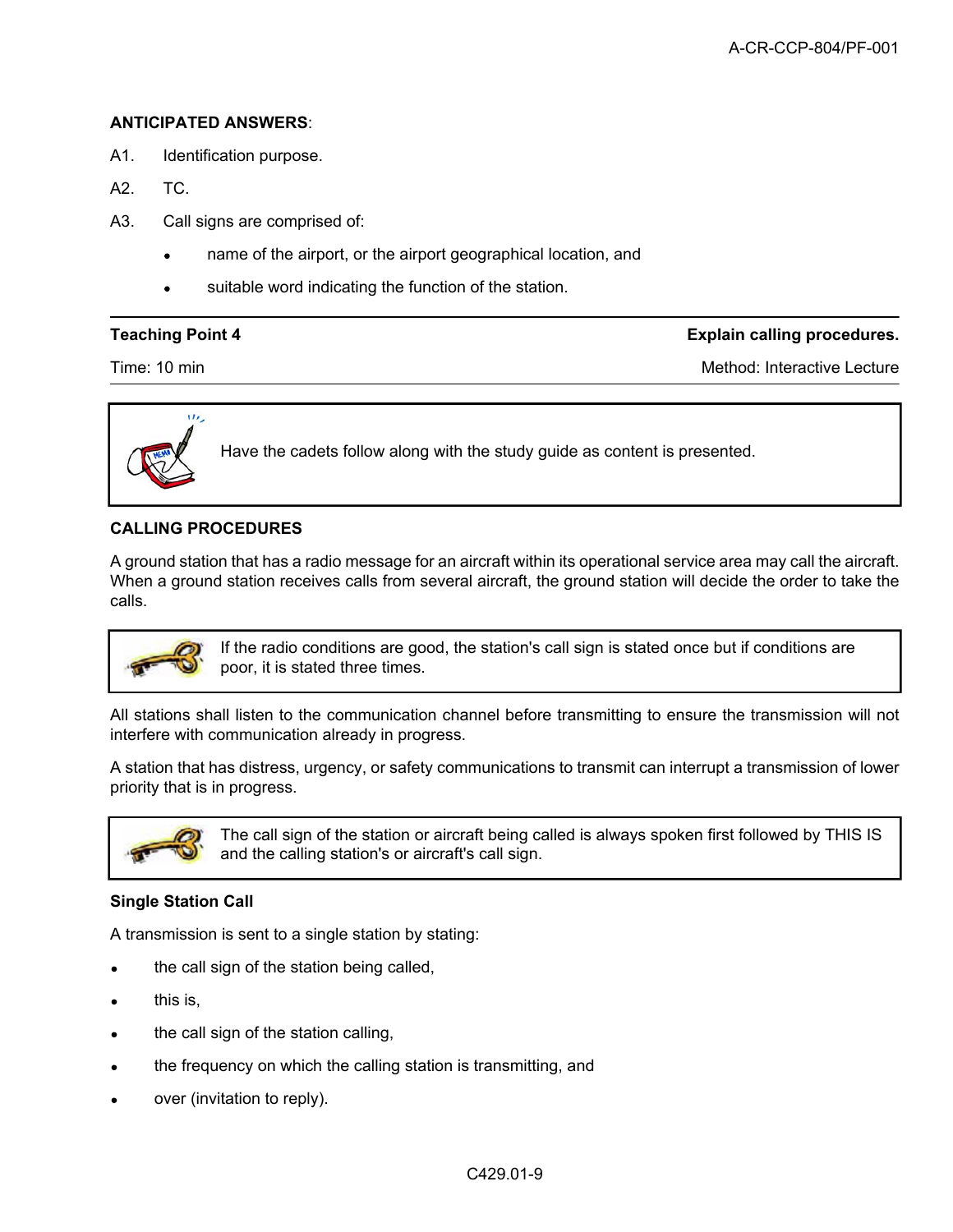## **Example:**

OTTAWA TOWER, (OTTAWA TOWER, OTTAWA TOWER), THIS IS, CESSNA WUN SEVEN TOO FOXTROT ALFA DELTA TANGO, ON FREQUENCY WUN WUN AIT DAY-SEE-MAL SEVEN, OVER.

## **All Station General Call**

When a station needs to establish communication with any station within range or in a certain area, the call should be made to all stations.

#### **Example:**

ALL STATIONS, ALL STATIONS, ALL STATIONS, THIS IS, TORONTO RADIO (say three times if necessary), BE ADVISED OF \_\_\_ IN THE AREA \_\_\_, OUT.

## **Multiple Station Call**

When more than one station is being called, the call signs of the desired stations may be transmitted in any sequence followed by THIS IS. The operators replying to multiple station calls should reply in the order in which they were called.

#### **Example:**

CESSNA WUN SEVEN TOO FOXTROT NOVEMBER INDIA LIMA, PIPER FOXTROT X-RAY QUEBEC QUEBEC, PIPER GOLF LIMA LIMA DELTA, THIS IS, TORONTO RADIO (say three times if necessary), OVER.

#### **Replying**

Operators hearing a call directed to their station shall reply as soon as possible and advise the calling station to proceed, GO AHEAD or not to proceed with the message, STAND BY followed by the anticipated number of minutes of delay.

#### **Example:**

CESSNA WUN SEVEN TOO FOXTROT NOVEMBER INDIA LIMA, THIS IS, TORONTO TOWER, GO AHEAD.

PIPER GOLF LIMA LIMA DELTA, THIS IS, TORONTO TOWER, STAND BY TOO MINUTES.

#### **Corrections and Repetitions**

If an error is made during a transmission, the word correction is spoken followed by the correct word or phrase.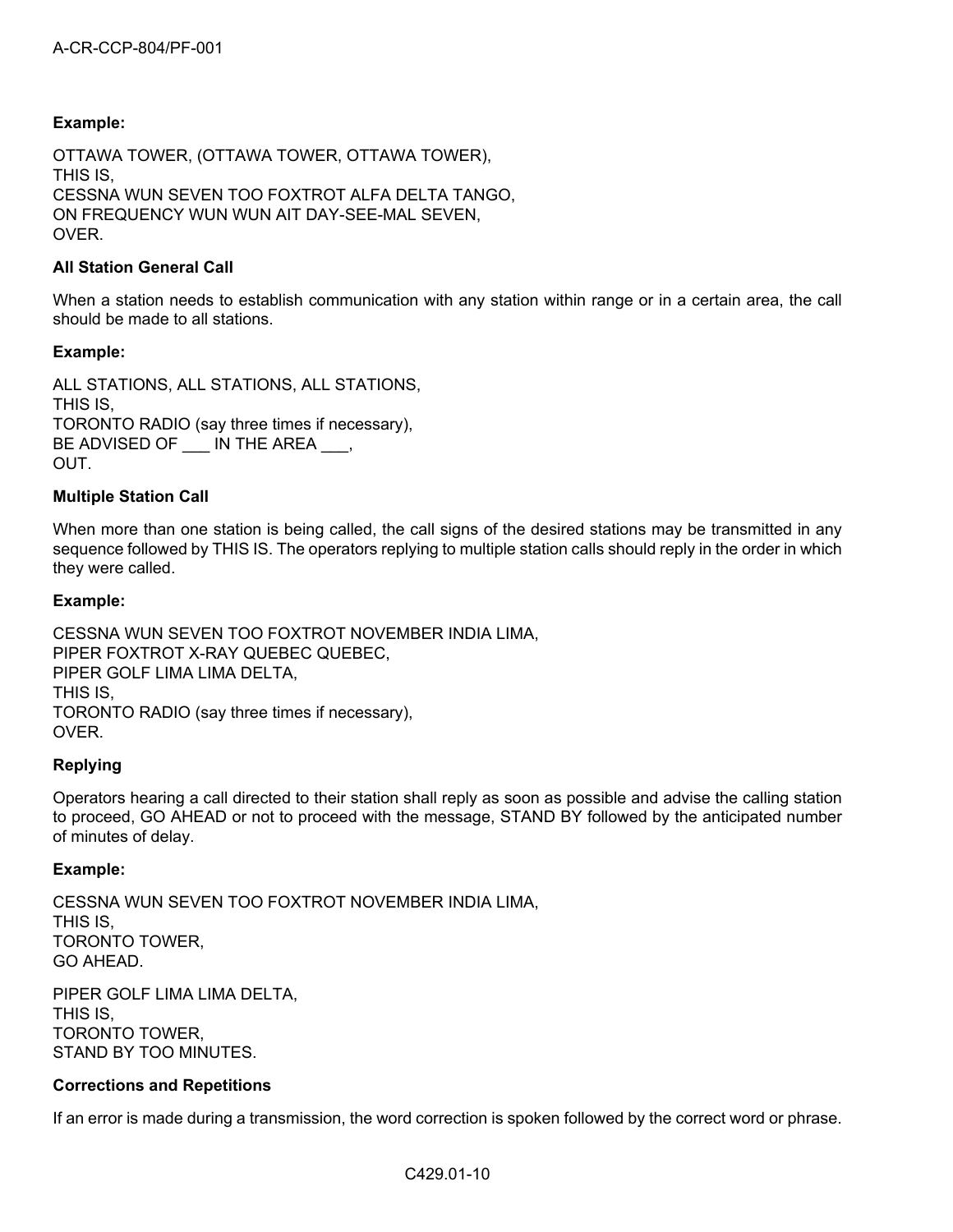Example: PROCEED TO DOCK FIFE CORRECTION DOCK SEVEN.

If the receiving station requires an entire message to be repeated, the operator states SAY AGAIN. If only a portion of the message is required, the receiving station says the following:

- SAY AGAIN ALL BEFORE (the first word satisfactorily received);
- SAY AGAIN (the word before the missing portion) TO (the word after the missing portion); and
- SAY AGAIN ALL AFTER \_\_\_\_ (the last word satisfactorily received).

Example:

VANCOUVER RADIO, THIS IS, STINSON FOXTROT ALFA BRAVO CHARLIE, SAY AGAIN ALL BEFORE HANGAR, OVER.

WINNIPEG TOWER, THIS IS, STINSON FOXTROT ALFA BRAVO CHARLIE, SAY AGAIN ALTITUDE TO DESCEND, OVER.

MONTREAL CENTRE, THIS IS, STINSON FOXTROT ALFA BRAVO CHARLIE, SAY AGAIN ALL AFTER FLIGHT PLAN, OVER.

#### **Message Handling Procedures**

When transmitting a message, the radio operator should:

- 1. Plan the message content before transmitting.
- 2. Listen briefly before starting to transmit the message to avoid interfering with other transmissions.
- 3. Deliver the radio message clearly and concisely using standard phrases.

The message format normally consists of the following four parts:

- 1. The call sign indicating the addressee and the originator.
- 2. The addressee reply.
- 3. The message.
- 4. The acknowledgement or ending.

The words THIS IS and OVER can be omitted on subsequent calls once the initial contact has been made with the addressee.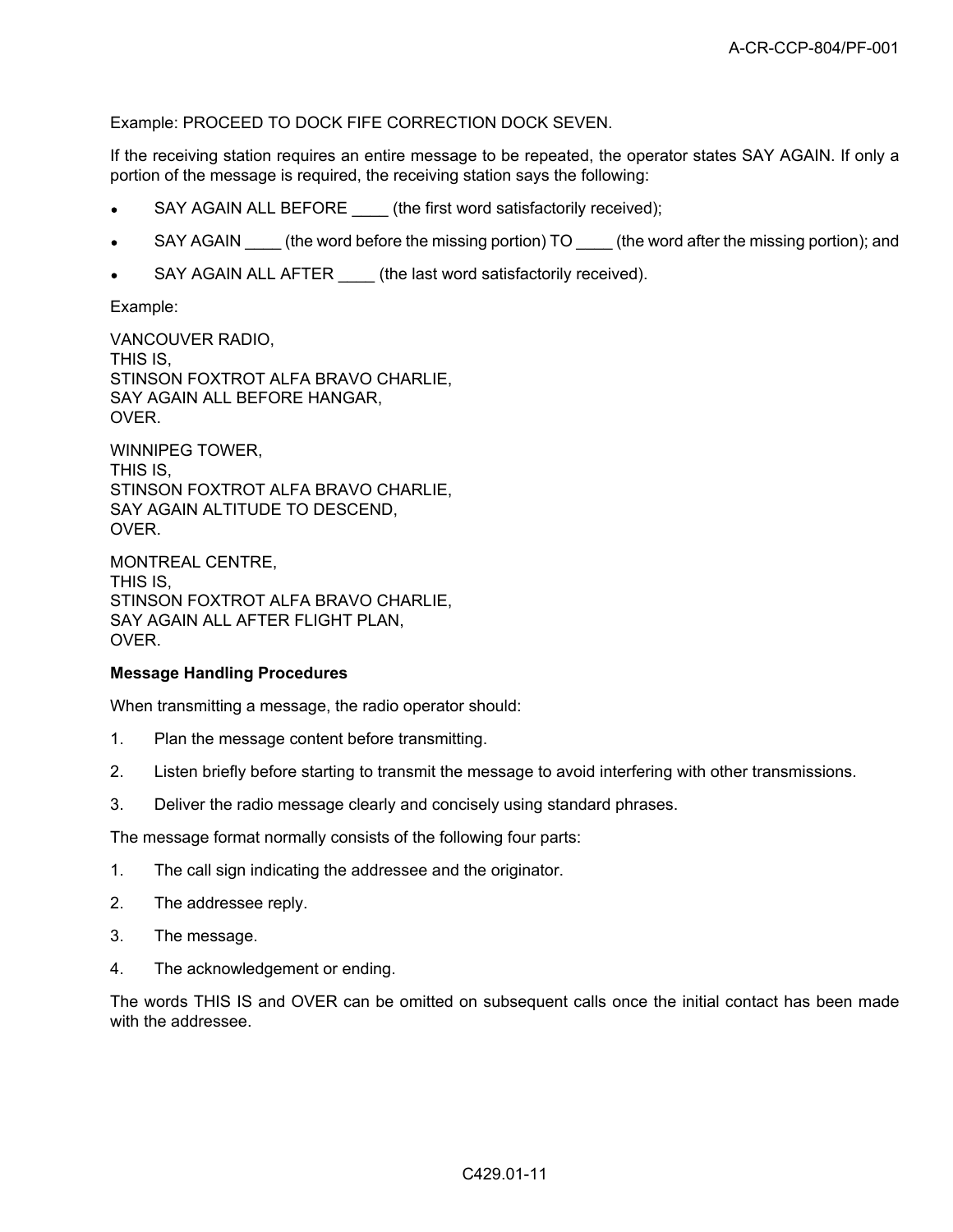| Example:                 |                                                                                                                                                             |
|--------------------------|-------------------------------------------------------------------------------------------------------------------------------------------------------------|
| Call-up by aircraft      | <b>BROCKVILLE RADIO,</b><br>THIS IS,<br>PIPER FOXTROT ALFA BRAVO CHARLIE,<br>OVER.                                                                          |
| Reply by ground station  | PIPER FOXTROT ALFA BRAVO CHARLIE,<br>THIS IS,<br><b>BROCKVILLE RADIO,</b><br>GO AHEAD.                                                                      |
| Message-Aircraft         | <b>BROCKVILLE RADIO,</b><br>PIPER FOXTROT ALFA BRAVO CHARLIE,<br>FOWER MILES AT WUN THOUSAND,<br><b>LANDING BROCKVILLE.</b>                                 |
| Message-Ground           | PIPER FOXTROT ALFA BRAVO CHARLIE,<br><b>BROCKVILLE RADIO,</b><br>ROGER,<br>WIND WUN SIX ZERO DEGREES AT WUN FIFE KNOTS,<br>ALTIMETER TOO NINER NINER SEVEN. |
| Acknowledgement-Aircraft | <b>BROCKVILLE RADIO,</b><br>PIPER FOXTROT ALFA BRAVO CHARLIE,<br>ROGER,<br>OUT.                                                                             |

## **Signal (or Radio) Checks**

Call using the appropriate frequency that will not interfere with the normal work of other aircraft or ground stations.

A signal (or radio) check is conducted by:

- calling another aircraft or ground station to request a signal check;
- stating signal (or radio) check 1, 2, 3, 4, 5. How do you read me? Over;  $\bullet$
- including station call sign;  $\bullet$
- transmitting the signal for less than 10 seconds; and  $\bullet$
- replying or receiving a reply to a signal (or radio) check, use the following readability scale:  $\bullet$ 
	- $\circ$ 1–bad (unreadable),
	- $\circ$ 2–poor (readable now and then),
	- $\circ$ 3–fair (readable but with difficulty),
	- 4–good (readable), and  $\circ$
	- 5–excellent (perfectly readable). $\circ$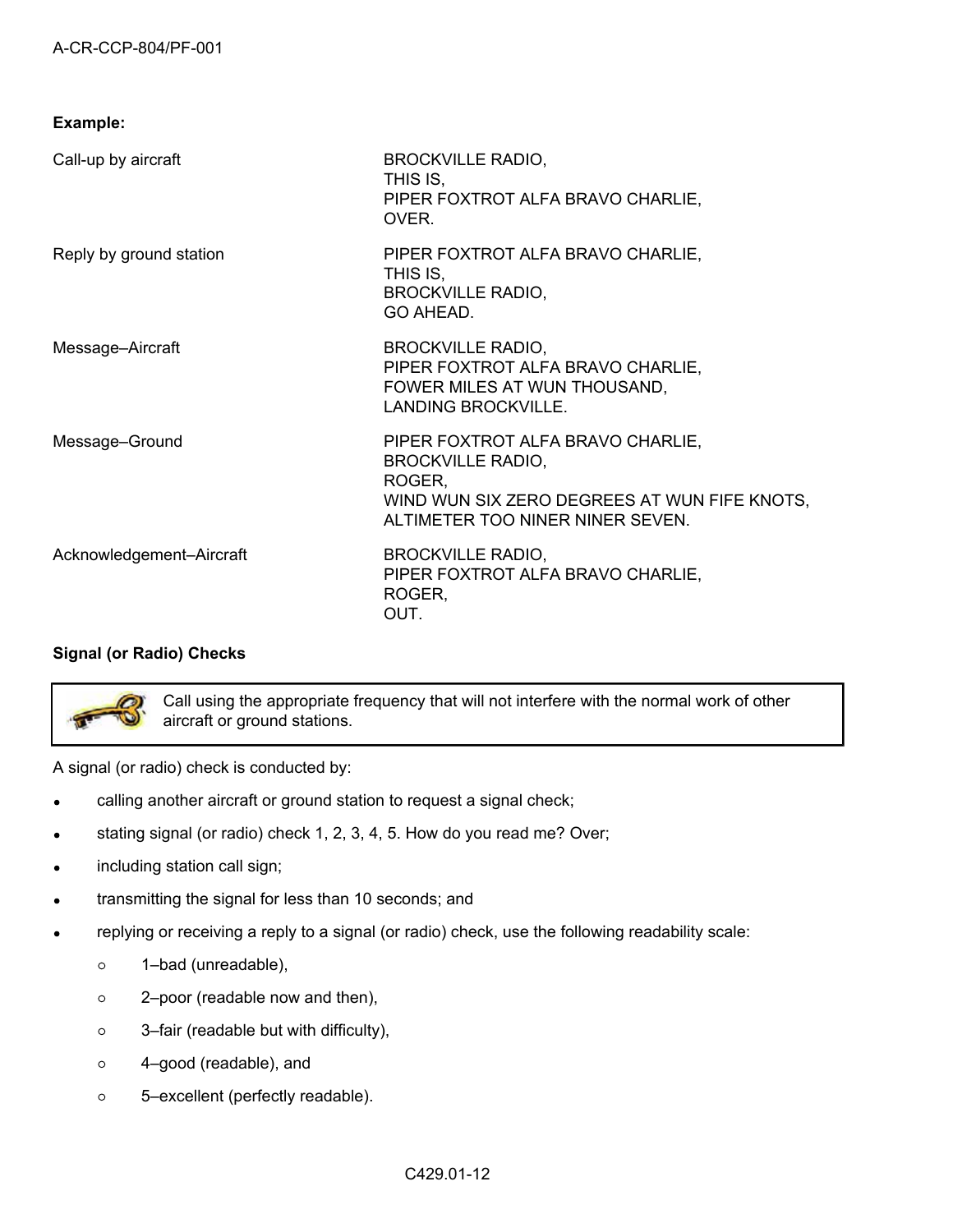Communication checks are categorized as follows:

- signal check (made while aircraft is airborne),
- pre-flight check (made prior to departure), and
- maintenance check (made by ground maintenance).

#### **Example:**

Call-up by aircraft WATSON LAKE RADIO, THIS IS, CESSNA FOXTROT ALFA BRAVO CHARLIE, REQUEST SIGNAL CHECK ON FREQUENCY FIFE SIX DAY-SEE-MAL AIT ZERO.

Response by station The CESSNA FOXTROT ALFA BRAVO CHARLIE, THIS IS, WATSON LAKE RADIO, READING YOU STRENGTH FIFE, OVER.

## **CONFIRMATION OF TEACHING POINT 4**

#### **QUESTIONS**:

- Q1. When is the call sign not stated three times?
- Q2. When can a station interrupt with the call of another station?
- Q3. What does the radio operator do when transmitting a message?

#### **ANTICIPATED ANSWERS**:

- A1. When the radio conditions are good.
- A2. When it has a distress, urgency, or safety communication to transmit.
- A3. The radio operator will:
	- plan the message content;  $\bullet$
	- listen briefly before starting to transmit the message to avoid interfering with other transmissions;  $\bullet$ and
	- deliver the radio message clearly and concisely using standard phrases.  $\bullet$

#### **END OF LESSON CONFIRMATION**

#### **QUESTIONS**:

- Q1. List the priority of messages.
- Q2. How are date and time expressed?
- Q3. What phrase is used when a station needs to establish communication with any station within range or in a certain area?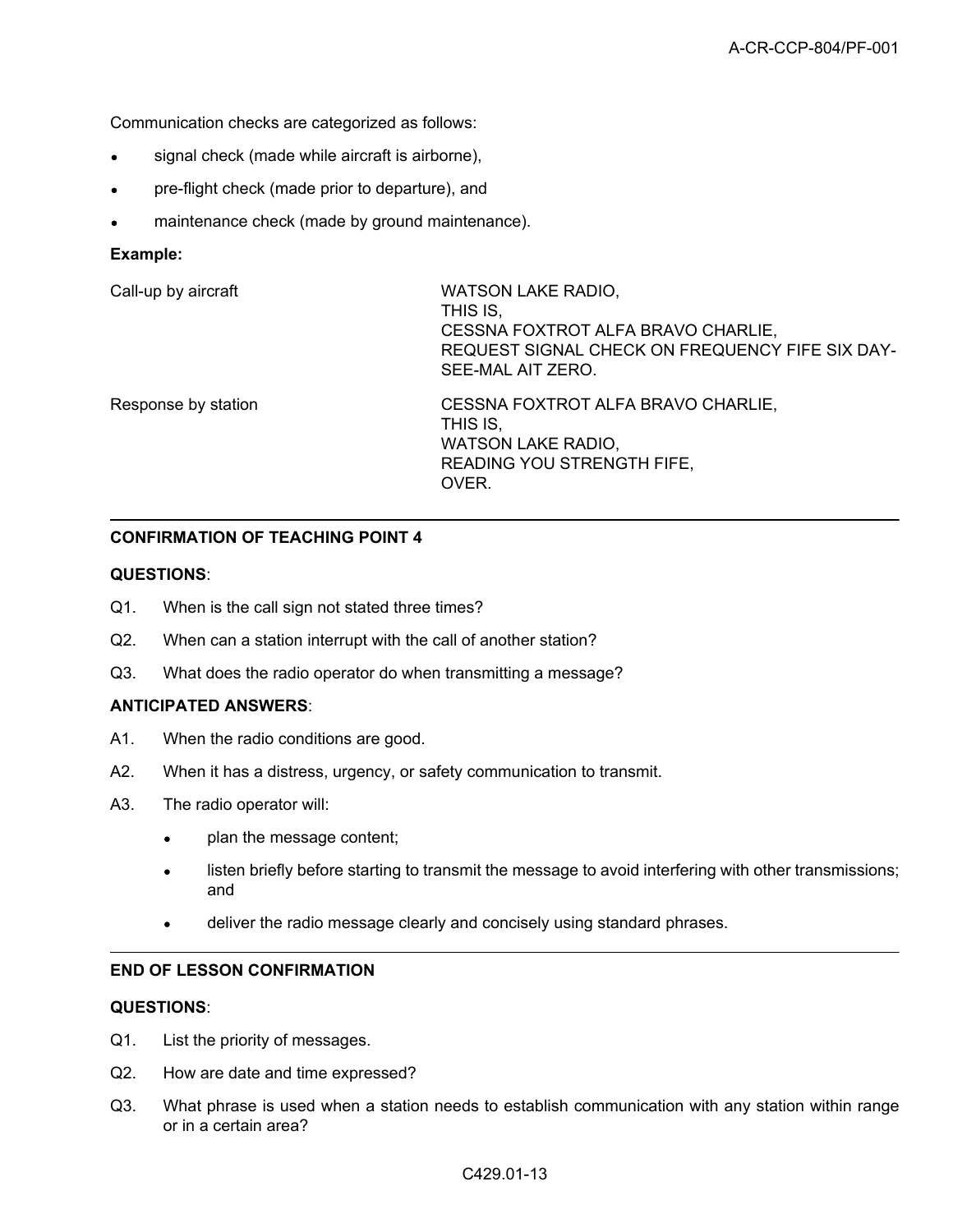### **ANTICIPATED ANSWERS**:

- A1. Priority of messages include:
	- emergency communications,  $\bullet$
	- flight safety communications,  $\bullet$
	- scheduled broadcasts,  $\bullet$
	- unscheduled broadcasts, and  $\bullet$
	- $\bullet$ other air-ground communications.

#### A2. Six figures:

- first two figures represent the day of the month,  $\bullet$
- next two figures represent the hour past midnight, and  $\bullet$
- last two figures represent the minutes past the hour.

A3. ALL STATIONS.

#### **CONCLUSION**

#### **HOMEWORK / READING / PRACTICE**

Review the phonetic alphabet on page 6 in *Study Guide for the Radiotelephone Operator's Restricted Certificate (Aeronautical) (ROC-21)*.

#### **METHOD OF EVALUATION**

This EO is assessed IAW A-CR-CCP-804/PG-001*Proficiency Level Four Qualification Standard and Plan*, Chapter 3, Annex B, 429 PC.

#### **CLOSING STATEMENT**

Being able to explain regulations and operating procedures gives the cadets a better understanding of aviation transmission and licensing procedures. This knowledge is required to obtain the Industry Canada Restricted Operator Certificate with Aeronautical Qualification (ROC-A).

#### **INSTRUCTOR NOTES / REMARKS**

If the squadron chooses to have cadets obtain the ROC-A, all complimentary EOs for this PO must be instructed and a qualified examiner must conduct 429 PC.

Cadets who are qualified Advanced Aviation may assist with this instruction.

## **REFERENCES**

C3-116 ISBN 0-9680390-5-7 MacDonald, A. F., & Peppler, I. L. (2000). *From the ground up: Millennium edition*. Ottawa, ON: Aviation Publishers Co. Limited.

C3-182 *Study Guide for the Restricted Operator Certificate With Aeronautical Qualification (ROC-A) (RIC-21)*. (2008). Retrieved September 28, 2008, from www.ic.gc.ca/epic/site/smt-gst.nsf/en/sf01397e.html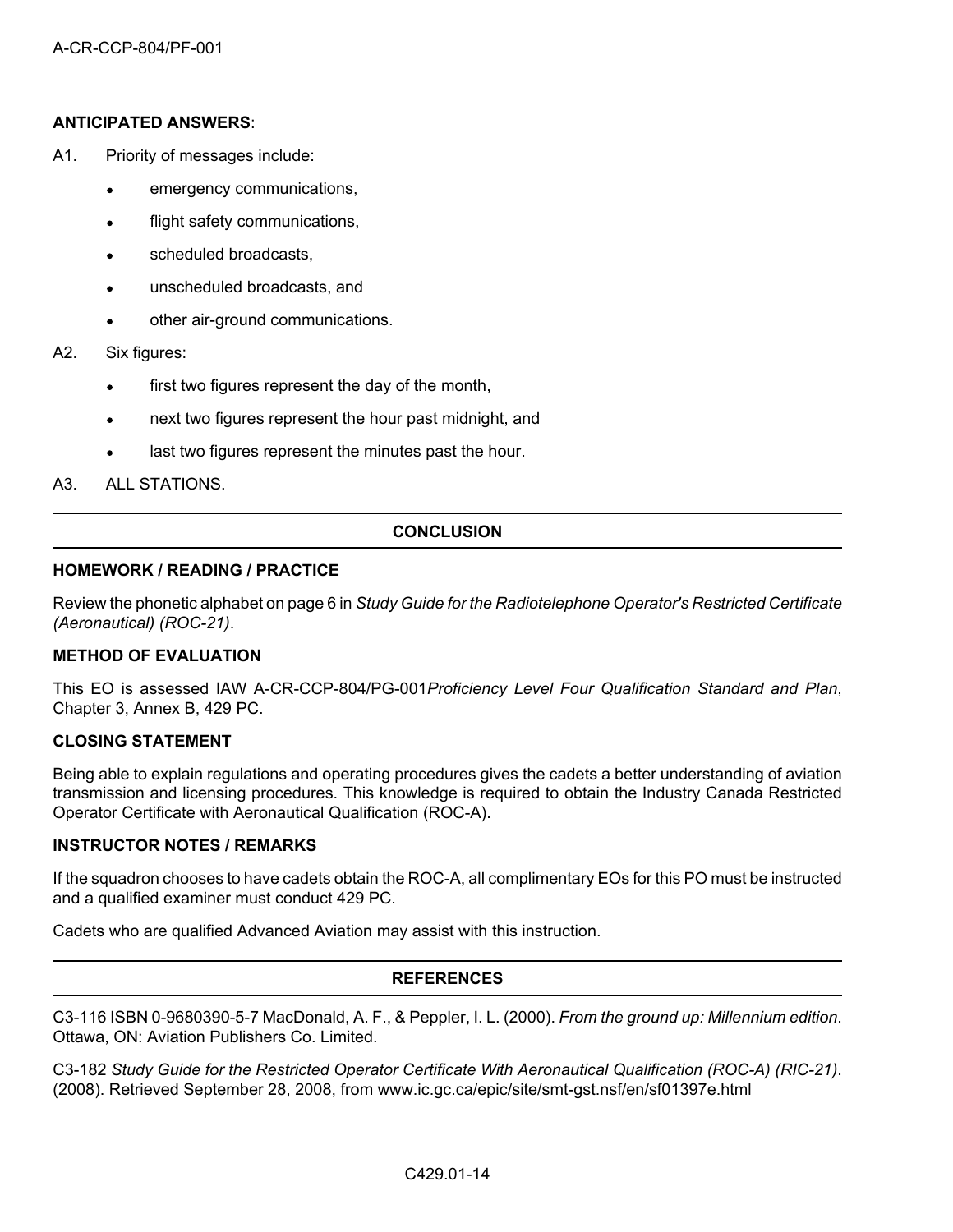

# **ROYAL CANADIAN AIR CADETS PROFICIENCY LEVEL FOUR INSTRUCTIONAL GUIDE**



## **SECTION 2**

## **EO C429.02 – COMMUNICATE USING RADIO PROCEDURES FOR AVIATION TRANSMISSION**

Total Time: 30 min

## **PREPARATION**

#### **PRE-LESSON INSTRUCTIONS**

Resources needed for the delivery of this lesson are listed in the lesson specification located in A-CR-CCP-804/ PG-001, *Proficiency Level Four Qualification Standard and Plan*, Chapter 4. Specific uses for said resources are identified throughout the instructional guide within the TP for which they are required.

Review the lesson content and become familiar with the material prior to delivering the lesson.

Prepare the handouts located at Attachments A and B for each cadet.

#### **PRE-LESSON ASSIGNMENT**

Read and practice the phonetic alphabet on page 6 in *Study Guide for the Radiotelephone Operator's Restricted Certificate (Aeronautical) (ROC-A)*.

## **APPROACH**

An interactive lecture was chosen for TP 1–4 to clarify, emphasize and summarize radio procedures for aviation transmission.

An in-class activity was chosen for TP 5 as an interactive way to confirm the cadets' comprehension of radio procedures for aviation transmission.

## **INTRODUCTION**

#### **REVIEW**

Nil.

## **OBJECTIVES**

By the end of this lesson the cadet shall have communicated using common phrases, identified priority communications and emergency transmissions and conducted a radio check.

#### **IMPORTANCE**

It is important to know the correct radio phrases while communicating over a radio (for aviation transmissions). The cadet will use accurate terminology to communicate messages clearly and concisely.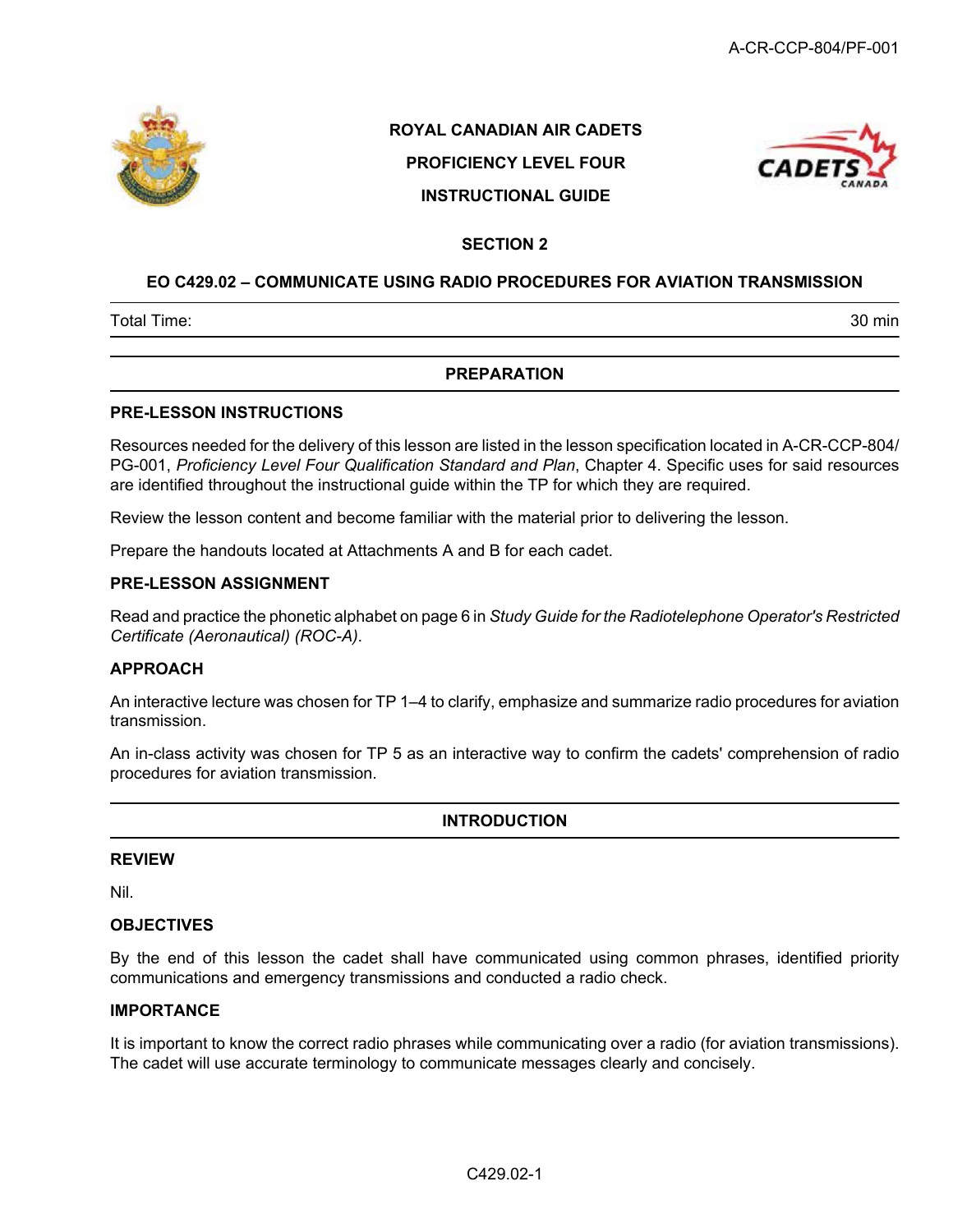**Teaching Point 1 Explain the standard phrases used in a radio message.**

Time: 5 min Method: Interactive Lecture Company of Time: 5 min Method: Interactive Lecture



Distribute the handout showing procedural words and phrases located at Attachment A to each cadet.

The way that one talks on the air is guided by national and international standards. In aviation, common phrases and words are used to communicate radio messages. Citizen Band (CB) phrases, such as Ten-Four, Over and Out and Breaker Breaker will not be used.

| <b>Word or Phrase</b> | <b>Meaning</b>                                                                                                                                                    |
|-----------------------|-------------------------------------------------------------------------------------------------------------------------------------------------------------------|
| Acknowledge           | Let me know that you have received and understood this message.                                                                                                   |
| Affirmative           | Yes, or permission granted.                                                                                                                                       |
| <b>Break</b>          | Indicates the separation between portions of the message. (To be used where<br>there is no clear distinction between the text and other portions of the message.) |
| Confirm               | My version is  Is that correct?                                                                                                                                   |
| Correction            | An error has been made in this transmission (message indicated). The correct<br>version is                                                                        |
| Do you read           | I have called you more than once. If you are receiving me, reply.                                                                                                 |
| Go ahead              | Self-explanatory.                                                                                                                                                 |
| How do you read?      | Self-explanatory.                                                                                                                                                 |
| I say again           | Self-explanatory (use instead of "I REPEAT").                                                                                                                     |
| Negative              | No, or that is not correct, or I do not agree.                                                                                                                    |
| Out                   | Conversation is ended and no response is expected.                                                                                                                |
| Over                  | My transmission is ended and I expect a response from you.                                                                                                        |
| Read back             | Repeat all of this message back to me exactly as received after I have given<br>"OVER" (do not use the word "REPEAT").                                            |
| Roger                 | I have received all of your last transmission.                                                                                                                    |
| Say again             | Self-explanatory. (Do not use the word "REPEAT".)                                                                                                                 |
| Speak slower          | Self-explanatory.                                                                                                                                                 |
| Stand by              | I must pause for a few seconds or minutes, please wait.                                                                                                           |
| That is correct       | Self-explanatory.                                                                                                                                                 |
| Verify                | Check coding, check text with originator and send correct version.                                                                                                |
| Wilco                 | Your instructions received, understood and will be complied with.                                                                                                 |

## **CONFIRMATION OF TEACHING POINT 1**

## **QUESTIONS**:

- Q1. What terminology will not be used when communicating an aviation radio message?
- Q2. How do you say "Yes", or permission granted?
- Q3. How do you say that the transmission has ended and a response is expected?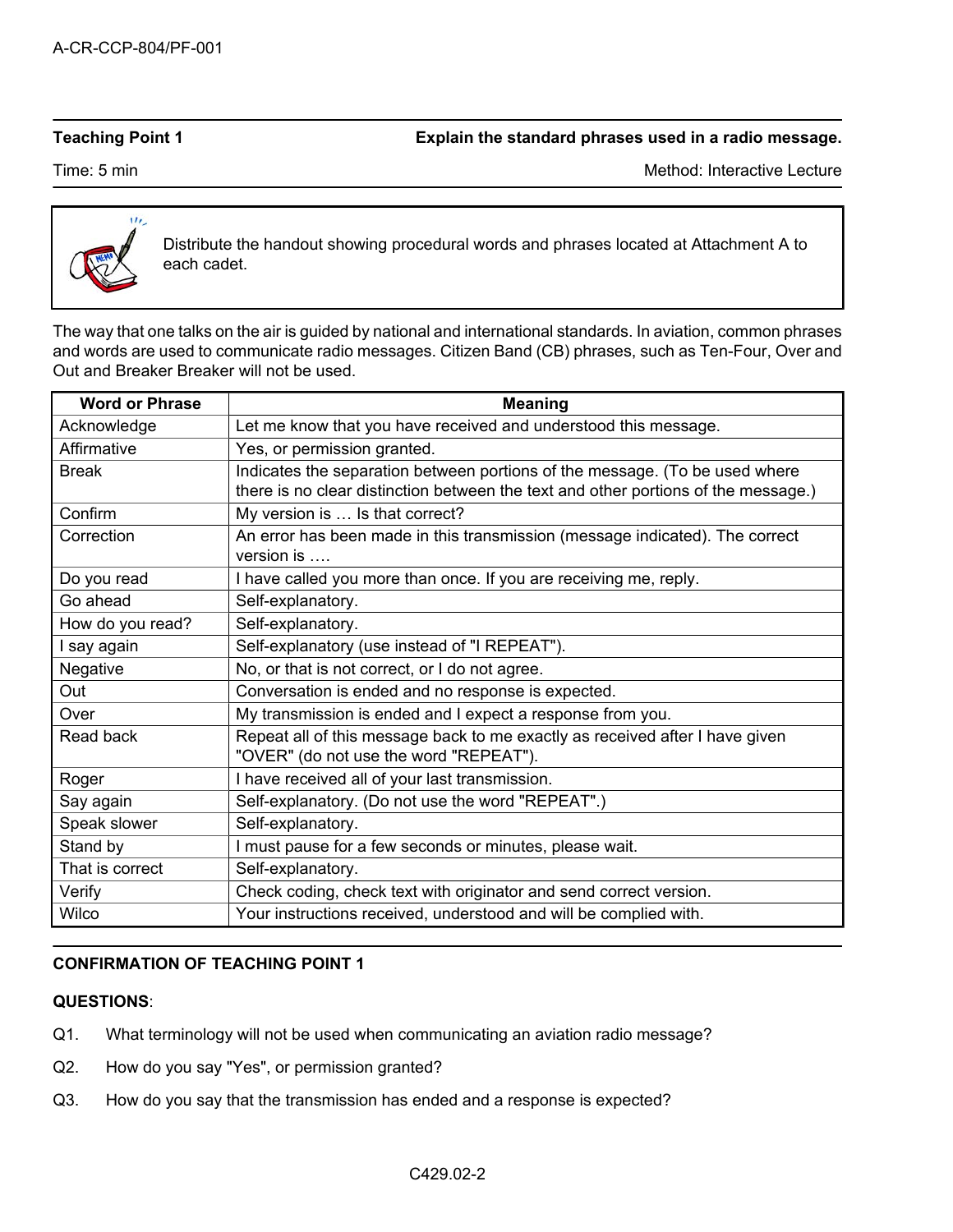## **ANTICIPATED ANSWERS**:

- A1. CB phrases.
- A2. Affirmative.
- A3. Over.

# **Teaching Point 2 Explain priority of communication.**

Time: 5 min Method: Interactive Lecture Company of Time: 5 min Method: Interactive Lecture

## **PRIORITY OF COMMUNICATION**

Radio transmissions are communicated in the following priority:

- 1. emergency communications, to include:
	- a. distress,
	- b. urgency,
	- c. safety; and
- 2. flight safety communications, to include
	- a. Air Traffic Control (ATC) clearance (authorization from ATC for an aircraft to land, take-off, etc),
	- b. airport advisories (landing and takeoff information about wind direction and velocity, favoured runway, airport conditions such as snow, known hazards, etc),
	- c. position reports (identification of surrounding aircraft, present position, altitude, type of flight plan and destination), and
	- d. air filed flight plans, etc;
- 3. scheduled broadcasts (Automated Terminal Information Service (ATIS), recorded information for arriving and departing aircraft such as airport name, weather information, departure runways, etc);
- 4. unscheduled broadcasts, to include:
	- a. Notices to Airmen (NOTAMS) (dangerous or restricted areas, airport construction, changes in navigation and control procedures),
	- b. Significant Meteorological Information (SIGMET) (messages to aircraft in flight of severe and hazardous weather conditions which include severe turbulences, thunderstorms, etc), or
	- c. Pilot Weather Report (PIREP) (unpredicted thunderstorms, turbulences, visibility, etc); and
- 5. other air-ground or air-to-air communications (conversations about personal information such as estimated time of arrival (ETA) for personal reasons, meals, etc).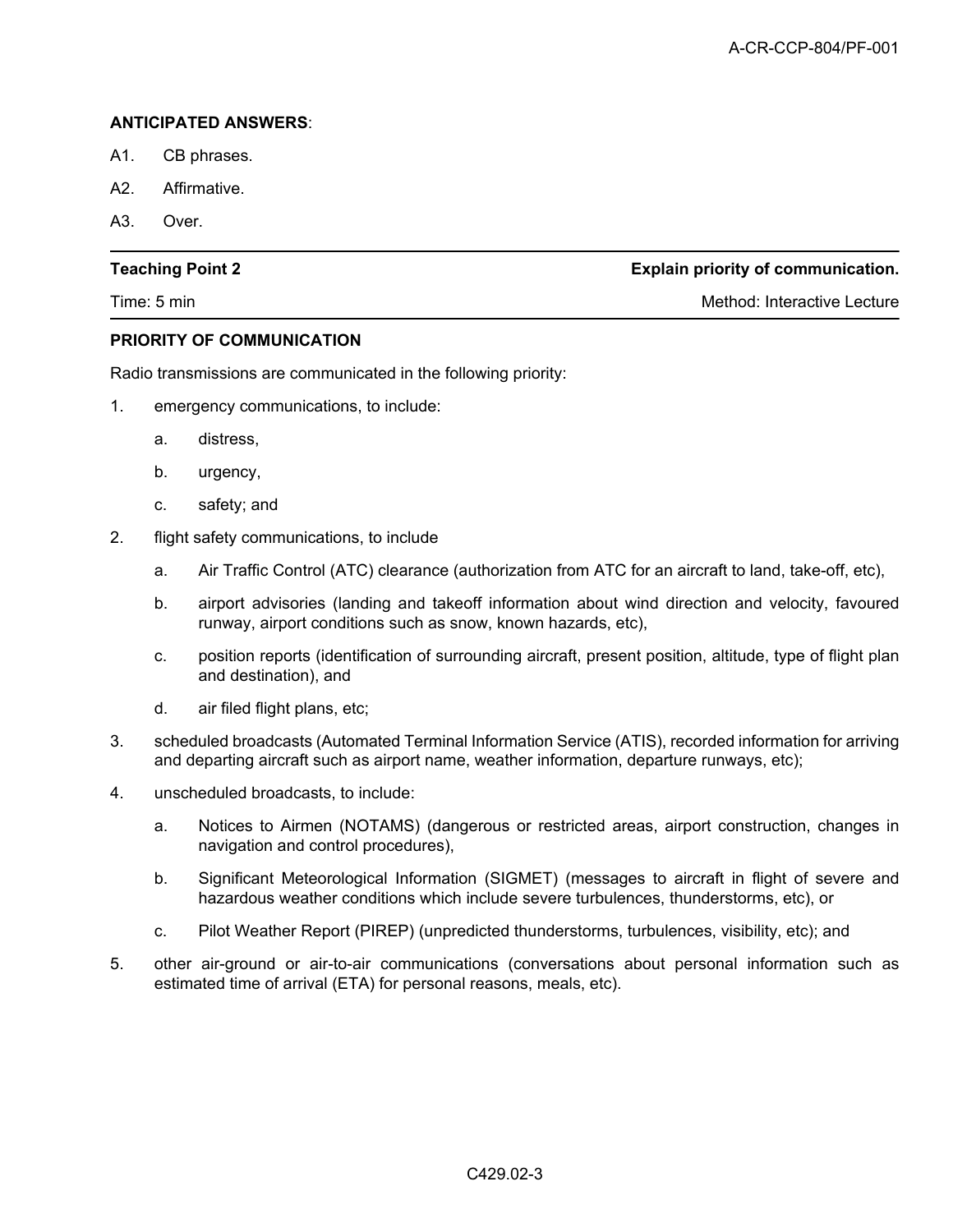## **CONFIRMATION OF TEACHING POINT 2**

## **QUESTIONS**:

- Q1. What type of communication has highest priority?
- Q2. ATC clearance is where on the communication priority position?
- Q3. Unscheduled broadcasts include what types of communication?

## **ANTICIPATED ANSWERS**:

- A1. Emergency communications (distress, urgency and safety calls).
- A2. Second.
- A3. Notices to Airmen (NOTAMS), Significant Meteorological Information (SIGMET) or a Pilot Weather Report (PIREP).

| <b>Teaching Point 3</b> | <b>Explain emergency transmissions.</b> |
|-------------------------|-----------------------------------------|
| Time: 5 min             | Method: Interactive Lecture             |

## **EMERGENCY TRANSMISSIONS**

Emergency transmissions have first priority in communications and are transmitted using specific terms which are repeated three times.

## **Distress**

Distress calls have absolute priority over all other transmissions. Anyone hearing it will cease any transmission capable of interfering. Distress calls indicate that the aircraft is threatened by grave and / or imminent danger, such as an engine loss and require immediate assistance.

The transmission for distress is "MAYDAY" "MAYDAY" "MAYDAY".

## **Urgency**

Urgency calls are addressed to all stations or a specific station. Urgency calls concern the safety of the aircraft, someone on board or within sight, such as a lost position but does not require immediate assistance.

The transmission for urgency is "PAN PAN" "PAN PAN" "PAN PAN".

## **Safety**

Safety messages address the safety of navigation or important meteorological warning to aircraft in flight such as severe turbulences.

The transmission for safety is "SECURITY" "SECURITY" "SECURITY".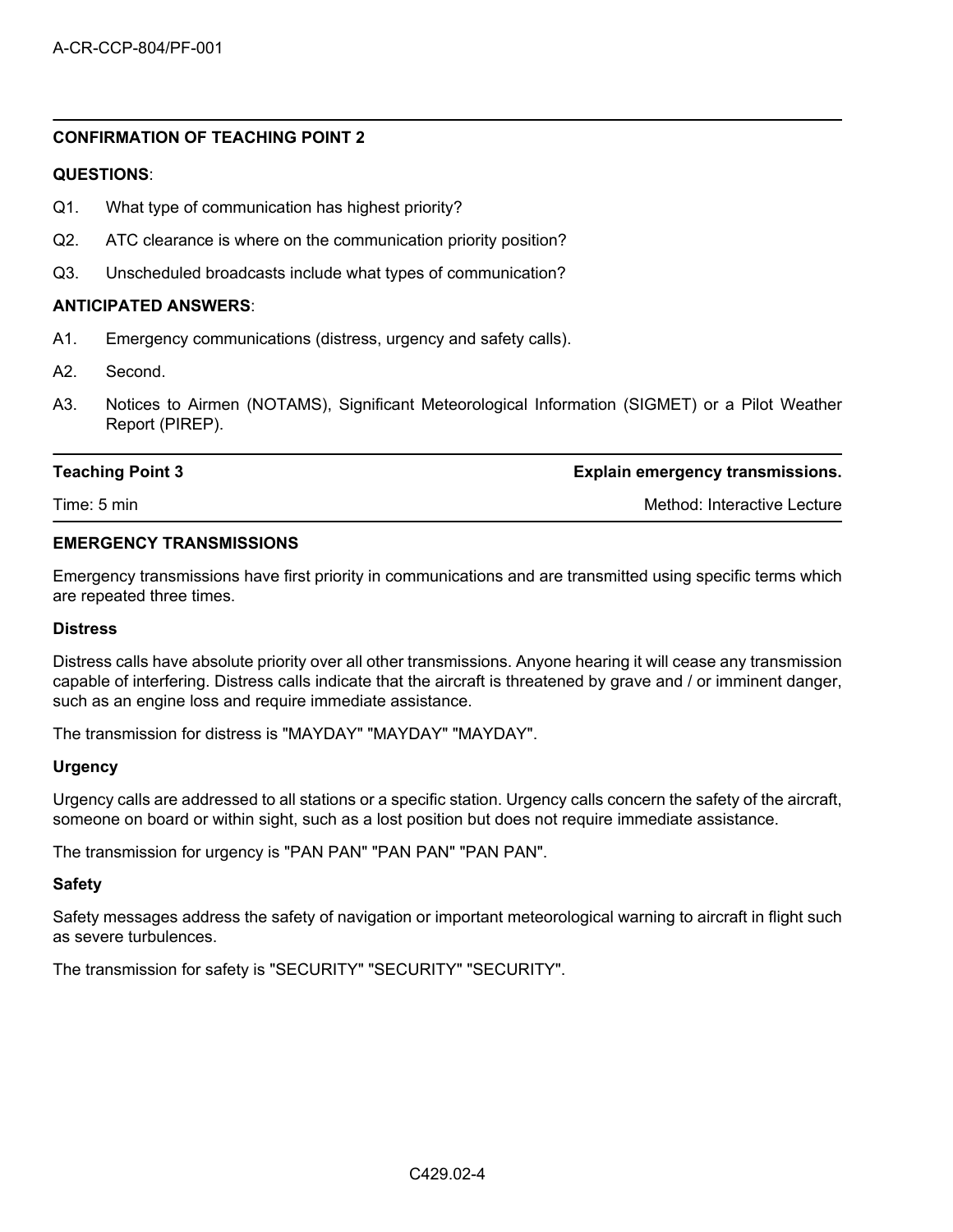## **CONFIRMATION OF TEACHING POINT 3**

#### **QUESTIONS**:

- Q1. What word do you use to start your radio transmission when your engine stops?
- Q2. What word do you use to start your radio transmission when you have lost your position?
- Q3. What word do you use to start your radio transmission when you want to report an important meteorological warning to other aircraft in flight?

#### **ANTICIPATED ANSWERS**:

- A1. "MAYDAY".
- A2. "PAN PAN".
- A3. "SECURITY".

| <b>Teaching Point 4</b> | Explain a radio check. |
|-------------------------|------------------------|
|                         |                        |

Time: 5 min Method: Interactive Lecture Company of Time: 5 min Method: Interactive Lecture

#### **RADIO CHECK**

Radio checks are used to assess the serviceability of the communication equipment. Radio checks use a 1–5 scale to assess the readability and strength of the transmission.

#### **Readability**

Readability assesses the ability to understand the communication. Readability is confirmed using the scale of 1–5 to relate to levels of understanding to include:

- 1–unreadable,
- 2–readable now and then,
- 3–readable with difficulty,
- 4–readable, and
- 5–perfectly readable.

#### **Strength**

Strength assesses how strong the radio signal is being received. Strength is confirmed using the 1–5 scale which relates to levels of radio strength to include:

- 1–bad,  $\bullet$
- 2–poor,
- 3–fair,
- 4–good, and
- 5–excellent.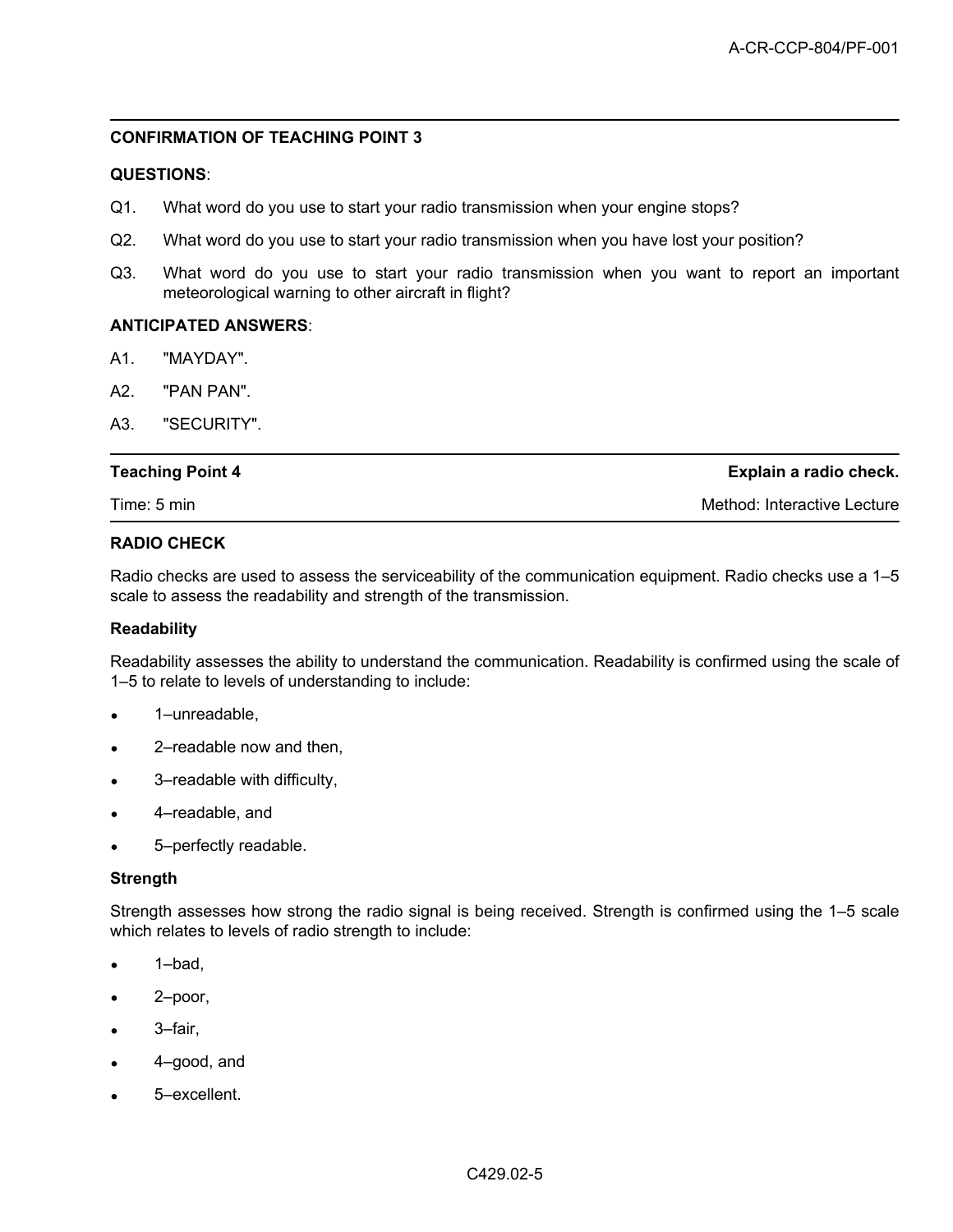When a radio check is requested, the response uses the numerical scale for readability then strength, such as 4 / 3 (readable / fair strength) or 3 / 5 (readable with difficulty / excellent strength). If both readability and strength are at the maximum scale, the response is five.

Radio checks may be conducted as part of the pre-flight check, ground maintenance check and while airborne to check the serviceability of communication equipment. Radio checks should not be conducted on an active ATC frequency.

## **CONFIRMATION OF TEACHING POINT 4**

#### **QUESTIONS**:

- Q1. Why is a radio check conducted?
- Q2. A radio transmission is readable with difficulty and has good strength. What is the response?
- Q3. Radio checks are done in three categories. Name each.

#### **ANTICIPATED ANSWERS**:

- A1. To assess the serviceability of the communication equipment.
- A2. Three by four.
- A3. Signal check (when airborne), pre-flight check (prior to departure) and maintenance check (made by ground maintenance).

**Teaching Point 5 Have the cadets, in pairs, conduct station-to-station calls using the ITU phonetic alphabet and numbers, and conduct a signal check.**

Time: 5 min Method: In-Class Activity

#### **ACTIVITY**



Radios should be set to different frequencies. The cadets have previously learned this procedure during EO M290.06 (Operate a Hand-Held Radio).

The number of radios available per squadron varies. If necessary, one pair of cadets will complete the activity and a second pair of cadets will critique their technique. Groups will switch roles and repeat the activity.

## **OBJECTIVE**

The objective of this activity is for the cadets to send and receive messages using the ITU phonetic alphabet and numbers.

## **RESOURCES**

- Hand-held radio (one per group), and
- Radio Activity located at Attachment B. $\bullet$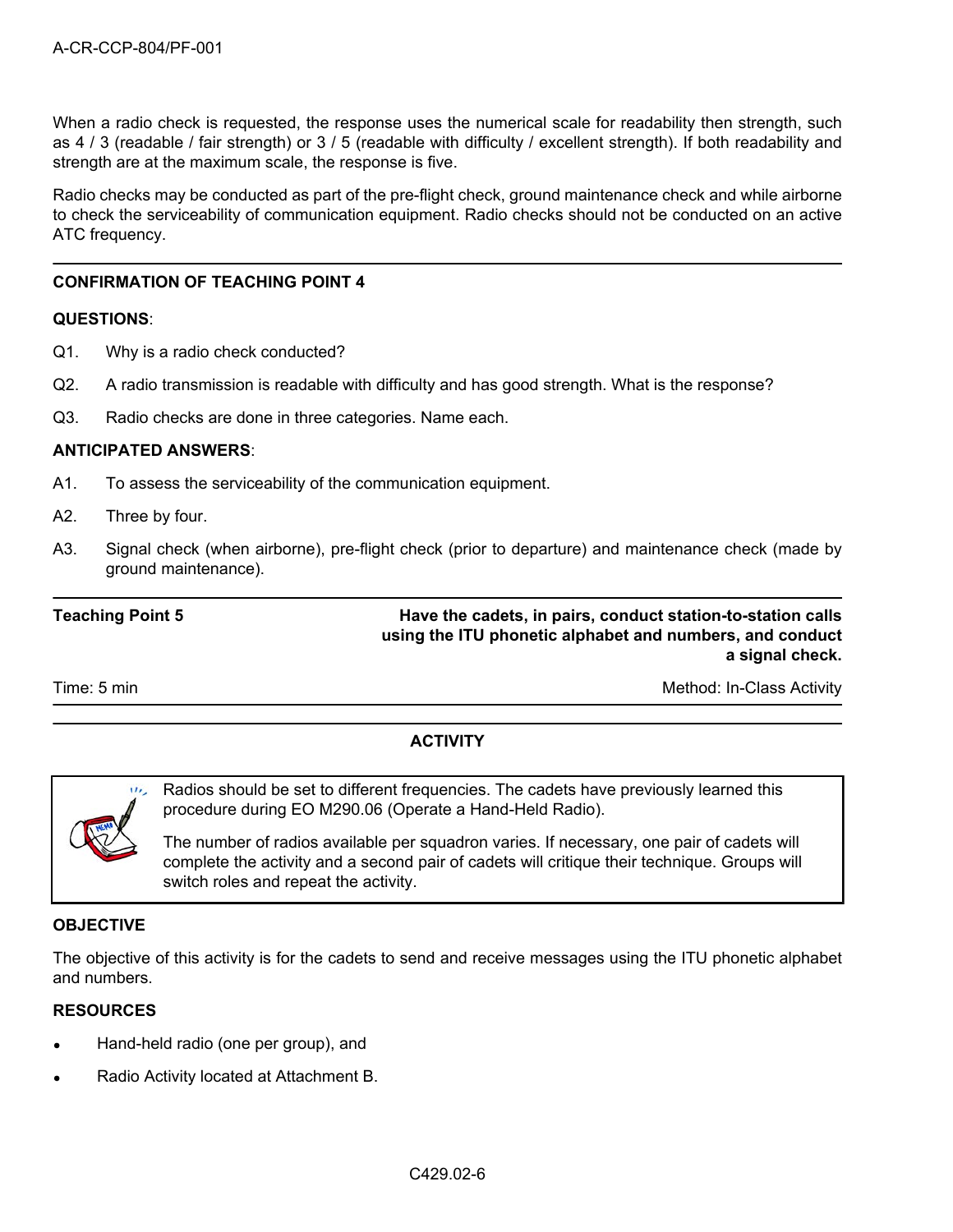## **ACTIVITY LAYOUT**

Nil.

## **ACTIVITY INSTRUCTIONS**

- 1. Divide the cadets into pairs.
- 2. Provide each pair of cadets with a hand-held radio and a copy of the radio activity.
- 3. Have the cadets complete the radio worksheet.
- 4. Have one cadet transmit the message to their partner by:
	- a. turning the radio on;
	- b. using message parts, to include:
		- (1) initiating a call with " $\frac{1}{\cdot}$ " this is " $\frac{1}{\cdot}$ , over;
		- (2) answering a call with "\_\_\_\_" this is "\_\_\_\_", go ahead, over";
		- (3) requesting a signal check on a different frequency;
		- (4) responding to the request; and
		- (5) acknowledging the call and ending the call with "out";
	- c. using radio techniques; and
	- d. turning the radio off.
- 5. Have the cadets switch roles and repeat Step 4.

## **SAFETY**

Nil.

## **CONFIRMATION OF TEACHING POINT 5**

The cadets' participation in the activity will serve as the confirmation of this TP.

## **END OF LESSON CONFIRMATION**

#### **QUESTIONS:**

- Q1. How do you say that the transmission has ended and you expect a response?
- Q2. Air-ground and air-to-air communication of a personal nature is where on the communication priority?
- Q3. What three words are used and in what order, to announce emergency transmissions?
- Q4. During a radio check, both readability and strength are at the maximum, what is the response?

## **ANTICIPATED ANSWERS:**

- A1. Over.
- A2. Last.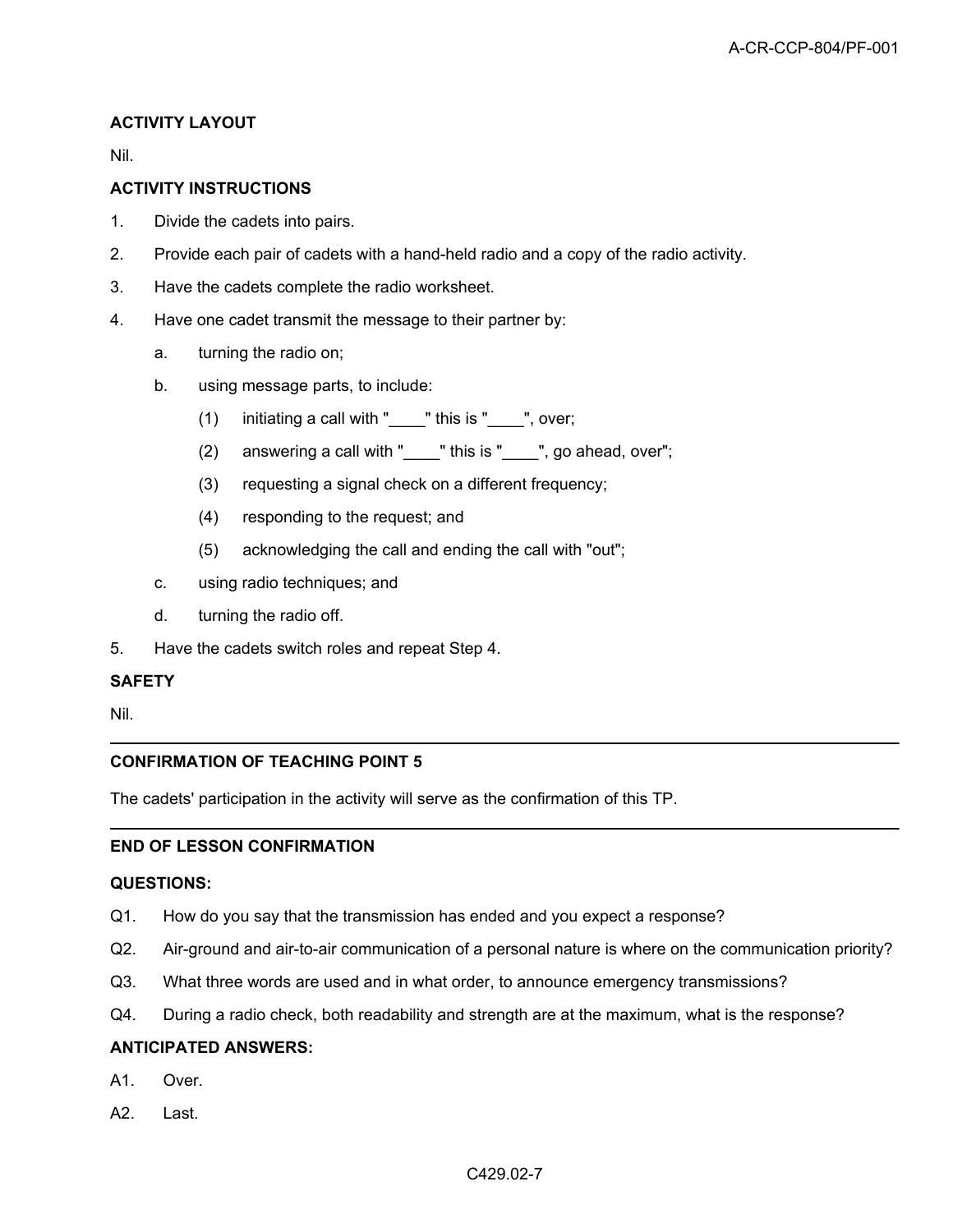- A3. MAYDAY, PAN PAN, AND SECURITY.
- A4. Five.

#### **CONCLUSION**

#### **HOMEWORK / READING / PRACTICE**

Nil.

## **METHOD OF EVALUATION**

This EO is assessed IAW A-CR-CCP-804/PG-001*Proficiency Level Four Qualification Standard and Plan*, Chapter 3, Annex B, 429 PC.

## **CLOSING STATEMENT**

The cadets are better prepared to communicate using the standard radio phrases, priority of communications, emergency phrases and are able to conduct a radio check. The knowledge learned will ensure the cadets utilize the correct terminology and radio messages will be clear and concise.

#### **INSTRUCTOR NOTES / REMARKS**

If the squadron chooses to have cadets obtain the ROC-A, all complementary EOs for this PO must be instructed, and a qualified examiner must conduct 429 PC.

Cadets who are qualified Advanced Aviation may assist with this instruction.

## **REFERENCES**

C3-116 ISBN 0-9680390-5-7 MacDonald, A.F., & Peppler, I.L. (2000). *From the ground up: Millennium edition*. Ottawa, ON: Aviation Publishers Co. Limited.

C3-182 *Study Guide for the Radiotelephone Operator's Restricted Certificate (Aeronautical)*. (1990). Retrieved October 23, 2007, from www.ic.gc.ca/epic/site/smt-gst.nsf/en/sf01397e.htm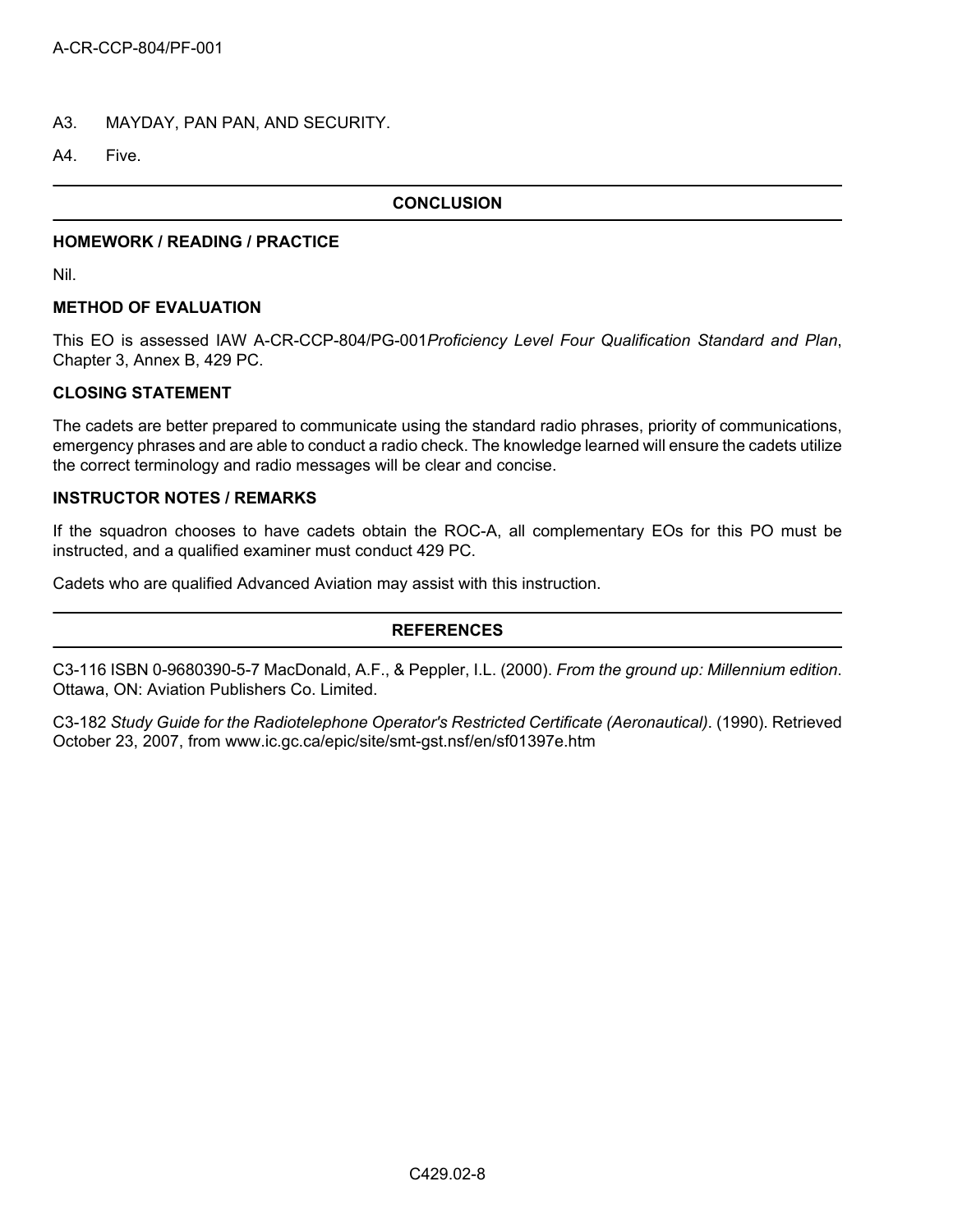## **Procedural Words and Phrases**

| <b>Word or Phrase</b> | <b>Meaning</b>                                                                                                                                                       |
|-----------------------|----------------------------------------------------------------------------------------------------------------------------------------------------------------------|
| Acknowledge           | Let me know that you have received and understood this message.                                                                                                      |
| Affirmative           | Yes, or permission granted.                                                                                                                                          |
| <b>Break</b>          | Indicates the separation between portions of the message. (To be used<br>where there is no clear distinction between the text and other portions of the<br>message.) |
| Confirm               | My version is  Is that correct?                                                                                                                                      |
| Correction            | An error has been made in this transmission (message indicated). The correct<br>version is $\dots$                                                                   |
| Do you read?          | I have called you more than once. If you are receiving me, reply.                                                                                                    |
| Go ahead              | Self-explanatory.                                                                                                                                                    |
| How do you read?      | Self-explanatory.                                                                                                                                                    |
| I say again           | Self-explanatory (use instead of "I REPEAT").                                                                                                                        |
| Negative              | No, or that is not correct, or I do not agree.                                                                                                                       |
| Out                   | Conversation is ended and no response is expected.                                                                                                                   |
| Over                  | My transmission is ended and I expect a response from you.                                                                                                           |
| Read back             | Repeat all of this message back to me exactly as received after I have given<br>"OVER" (do not use the word "REPEAT").                                               |
| Roger                 | I have received all of your last transmission.                                                                                                                       |
| Say again             | Self-explanatory. (Do not use the word "REPEAT".)                                                                                                                    |
| Speak slower          | Self-explanatory.                                                                                                                                                    |
| Stand by              | I must pause for a few seconds or minutes, please wait.                                                                                                              |
| That is correct       | Self-explanatory.                                                                                                                                                    |
| Verify                | Check coding, check text with originator and send correct version.                                                                                                   |
| Wilco                 | Your instructions received, understood and will be complied with.                                                                                                    |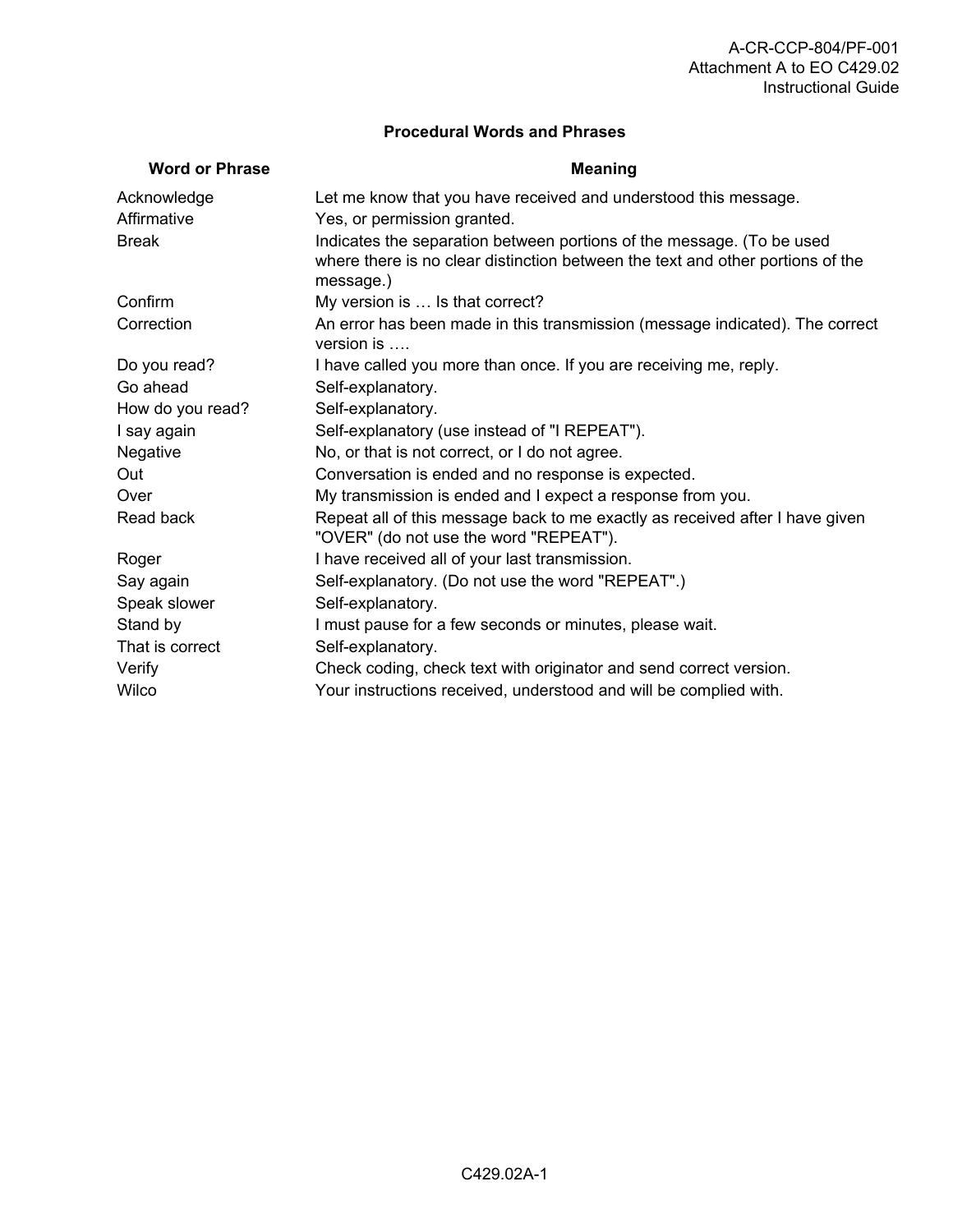A-CR-CCP-804/PF-001 Attachment A to EO C429.02 Instructional Guide

THIS PAGE INTENTIONALLY LEFT BLANK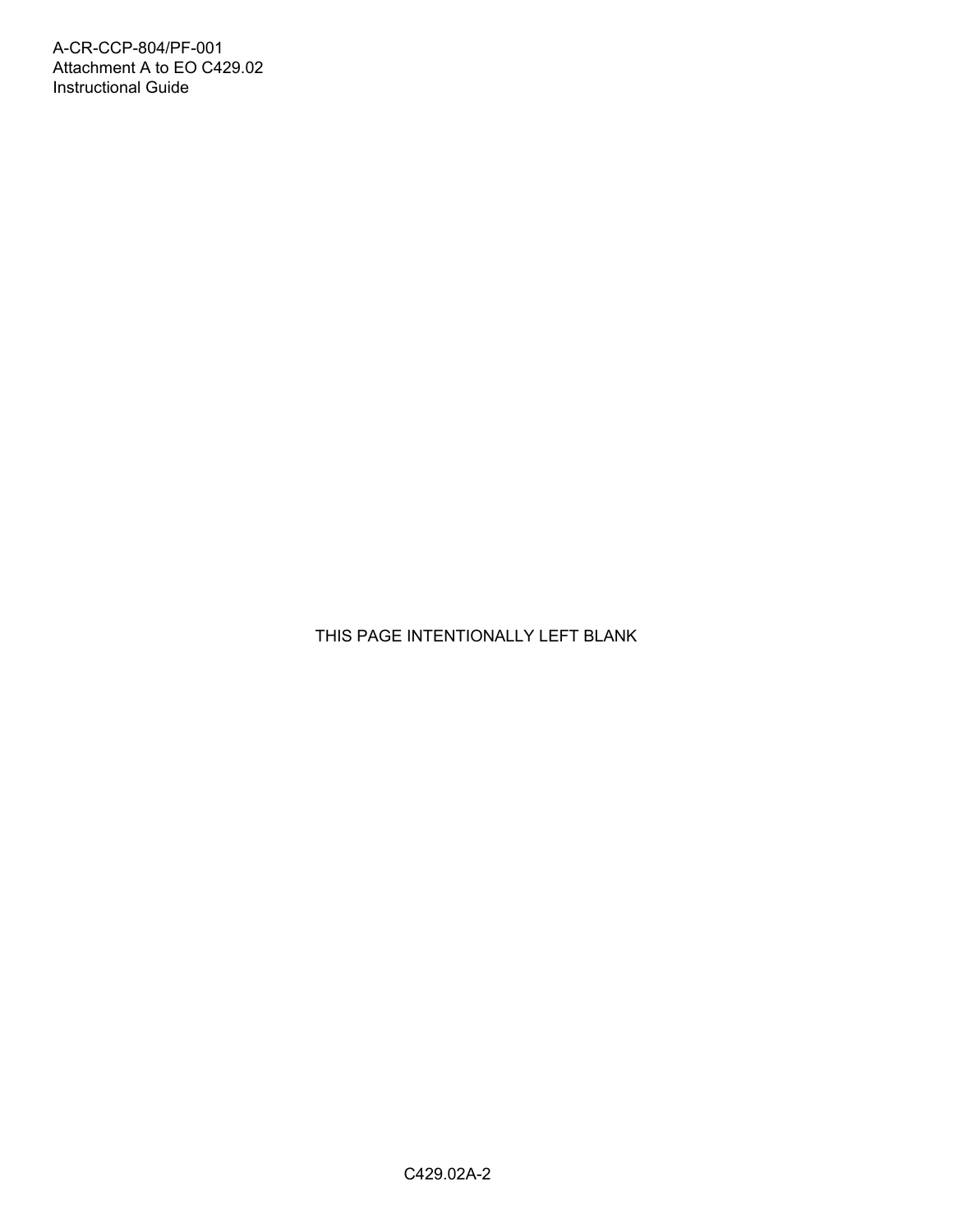## **Radio Activity**

Send and receive the following message using the ITU phonetic alphabet and numbers.

Make a call sign for this exercise representing an aircraft, including:

- first name and age,
- C–G, and
- three letters.

Example call sign: DOUG 16 C–GABR (DOUG WUN SIX CHARLIE–GOLF ALPHA BRAVO ROMEO).

Make a call sign for this exercise representing the ground station, including:

- home community, and
- radio.

Example call sign: BROCKVILLE RADIO.

## **Radio Worksheet**

Fill in the following sheet to assist with transmitting the message.

| Cadet A (initial and age): | Aircraft: C-G |
|----------------------------|---------------|
| Cadet B (initial and age): | Aircraft: C-G |

Call Sign (local community): RADIO

After the initial call-up, stations do not have to repeat the words THIS IS and OVER.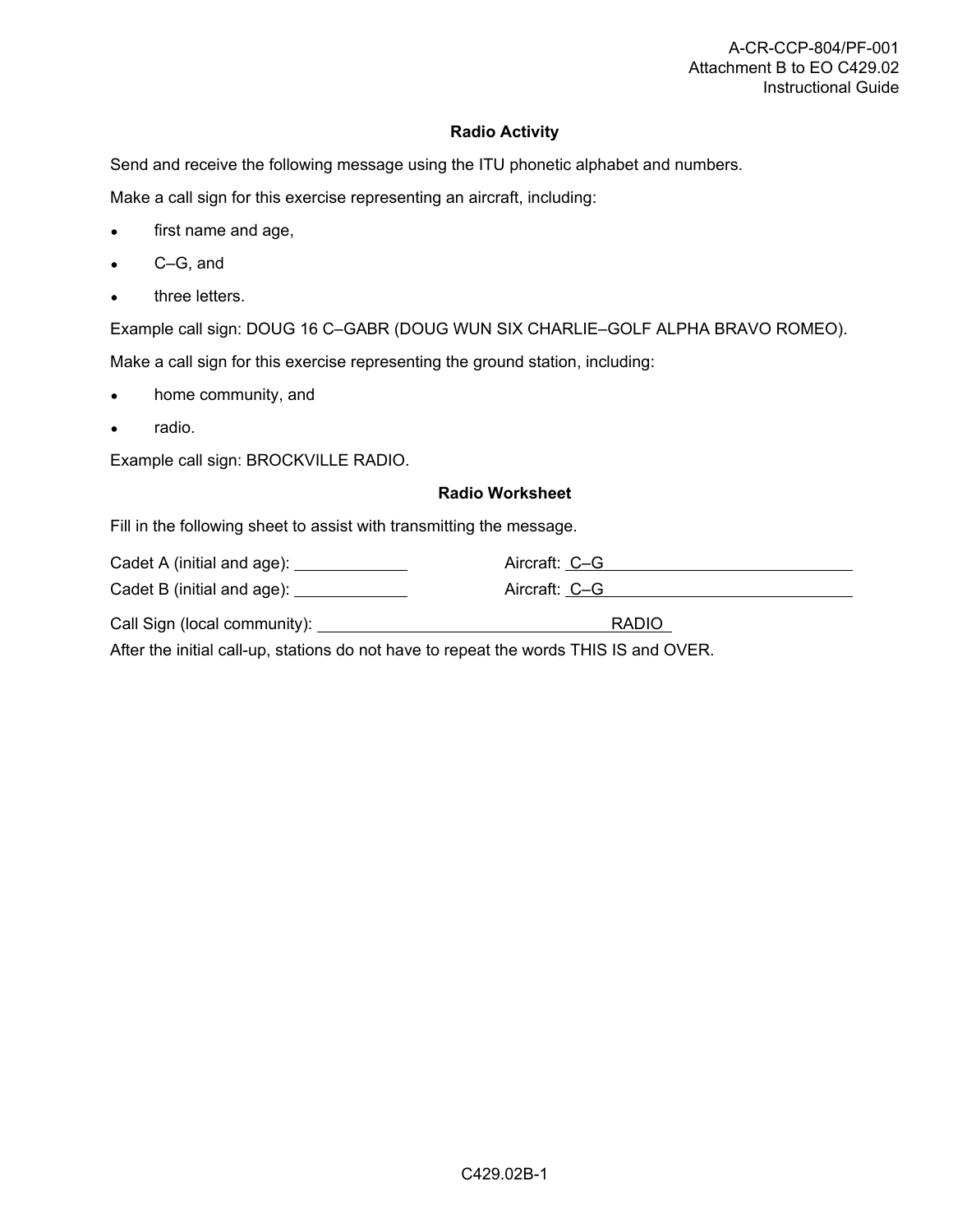# Sending a Message

| Call-up by aircraft:        |         |                   |                       |                    |
|-----------------------------|---------|-------------------|-----------------------|--------------------|
| Cadet B call sign           | THIS IS | Cadet A call sign | OVER.                 |                    |
| Reply by ground station:    |         |                   |                       |                    |
|                             | THIS IS |                   | GO AHEAD, OVER.       |                    |
| Cadet A call sign           |         | Cadet B station   |                       |                    |
| Message - aircraft:         |         |                   |                       |                    |
|                             |         |                   | SIGNAL CHECK ON 5680. |                    |
| Cadet B station             |         | Cadet A call sign |                       |                    |
| Message - ground station:   |         |                   |                       |                    |
|                             |         |                   | <b>READING YOU</b>    |                    |
| Cadet A call sign           |         | Cadet B station   |                       | (fill in response) |
| Acknowledgement - aircraft: |         |                   |                       |                    |
|                             |         |                   | ROGER, OUT.           |                    |
| Cadet B station             |         | Cadet A call sign |                       |                    |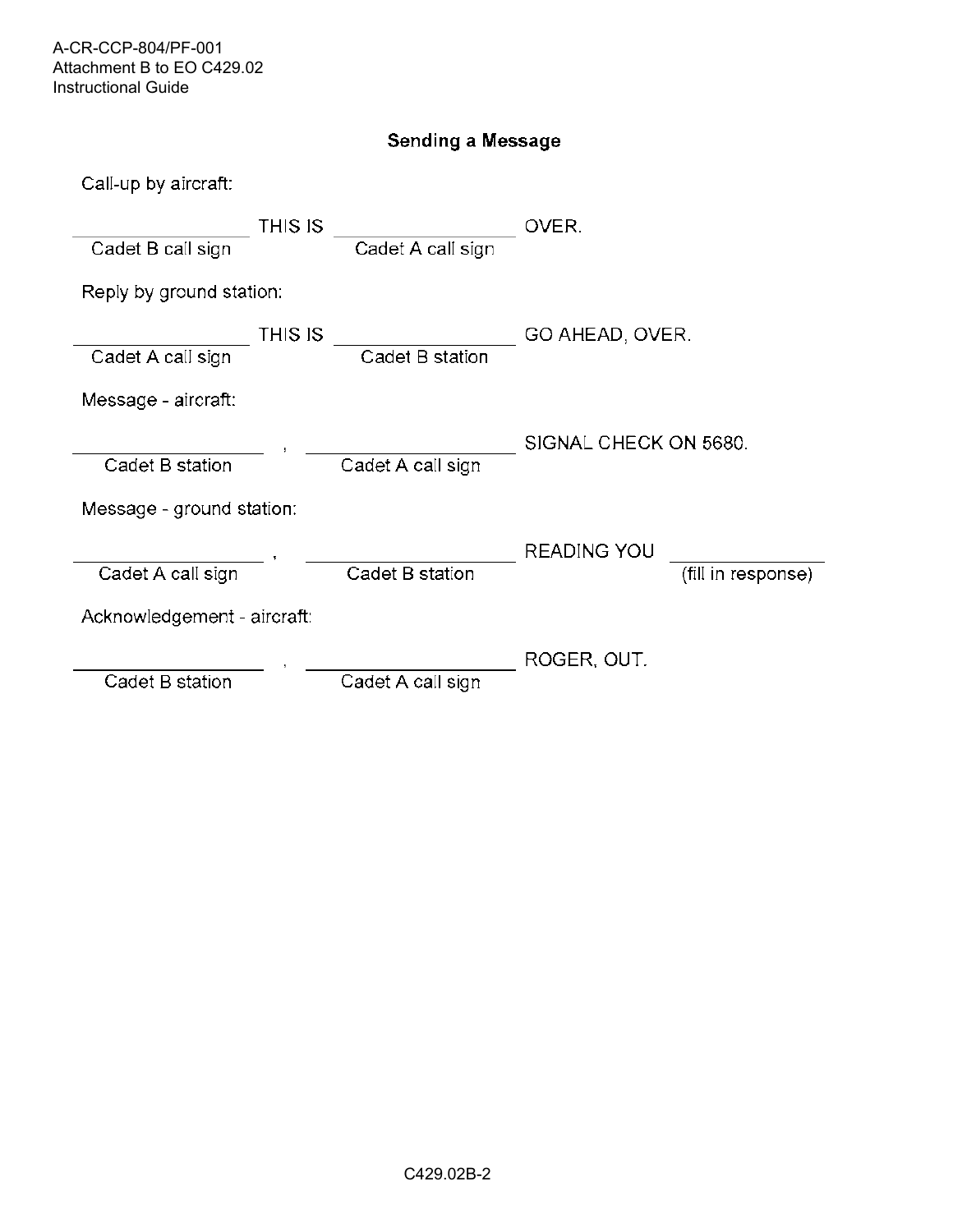

# **ROYAL CANADIAN AIR CADETS PROFICIENCY LEVEL FOUR INSTRUCTIONAL GUIDE**



## **SECTION 3**

## **EO C429.03 – DESCRIBE RADIO WAVELENGTHS, SIGNALS, LICENCES AND EQUIPMENT**

Total Time: 30 min

## **PREPARATION**

#### **PRE-LESSON INSTRUCTIONS**

Resources needed for the delivery of this lesson are listed in the lesson specification located in A-CR-CCP-804/ PG-001, *Proficiency Level Four Qualification Standard and Plan*, Chapter 4. Specific uses for said resources are identified throughout the instructional guide within the TP for which they are required.

Review the lesson content and become familiar with the material prior to delivering the lesson.

Photocopy the handouts located at Attachments A and C for each cadet.

Prepare slides located at Attachments B and D.

## **PRE-LESSON ASSIGNMENT**

Nil.

## **APPROACH**

An interactive lecture was chosen for this lesson to orient the cadets to the topic of radio wavelengths, signals, licences, and equipment and to create interest in the subject.

## **INTRODUCTION**

#### **REVIEW**

Nil.

## **OBJECTIVES**

By the end of this lesson the cadet shall describe radio wavelengths, signals, licences and equipment.

#### **IMPORTANCE**

It is important for cadets to describe radio wavelengths, signals, licences and equipment as it helps them to better understand radio theory and licencing procedures. This information is required knowledge for the Industry Canada Restricted Operator Certificate with Aeronautical Qualification (ROC-A).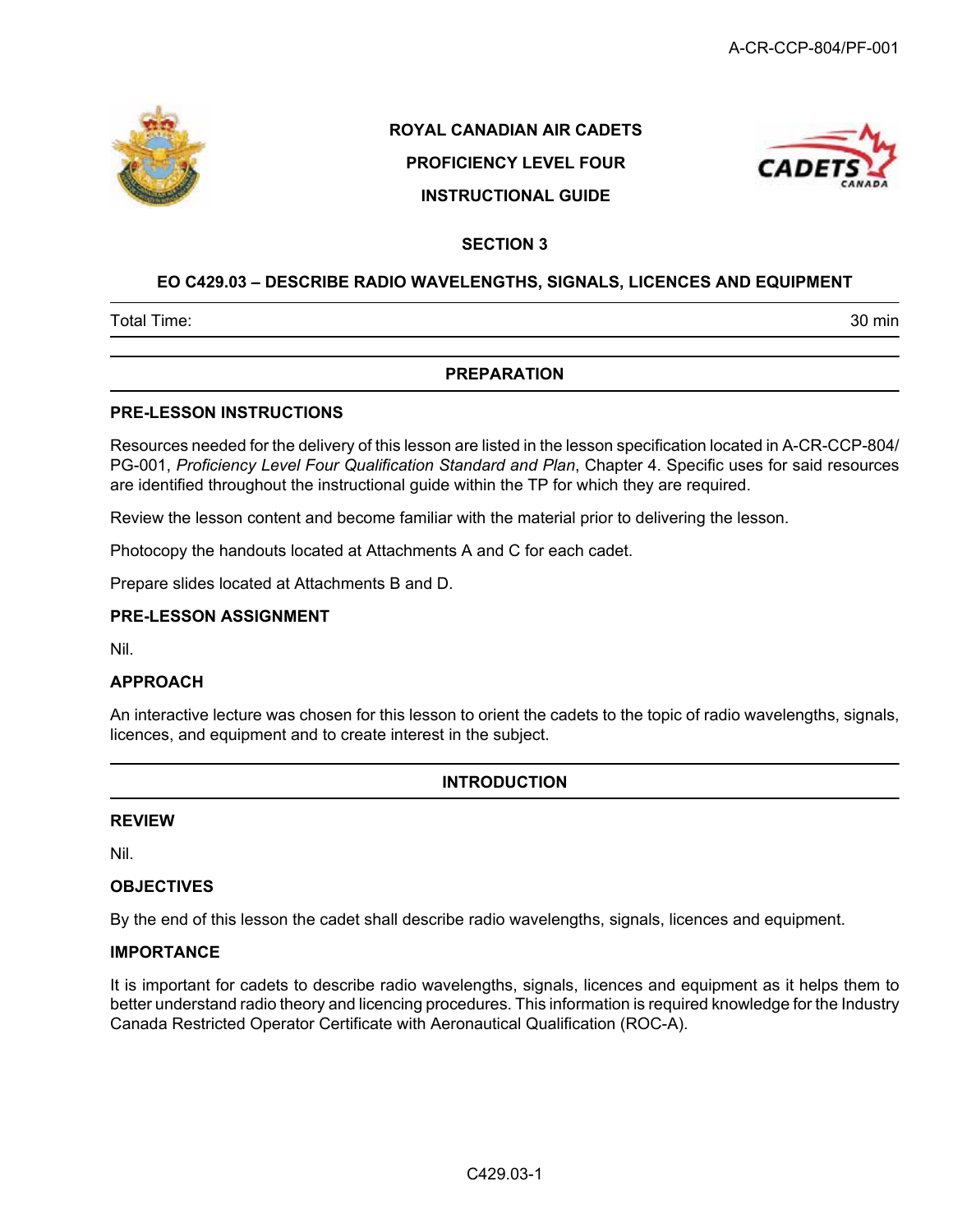**Teaching Point 1 Describe radio wavelengths, frequencies and bands.**

Time: 5 min Method: Interactive Lecture Company of Time: 5 min Method: Interactive Lecture



Distribute the handout located at Attachment A to each cadet. Cadets will label the handout as the information is presented.

## **CYCLE**



Show the slide of Figure B-1 to the cadets.

When a pebble is dropped into water, waves are made. The waves decrease in height or strength as they travel away from the point of origin. The lengths of the waves never vary.

A radio transmitter sends out waves known as wavelengths. The linear measurement of the wave is measured in metres (m). A wavelength is the distance between two successive crests or two successive troughs.



Figure 1 Wavelength

*Note*. From Integrated Publishing, *Transverse Wave*. Retrieved October 31, 2008, from http://www.tpub.com/content/neets/14182/css/14182\_17.htm



Show the slide of Figure B-2 to the cadets.

Every crest (highest part of the wave) is separated by a trough (lowest part of the wave) to create an alternating pattern of crests and troughs known as cycles. A cycle is the period of time in which the wave vibrates up and down.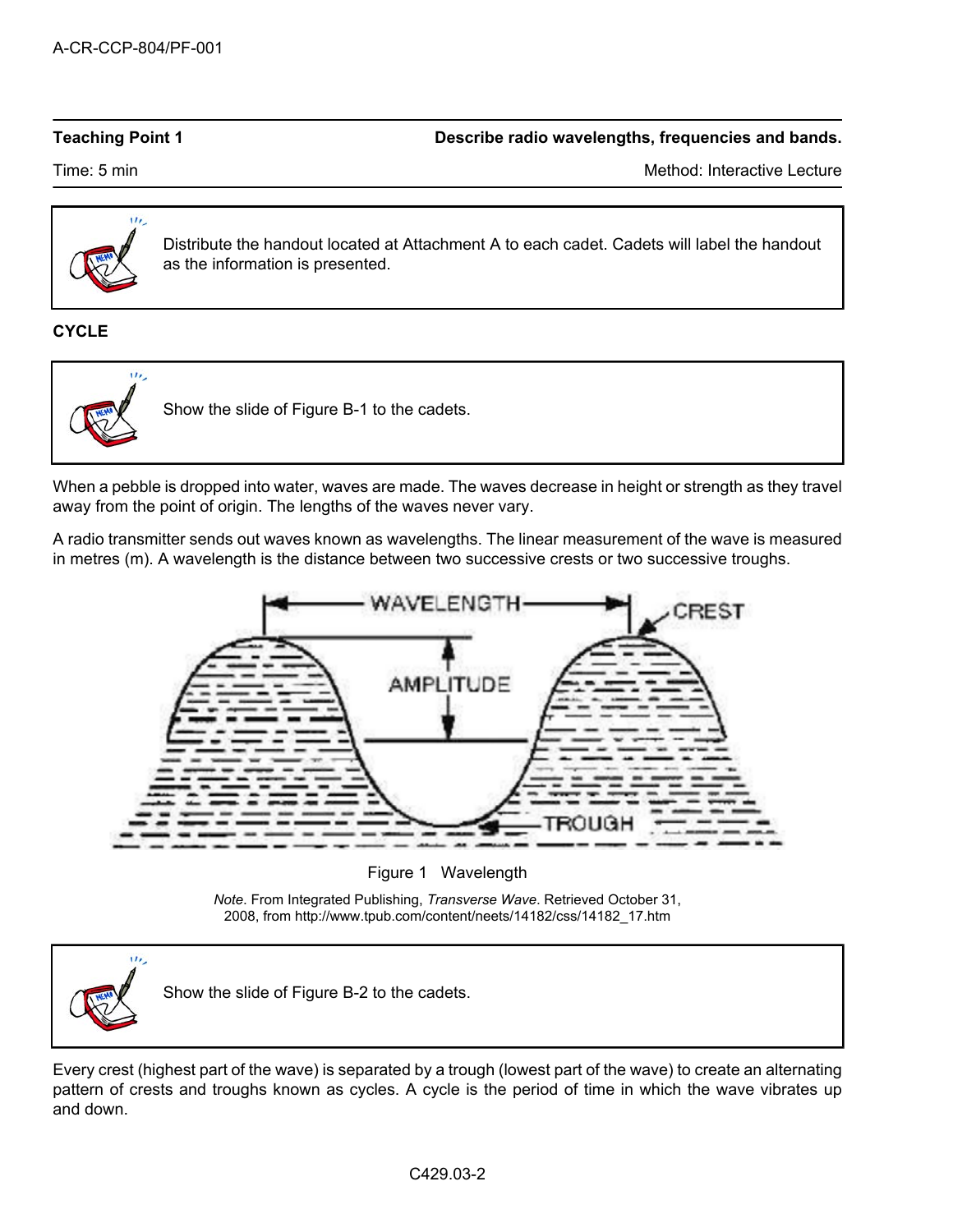

Figure 2 Crest and Trough

*Note*. From "SparkNotes", 2006, *Crests, Troughs, and Wavelength*. Retrieved October 24, 2008, from http://sparknotes.com/testprep/books/sat2/physics/chapter17section2.rhtml

The number of cycles per second is called frequency. The unit for frequency is the Hertz (Hz) where one Hz is equivalent to one cycle per second.



The lowest frequencies have the longest radio waves and the highest frequencies have the shortest radio waves.



Figure 3 Radio Wave Frequencies

*Note*. From "Communications System", *What is Frequency?* Retrieved October 24, 2008, from http://qrg.northwestern.edu/project/vss/docs/Communications/1-what-is-frequency.html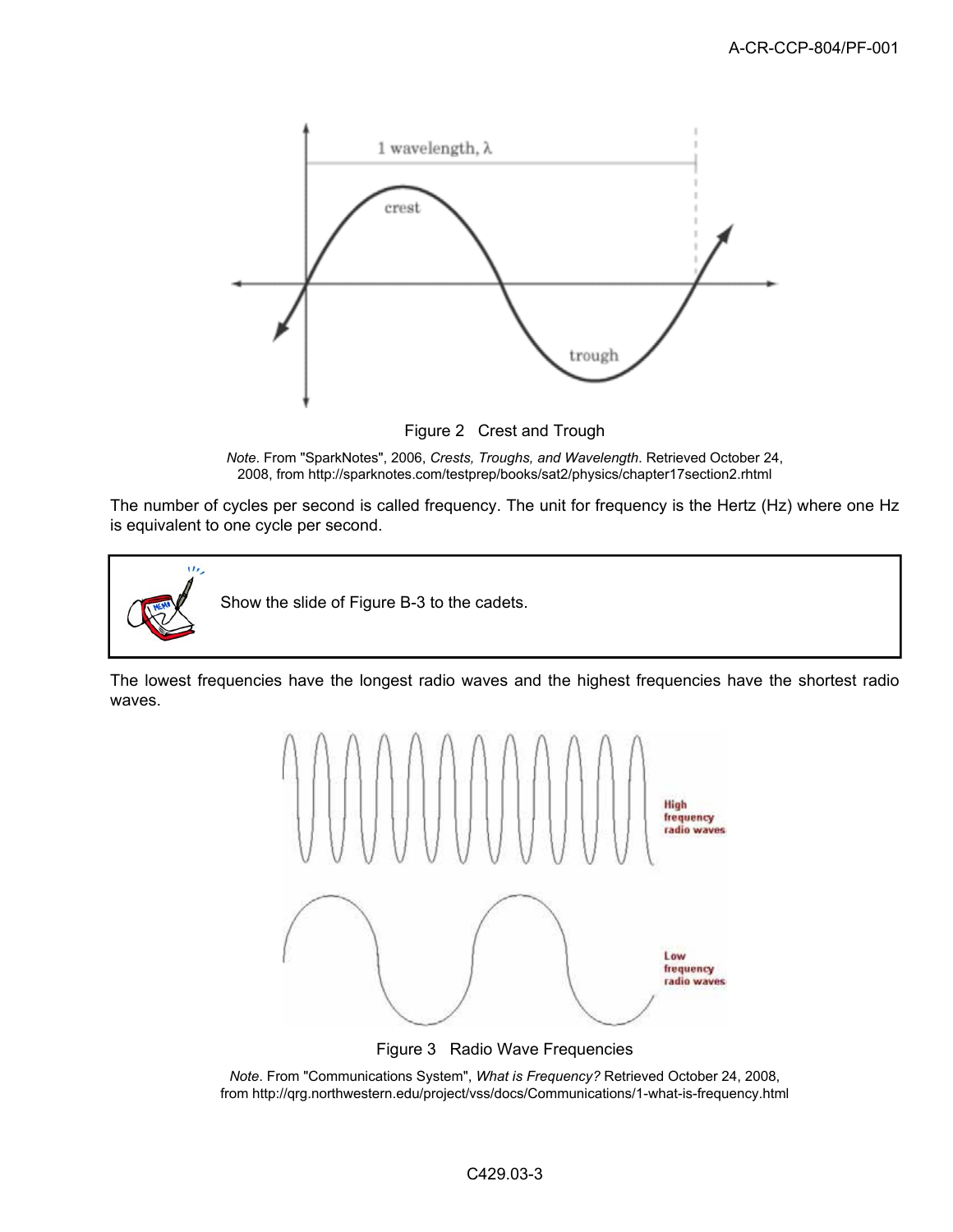## **KILOHERTZ**

Very low to high frequencies are measured in kilohertz (kHz). kHz represents 1 000 waves passing a fixed point in one second.

### **MEGAHERTZ**

Very high frequencies are measured in megahertz (MHz). MHz represents 1 000 kHz or 1 000 000 Hz passing a fixed point in one second.



The relationship between Hz, kHz and MHz can be explained as 1 000 000 Hz = 1 000 kHz  $= 1$  MHz

## **LOW, MEDIUM, VERY HIGH, AND ULTRA HIGH FREQUENCY BANDS**

Radio waves use the electromagnetic spectrum. The spectrum is divided into a number of frequency bands each possessing characteristics that determine the usage. Industry Canada, on behalf of the World Radio Communication Conference (WRC), allocates specific frequency bands to service domestic communication requirements.

Aviation radio communication facilities and radio navigation aids operate in different bands including:

- low frequency (LF),
- medium frequency (MF),
- high frequency (HF),
- very high frequency (VHF), and
- ultra high frequency (UHF).

#### **Low Frequency (LF) Band**

Non-directional and marker beacons transmit navigational signals as well as some voice transmissions in the 200–415 and 510–535 kHz band.

#### **Medium Frequency (MF) Band**

Commercial broadcasts can be used for directional bearings with automatic direction finding equipment in the 550–1 750 kHz band.

#### **High Frequency (HF) Band**

High frequencies are allocated in 100 kHz increments between 2 500–30 000 kHz. Numerous HF frequencies have been given to aviation. HF is excellent for air / ground communication. HF radio is the only way to maintain constant contact at ranges of 4 023 kilometres or more on transoceanic flights.

HF signals can be unpredictable, being affected by the day and night variations of the ionosphere as well as sunspots, auroras, etc.

HF stations in the upper range of HF bands get greater reception distance during daylight hours. Stations in the lower range get greater reception distance during the night.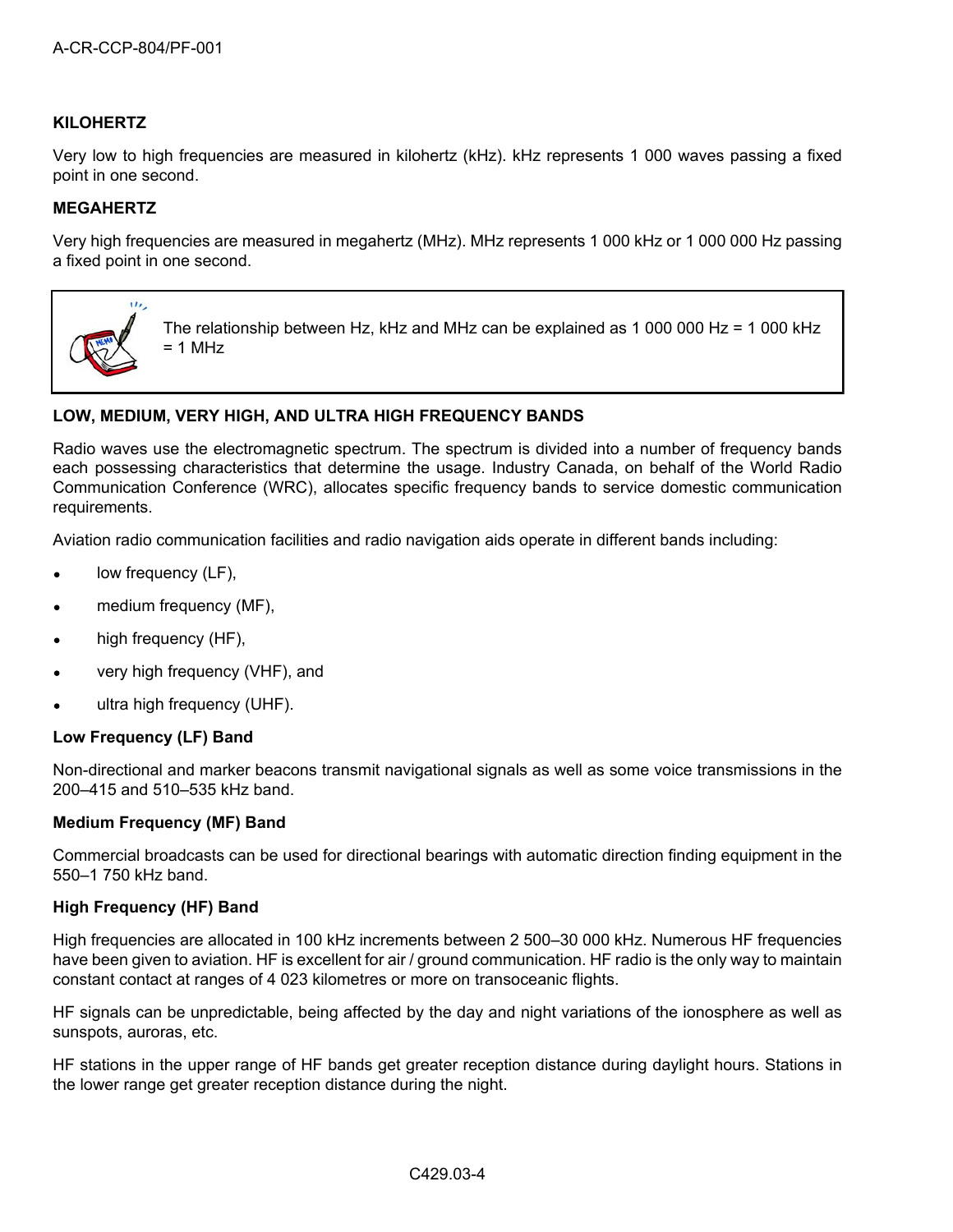

- Remember the mnemonic:
- sun up, frequency up, and
- sun down, frequency down.

## **Very High Frequency (VHF) Band**

The most important band is between 30–300 MHz known as the VHF band. Certain ranges for frequencies have been allocated exclusively for aviation including:

- 108.00–117.98 MHz for navigational stations,
	- $\circ$ VHF omnidirectional range (VOR) stations,
	- $\Omega$ instrument landing systems (ILS), and
	- voice reception;  $\circ$
- 118.00–136.00 MHz is allocated for civilian aviation voice communication, and
- 136.00–136.975 MHz is allocated for civilian aviation used mostly for air carriers for en route communication.

The most common VHF frequencies include:

- 121.50 MHz—universal VHF emergency,
- 122.20 MHz—flight service stations in Canada for both transmitting and receiving,
- 122.350–122.700 MHz—private advisory stations transmit and receive,
- 122.800 MHz—universal communications (UNICOM) facility is an air-to-ground communication facility operated by a private agency to provide private advisory station (PAS) service at uncontrolled airports,
- 122.90 MHz—used by aircraft engaged in various private aeronautical activities, such as:
	- $\circ$ parachute jumping,
	- $\circ$ aerial crop spraying, and
	- $\circ$ formation flying;
- 123.400 MHz—used for soaring activities, and
- 126.70 MHz—for transmitting position reports and general communication with a flight service station in uncontrolled airspace.

## **Ultra High Frequency (UHF) Band**

Except for the glide slope portion of the instrument landing system (ILS) and distance measuring equipment (DME), the frequencies lying between 300–3 000 MHz are allocated for government use.

## **FREQUENCY ALLOCATION**



With the numerous VHF channels in use and with changes occurring continuously, it is advisable to state the frequency on which the call is being made to any airway communication station, control tower or other facility.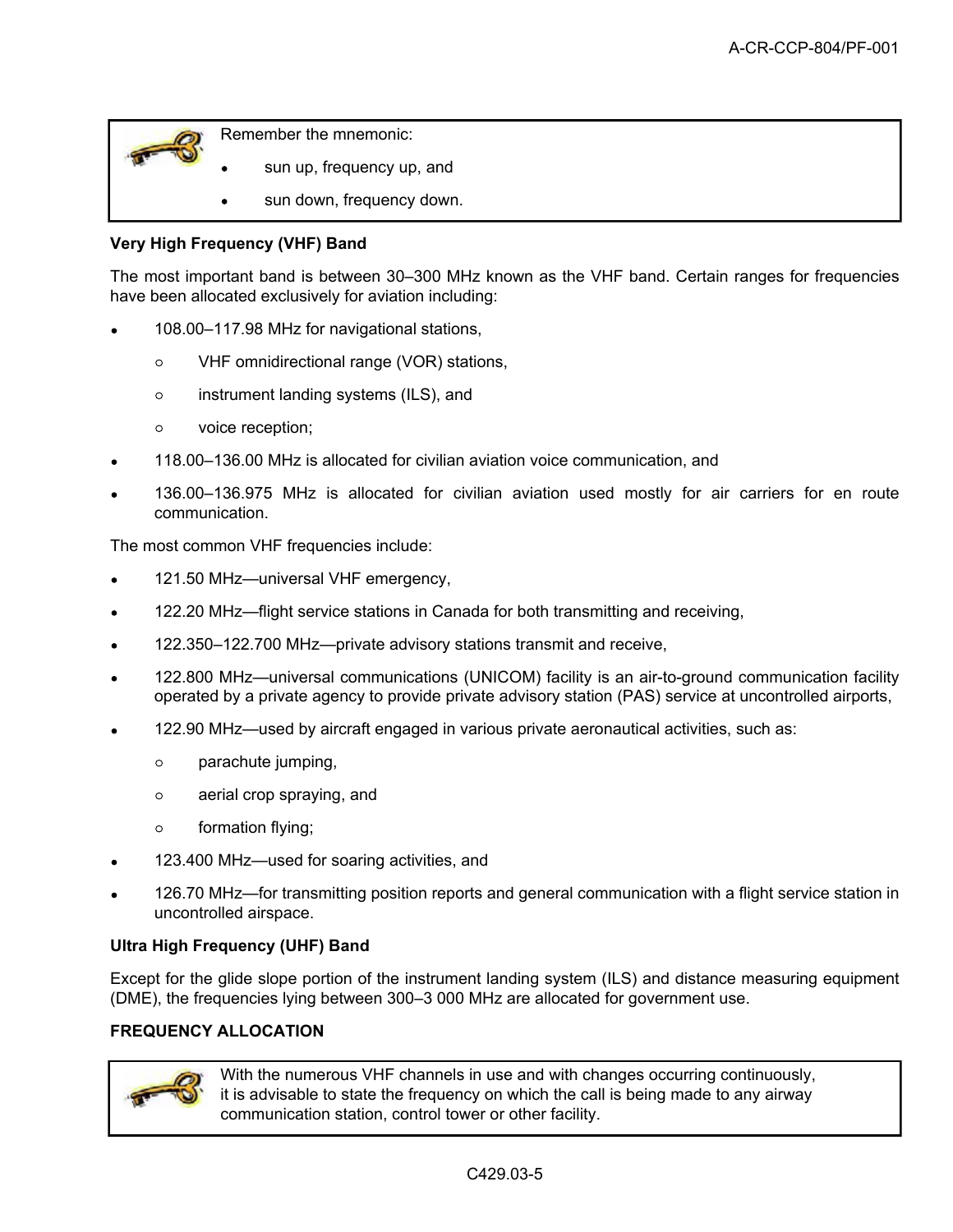VHF channels have been allotted for various aeronautical facilities under the Frequency Utilization Plan. Changes to the plan are made from time to time and published in Transport Canada (TC) Information Circulars.

### **CONFIRMATION OF TEACHING POINT 1**

### **QUESTIONS**:

- Q1. What is a cycle?
- Q2. What does one Hz equal?
- Q3. Airway radio communication facilities and radio navigation aids operate in what bands?

#### **ANTICIPATED ANSWERS**:

- A1. A cycle is the period of time in which the wave vibrates up and down.
- A2. One Hz equals one cycle per second.
- A3. Airway radio communication facilities and radio navigation aids operate in different bands including:
	- low frequency (LF),  $\bullet$
	- medium frequency (MF),  $\bullet$
	- high frequency (HF),  $\bullet$
	- very high frequency (VHF), and  $\bullet$
	- ultra high frequency (UHF).  $\bullet$

#### **Teaching Point 2 Describe characteristics of radio signals.**

Time: 5 min Method: Interactive Lecture Communication of the Method: Interactive Lecture

Radio waves travel both along the Earth and into the atmosphere. Each has characteristics that assist the transmission of the radio signal. Ground waves (surface waves) travel along the contour of the Earth by diffraction. Sky waves (spaces waves) can travel through the air directly to the receiving antenna or can be reflected from the ionosphere.



Distribute the handout located at Attachment C to each cadet. Cadets will label the handout as the information is presented.

#### **Ground Waves**



Show the slide of Figure D-1 to the cadets.

Ground waves travel by following the contours of the Earth. Travelling in straight lines, the wave will bend or curve, known as diffraction, around objects. As part of the ground wave comes in contact with the surface, it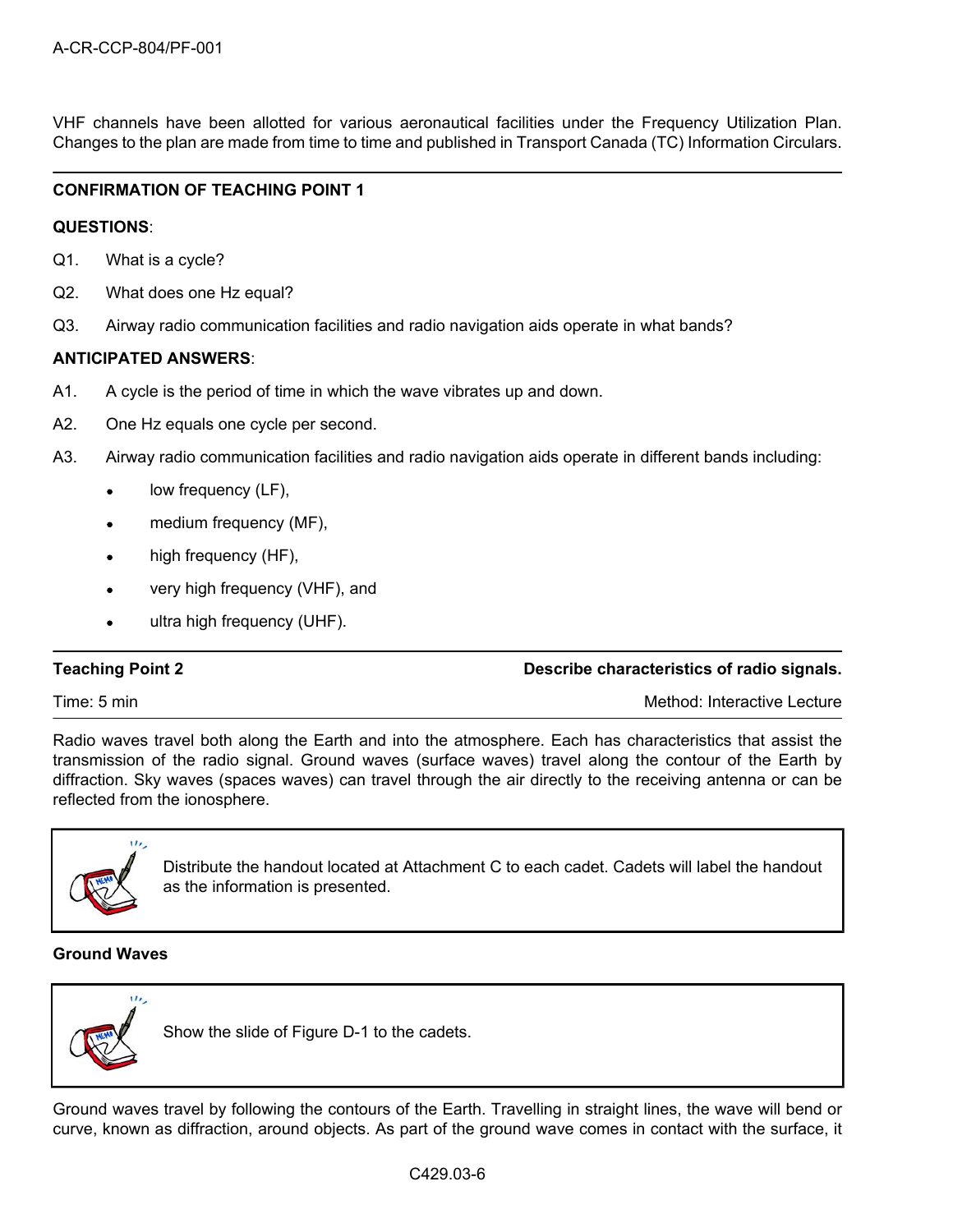loses some of its energy, weakening or attenuating the ground wave. This loss of energy causes a downward tilt which helps the wave follow the Earth's curvature.



Figure 4 Ground Wave Transmission

*Note*. From Radio *Wave Diffraction and Scattering Models for Wireless Channel Simulation* (p. 5), by M. Casciato, 2001, Michigan: USA. Copyright 2001 by M. Casciato. Retrieved October 31, 2008, from http://www.eecs.umich.edu/RADLAB/html/NEWDISS/Casciato.pdf

Attenuation of the wave is affected by the nature of the surface. A radio wave will travel further over water, especially salty water, than land. Sand and ice cause poor conductivity compared to rich agricultural or marshy soil. Ground waves work best at lower frequencies.

## **Sky Waves**



Show the slide of Figure D-2 to the cadets.

Transmission beyond the line of sight is possible through sky waves. Sky waves are radio waves that propagate into the atmosphere and bend back to the Earth from the ionosphere at some distance from the transmitter. Long-range communication is the result of sky wave transmission.

Two factors determine sky wave propagation: radio frequency and the level of ionization. Transmission of low, medium and high frequency radio waves vary by night and day. Sky waves travel at a flatter angle during the night. Sunspot activity or electromagnetic disturbances usually means more ionization of the ionosphere. HF communication is enhanced during times of greater sunspot activity.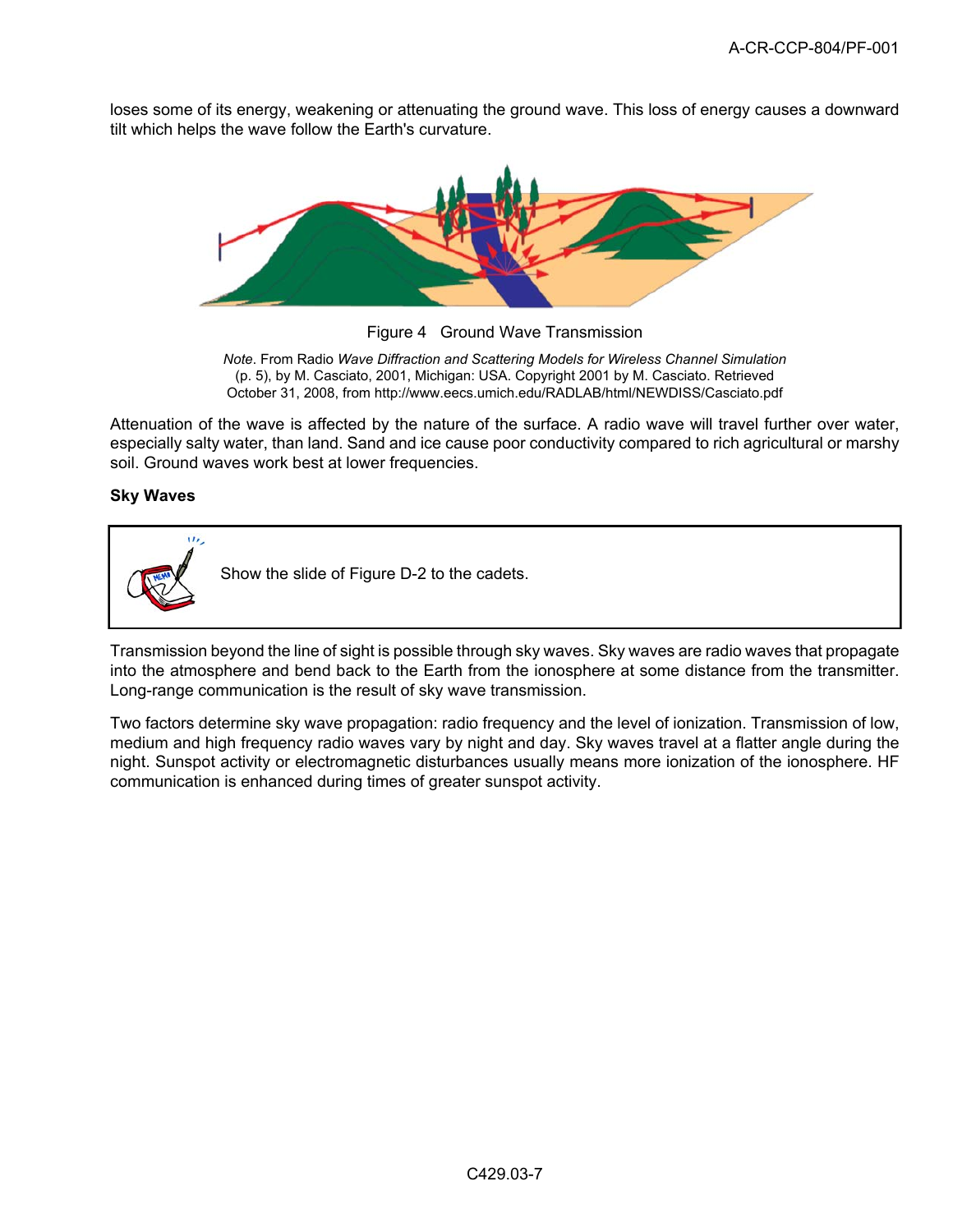

Figure 5 Sky Wave Transmission

*Note*. From "Integrated Publishing", *Radio Wave Transmission*. Retrieved October 31, 2008, from http://www.tpub.com/content/neets/14182/css/14182\_75.htm

## **CONFIRMATION OF TEACHING POINT 2**

#### **QUESTIONS**:

- Q1. What do ground waves follow?
- Q2. What is attenuation?
- Q3. From where does a sky wave reflect back to the Earth?

#### **ANTICIPATED ANSWERS**:

- A1. The curvature of the Earth.
- A2. The loss of energy when part of the ground wave comes in contact with the surface.
- A3. The ionosphere.

**Teaching Point 3 Describe aeronautical terms and definitions.**

Time: 5 min Method: Interactive Lecture Companies and Method: Interactive Lecture

## **AERONAUTICAL TERMS AND DEFINITIONS**

**Aerodrome.** Defined as any area, land or water, including any building, installations, and equipment used for the arrival or departure, movement, and servicing of aircraft.

**Aeronautical service.** A radio communication service that provides for the safety, navigation, and other operations of an aircraft including the exchange of air-to-ground messages.

**Aircraft station.** A mobile station in the aeronautical service other than a survival craft, located on board an aircraft.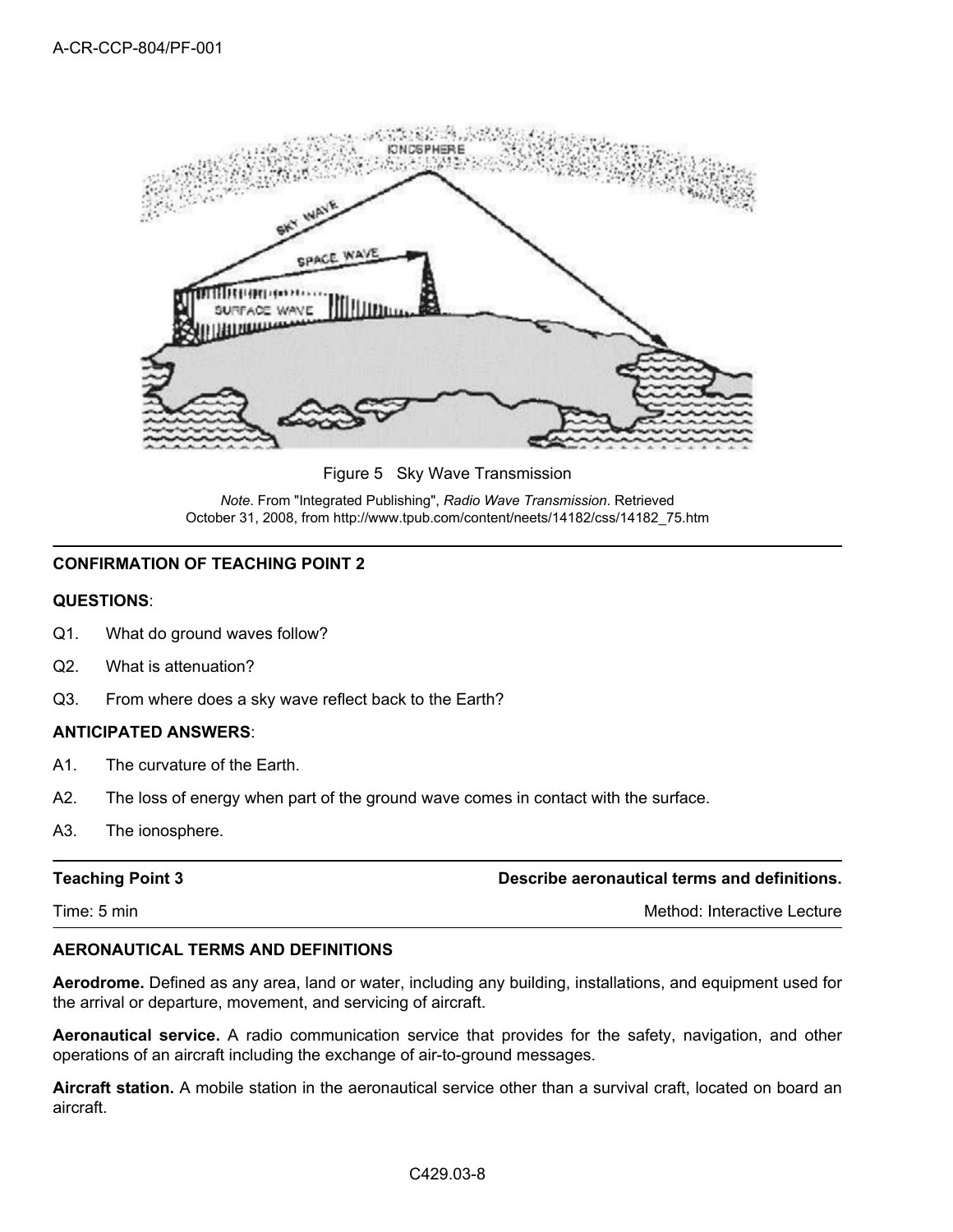**Aeronautical Operation Control Communications (AOCC).** Communications related to the regularity of flight.

**Aeronautical station.** Location on land, on board a ship, or on a platform at sea receiving an aeronautical service. An aeronautical station may be as simple as a hand-held radio.

**Air Traffic Control (ATC) Service.** A service provided for the purpose of:

- preventing collisions between:
	- aircraft,  $\circ$
	- $\circ$ aircraft and obstructions, and
	- $\circ$ aircraft and vehicles on the manoeuvring area; and
- expediting and maintaining an orderly flow of air traffic.

**Controlled aerodrome.** An aerodrome at which an ATC service is provided.

**Flight Service Station (FSS).** A service providing mobile and fixed communications, airport advisory service (AAS), flight information, search and rescue alerting and weather and flight planning services to pilots and other users.

**General Aviation Communication (GAC).** Communication relating to all civil aviation operations other than for scheduled air service and non-scheduled air transport operations for hire, remuneration, or military aviation.

**Ground control communication.** ATC service communication provided for the purpose of:

- preventing collisions on the manoeuvring area between aircraft, aircraft and obstacles, or vehicles; and
- expediting and maintaining the orderly flow of aircraft operating on the manoeuvring area.

**Private advisory service.** A communication service offered at controlled aerodromes for use in connection with company business such as the servicing of aircraft, availability of fuel, lodging, etc.

**Private multiple station.** An aircraft or aeronautical station established to provide air-to-ground multi-purpose communication of an operational nature.

#### **CONFIRMATION OF TEACHING POINT 3**

#### **QUESTIONS**:

- Q1. What is an aircraft station?
- Q2. What is an aeronautical station?
- Q3. What is a controlled aerodrome?

#### **ANTICIPATED ANSWERS**:

- A1. A mobile station in the aeronautical service other than a survival craft located on board an aircraft.
- A2. A station located on land, on board a ship or on a platform at sea. It may be as simple as a handheld radio.
- A3. An aerodrome at which an ATC service is provided.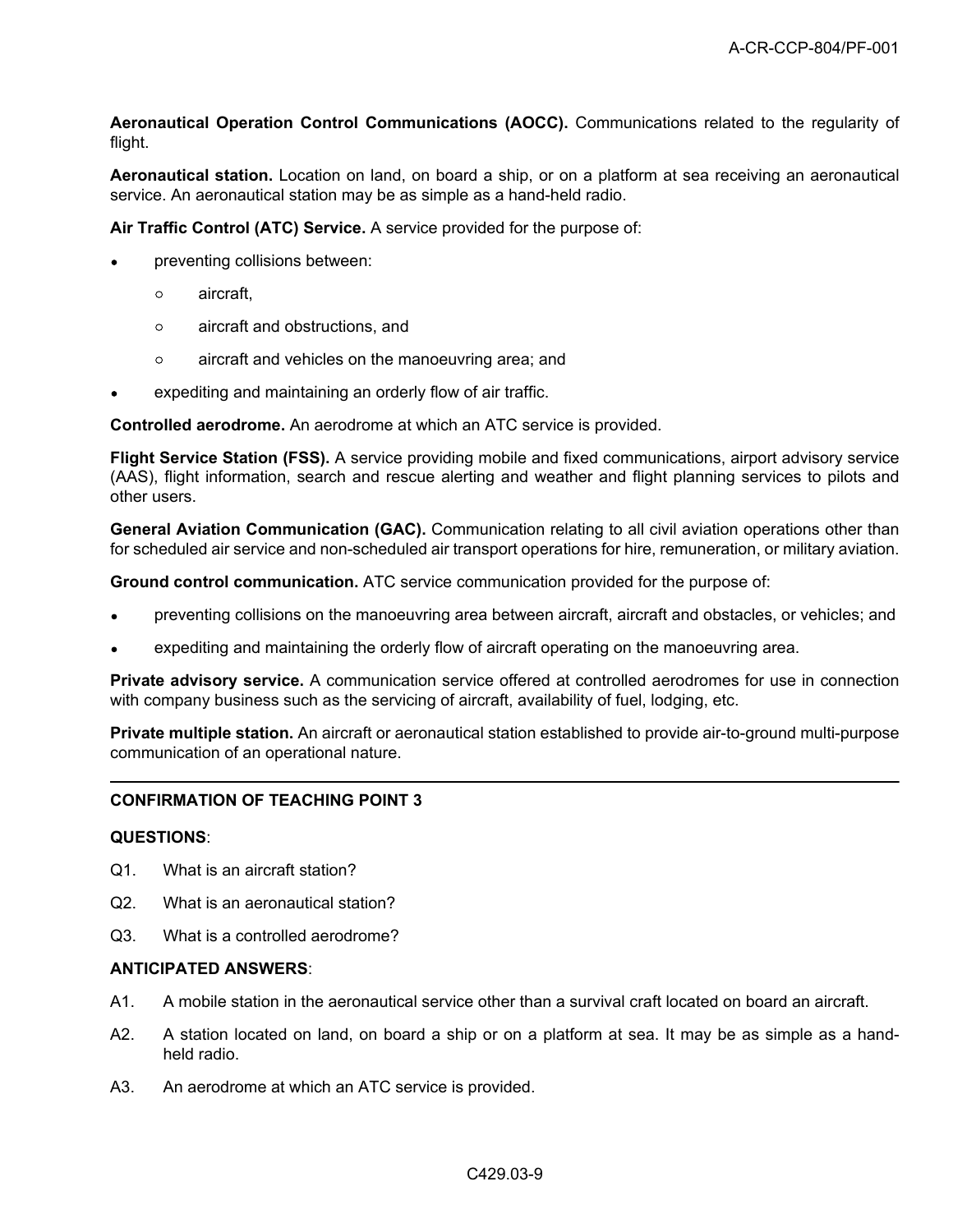## **Teaching Point 4 Describe radio station licences.**

Time: 5 min Method: Interactive Lecture Communication of the Method: Interactive Lecture

All radio stations in Canada must be licensed by Industry Canada. The licence specifies:

- call sign of the station,  $\bullet$
- frequencies,
- special conditions,  $\bullet$
- equipment, and
- fines.

## **Call Sign of the Station**

A distinctive call sign is assigned to each radio station for identification purposes and should be used when initial contact is being established and again when the communication is concluded. Aeronautical call signs should always be pronounced phonetically.

#### **Frequencies**

The license will specify frequencies to be used for transmitting. The use of the frequency for activities includes:

- air-to-air,
- air-to-ground instructional, and
- air-to-ground aerodrome traffic communications.

## **Special Conditions**

Each station receives conditions for operation, including: the tower size, interference, and special services.

#### **Equipment**

All radio equipment used in aeronautical services is required to be licensed by Industry Canada.

#### **Fines**

Any person who establishes a radio station without a radio authorization is liable to a fine not exceeding \$5 000, or imprisonment for a term not exceeding one year, or both.

A corporation may receive a fine not exceeding \$25 000.

## **CONFIRMATION OF TEACHING POINT 4**

## **QUESTIONS**:

- Q1. Why is a call sign assigned?
- Q2. What does the licence specify about frequencies?
- Q3. What is required for all radio equipment used in aeronautical services?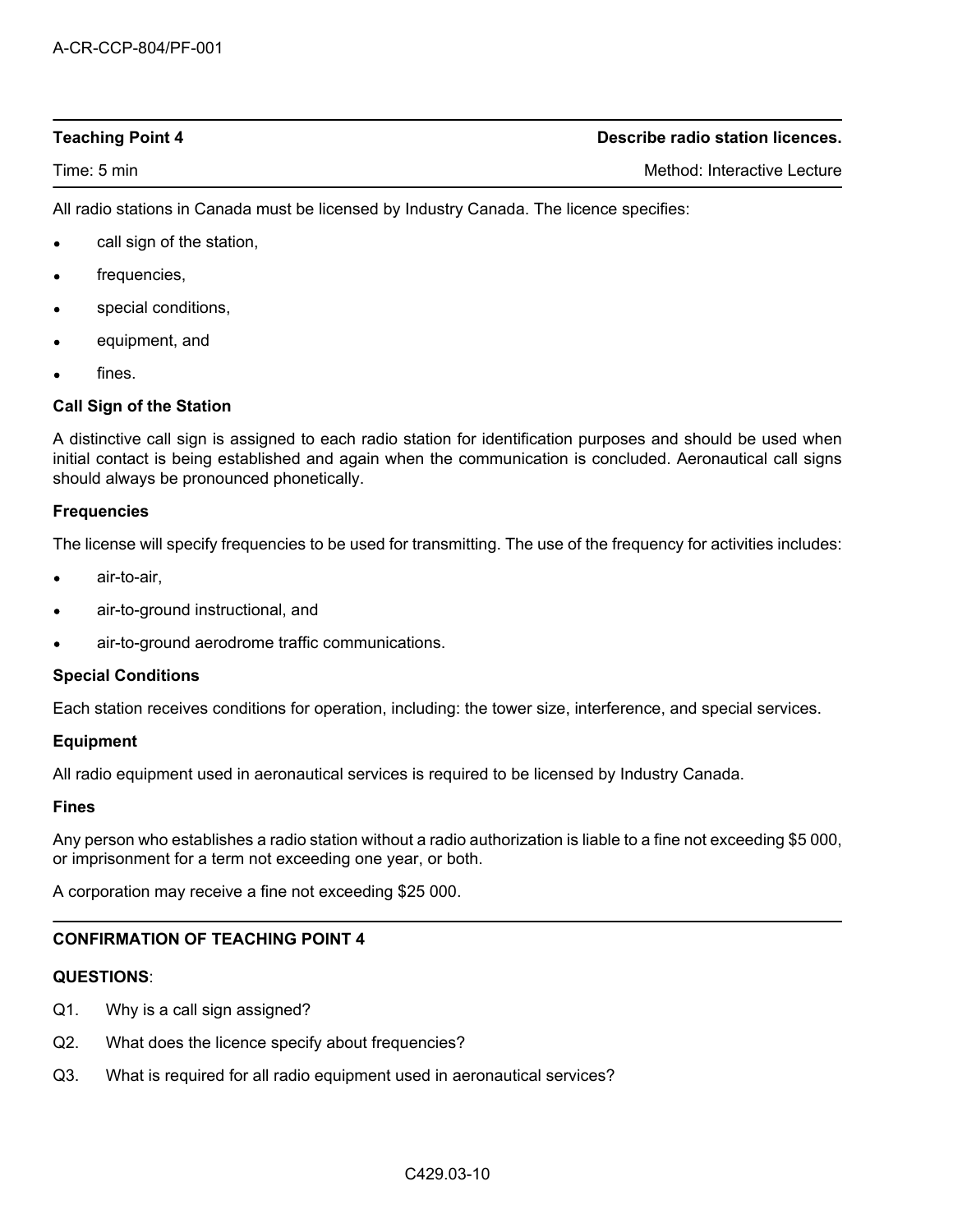#### **ANTICIPATED ANSWERS**:

- A1. A call sign is assigned for identification.
- A2. The licence specifies frequencies to be used for transmitting.
- A3. All radio equipment used in aeronautical services is required to be licensed by Industry Canada.

| <b>Teaching Point 5</b> | Describe maintenance of equipment. |
|-------------------------|------------------------------------|
| Time: 5 min             | Method: Interactive Lecture        |

Avionics or radio equipment capable of two-way communication with ground stations or airborne stations include:

- a transceiver (transmitter and a receiver),
- a speaker (headset),
- a microphone, and
- antenna.

Equipment must be maintained and precautions need to be taken to ensure the serviceability of the avionics.

#### **Transceiver (transmitter and a receiver)**

A transmitter and a receiver are usually combined and called a transceiver. The transceiver should be warm but not hot to the touch. A cooling kit draws cool air from outside the airplane and pumps it around the equipment.

#### **Headset (speaker)**

The speaker(s) are included in the headset. The headset cables should not be knotted but coiled loosely when not being used.

#### **Microphone and Antenna Connections**

Microphone and antenna connections vary with the equipment. There should be no shorts or open wires when assembling connectors. Connections should be tight and clean. Where connections are exposed to the weather, they should be protected with a coating of silicone to prevent corrosion and to keep water from getting inside the outer casing of the cable.

#### **Fuses**

Electric circuits are protected against overload and short circuits by fuses, each rated for a given amperage. Fuses act as a safety valve. Fuses should never be replaced with one of a higher rating.

#### **CONFIRMATION OF TEACHING POINT 5**

#### **QUESTIONS**:

- Q1. Why should radio equipment be maintained and precautions taken?
- Q2. What precautions must be taken when assembling the microphone and antenna connections?
- Q3. What is the function of a fuse?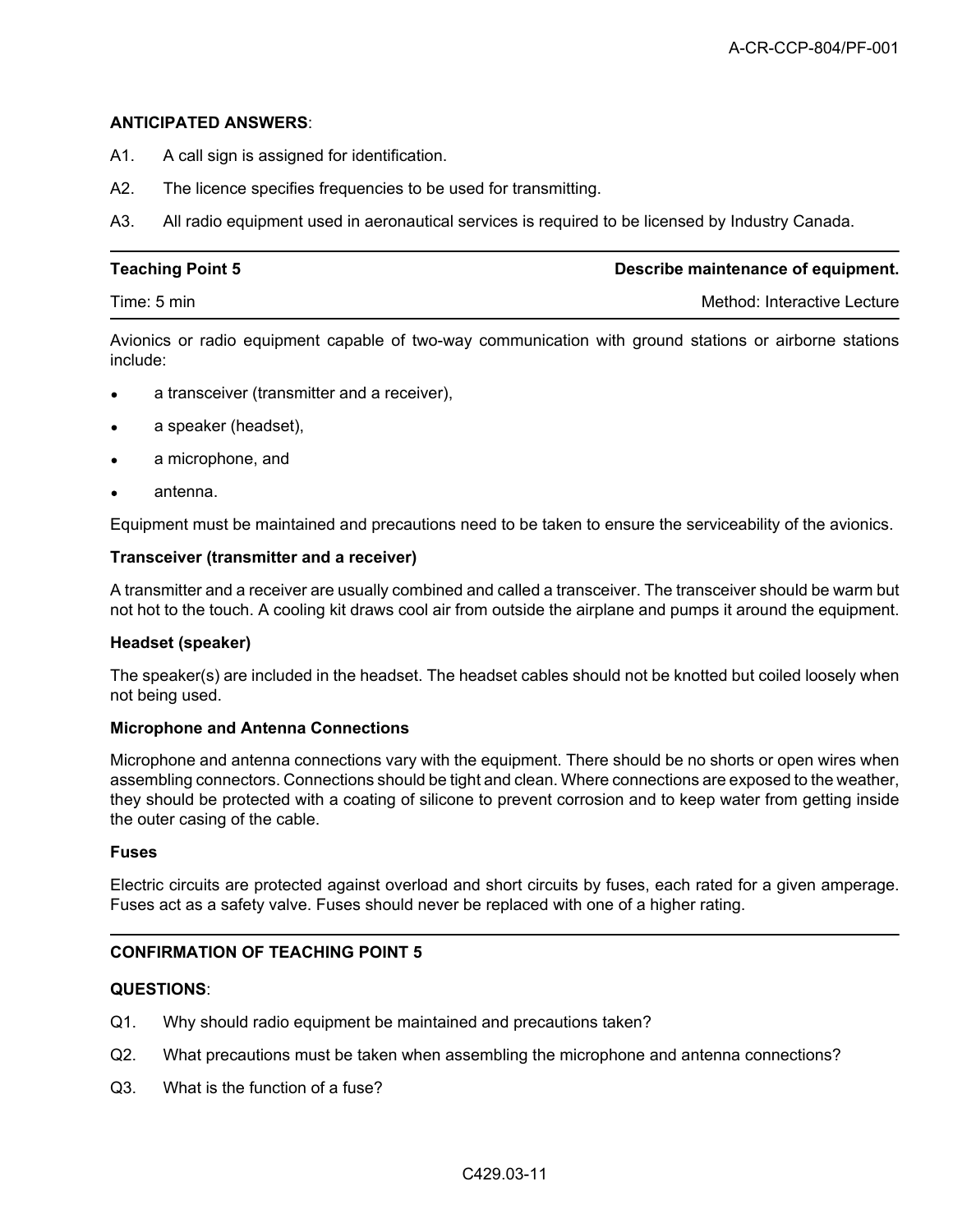### **ANTICIPATED ANSWERS**:

- A1. To ensure serviceability of the avionics.
- A2. Ensure there are no shorts or open wires are present.
- A3. Protects electric circuits against overload and short circuits.

#### **END OF LESSON CONFIRMATION**

#### **QUESTIONS**:

- Q1. Name the three parts of a wavelength.
- Q2. What two factors determine sky wave propagation?
- Q3. What does Flight Service Station (FSS) provide?

## **ANTICIPATED ANSWERS**:

- A1. A wavelength consists of:
	- amplitude,  $\bullet$
	- trough, and  $\bullet$
	- crest.  $\bullet$
- A2. Radio frequency and the level of ionization.
- A3. FSS provides service to pilots and other users including:
	- mobile and fixed communication,  $\bullet$
	- airport advisory,  $\bullet$
	- flight information,  $\bullet$
	- search and rescue alerting,  $\bullet$
	- weather, and  $\bullet$
	- flight planning.  $\bullet$

## **CONCLUSION**

#### **HOMEWORK / READING / PRACTICE**

Nil.

## **METHOD OF EVALUATION**

This EO is assessed IAW A-CR-CCP-804/PG-001*Proficiency Level Four Qualification Standard and Plan*, Chapter 3, Annex B, 429 PC.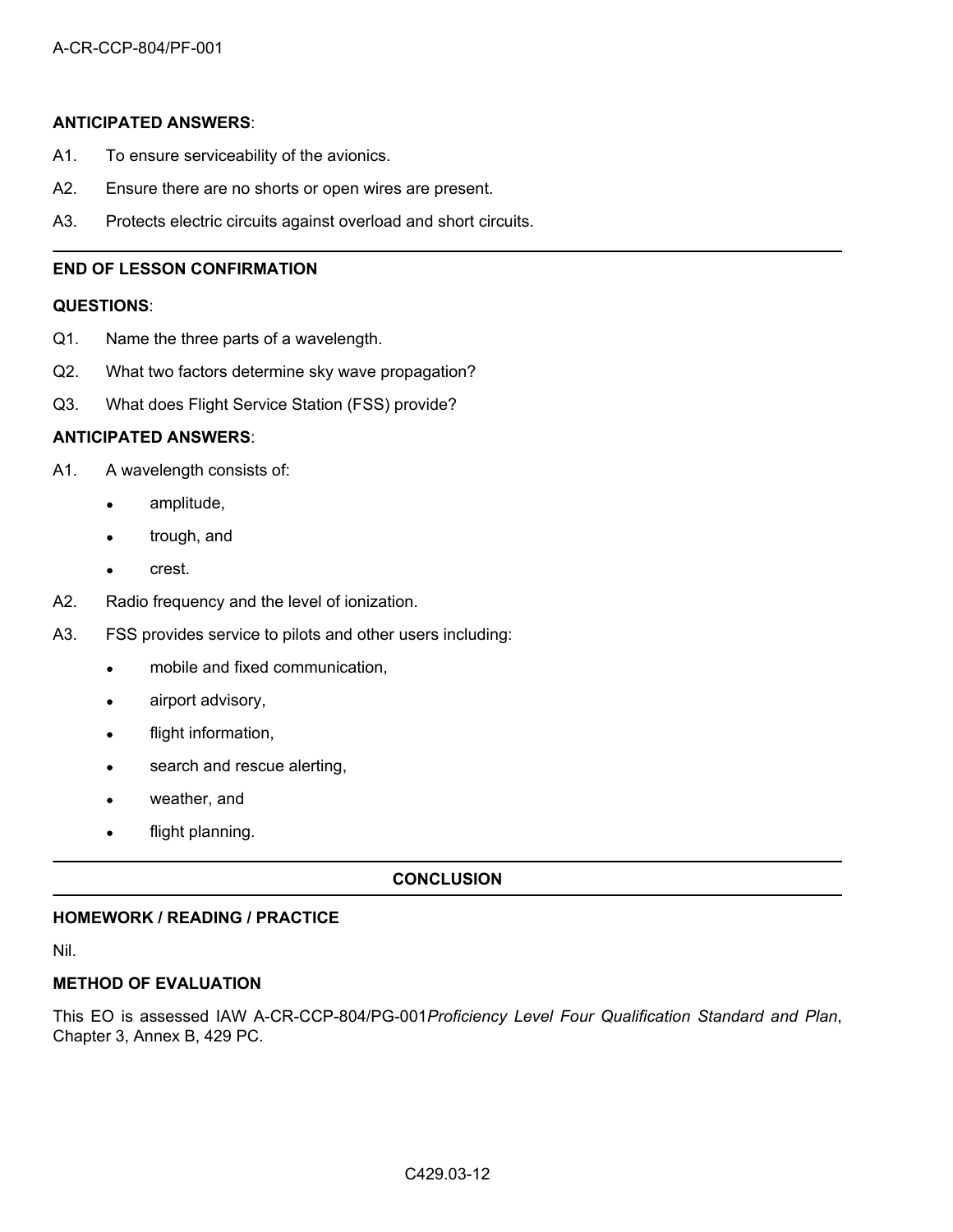#### **CLOSING STATEMENT**

Being able to describe radio wavelengths, signals, licences and equipment provides a better understanding of radio theory and licencing procedures. This knowledge is required to obtain the Industry Canada Restricted Operator Certificate with Aeronautical Qualification (ROC-A).

## **INSTRUCTOR NOTES / REMARKS**

If the squadron chooses to have cadets obtain the ROC-A, all complementary EOs for this PO must be instructed and a qualified examiner must conduct the 429 PC.

Cadets who are qualified Advanced Aviation may assist with this instruction.

## **REFERENCES**

C3-116 ISBN 0-9680390-5-7 MacDonald, A. F., & Peppler, I. L. (2000). *From the ground up: Millennium edition*. Ottawa, ON: Aviation Publishers Co. Limited.

C3-182 *Study guide for the radiotelephone operator's restricted certificate (Aeronautical)*. (2008). Retrieved September 28, 2008, from www.ic.gc.ca/epic/site/smt-gst.nsf/en/sf01397e.html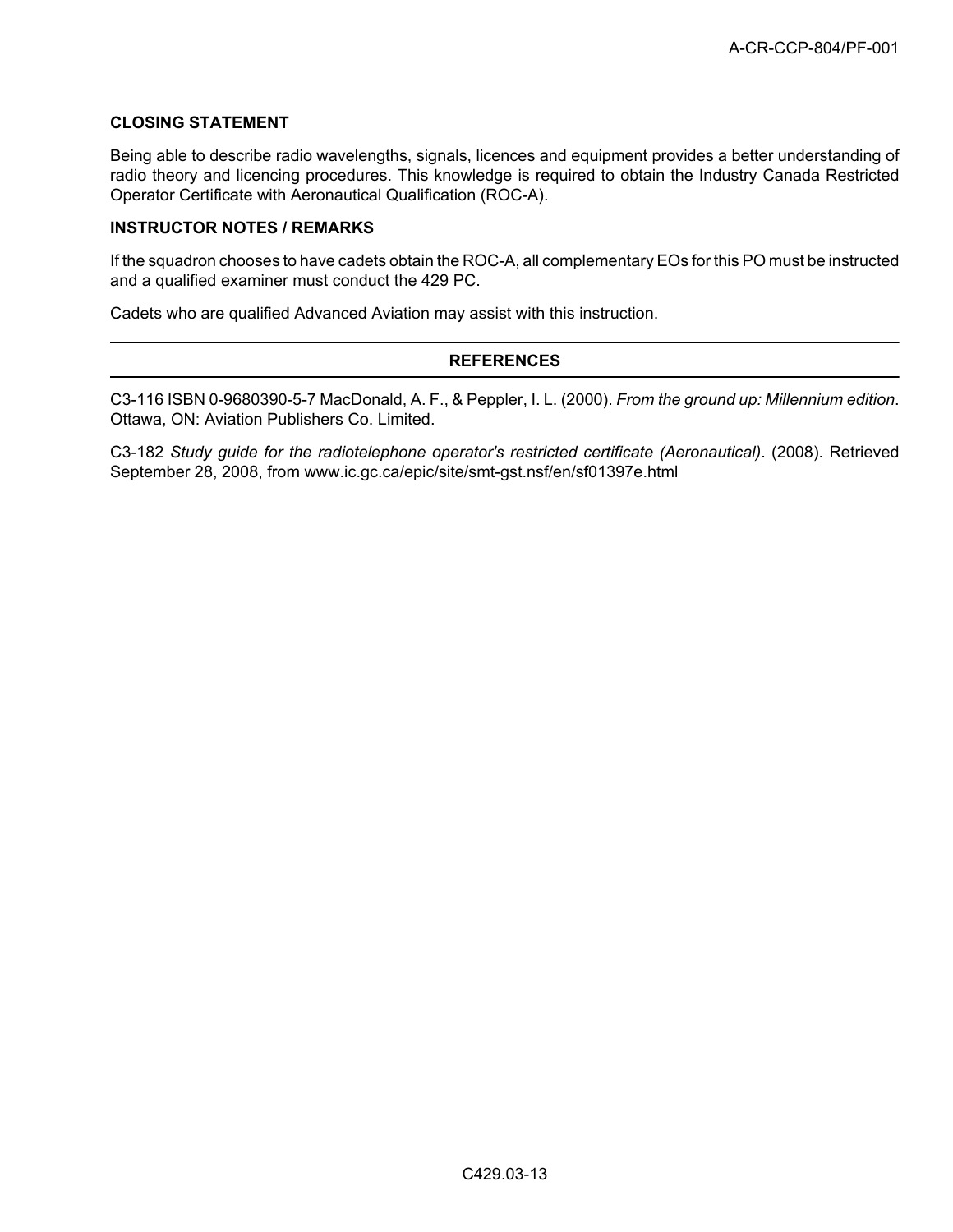THIS PAGE INTENTIONALLY LEFT BLANK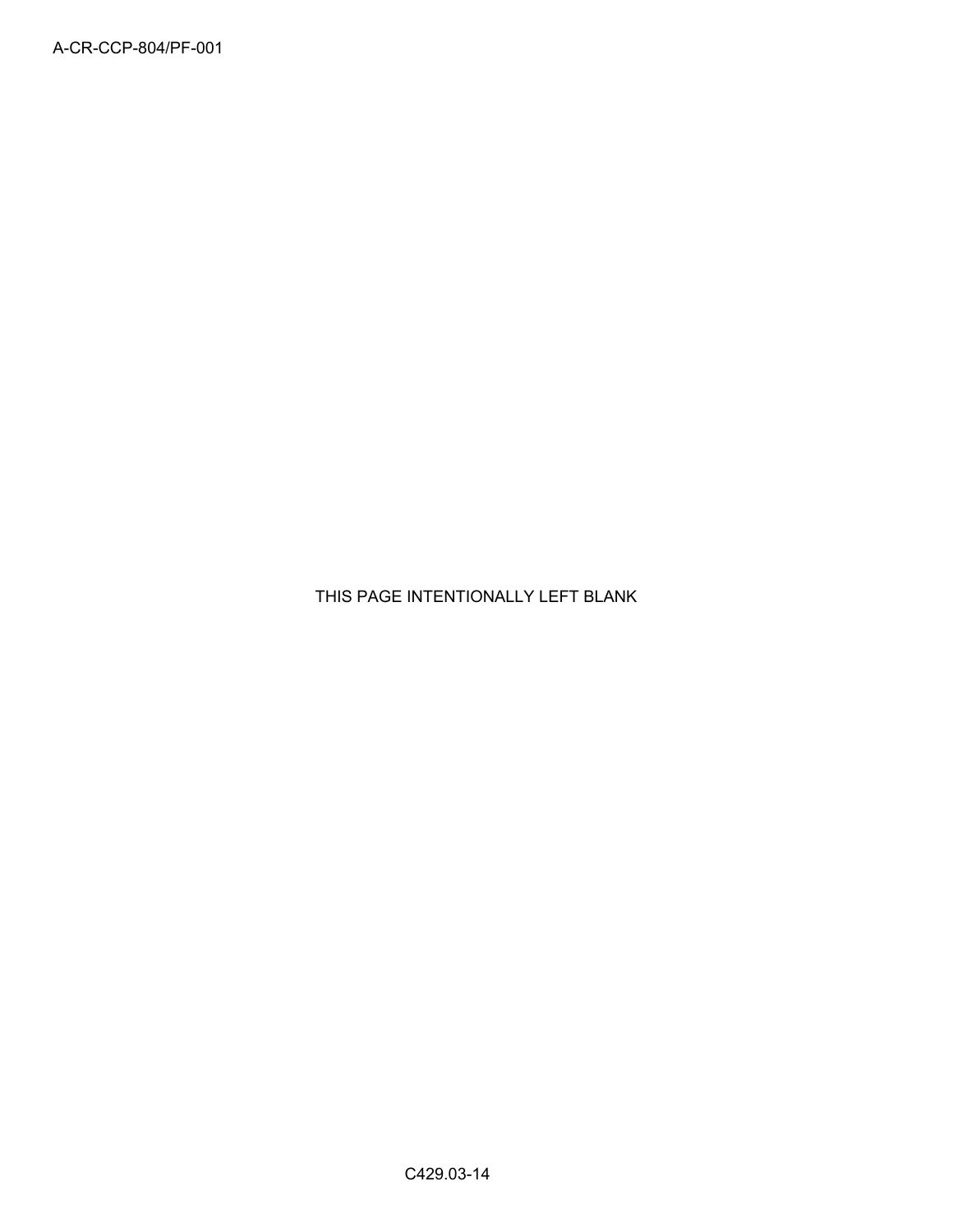

Figure A-1 Transverse Wavelength

*Note*. From Integrated Publishing, Transverse *Wave*. Retrieved October 31, 2008, from http://www.tpub.com/content/neets/14182/css/14182\_17.htm





*Note*. From "SparkNotes", 2006, *Crests, Troughs, and Wavelength*. Retrieved October 24, 2008, from http://sparknotes.com/testprep/books/sat2/physics/chapter17section2.rhtml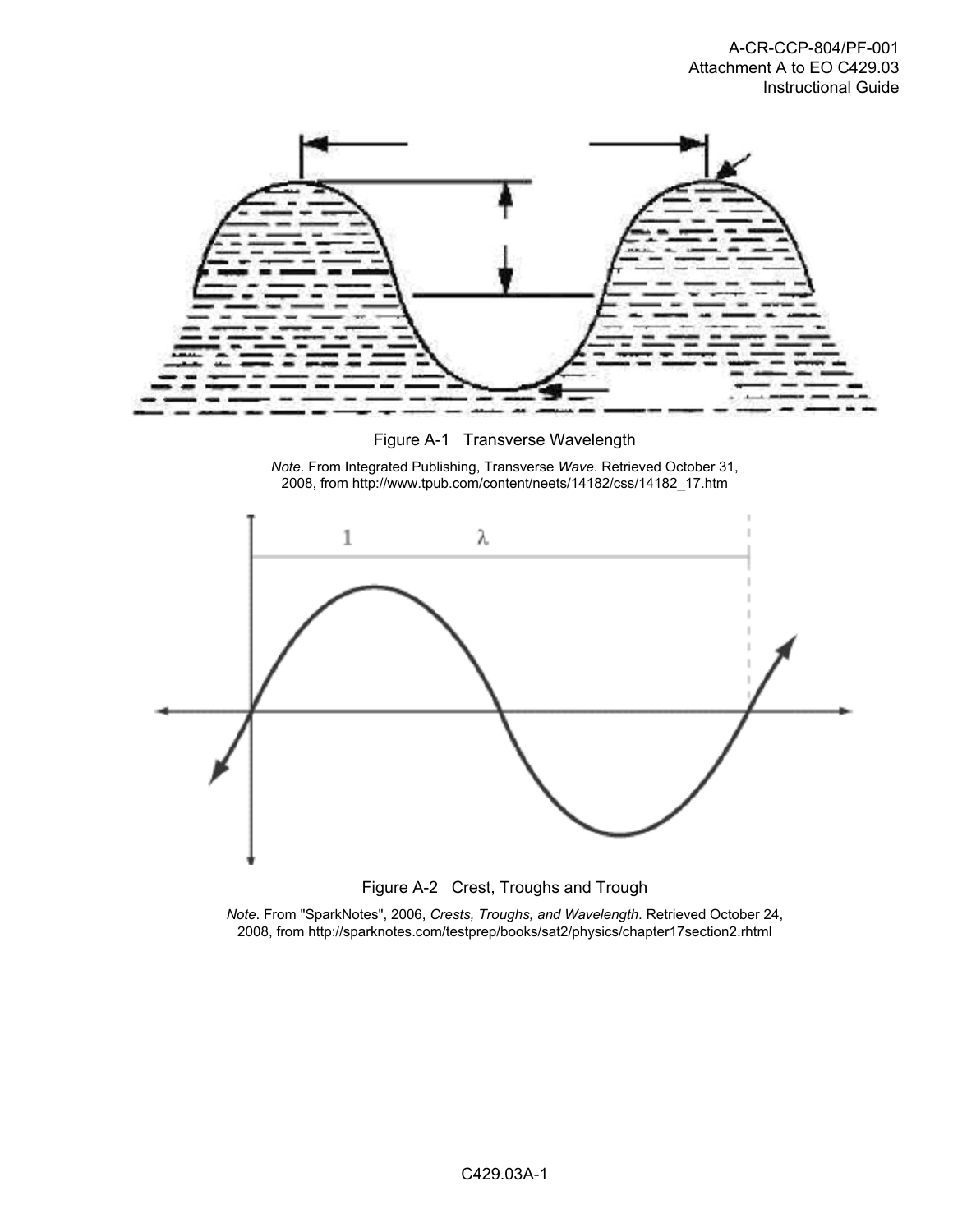A-CR-CCP-804/PF-001 Attachment A to EO C429.03 Instructional Guide



Figure A-3 Radio Wave Frequencies

*Note*. From "Communications System", *What is Frequency?* Retrieved October 24, 2008, from http://qrg.northwestern.edu/project/vss/docs/Communications/1-what-is-frequency.html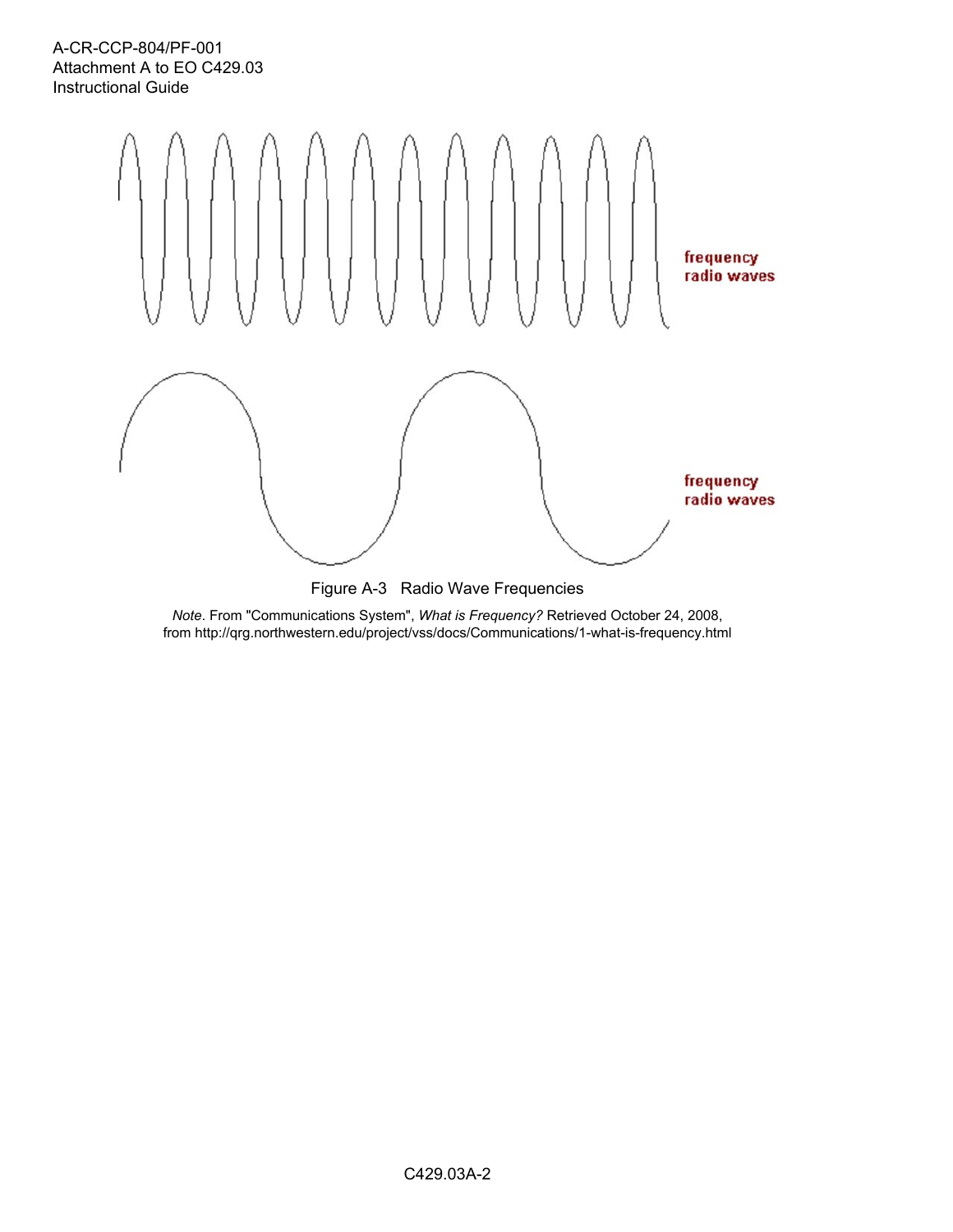

Figure B-1 Transverse Wavelength

*Note*. From Integrated Publishing, Transverse *Wave*. Retrieved October 31, 2008, from http://www.tpub.com/content/neets/14182/css/14182\_17.htm





*Note*. From "SparkNotes", 2006, *Crests, Troughs, and Wavelength*. Retrieved October 24, 2008, from http://sparknotes.com/testprep/books/sat2/physics/chapter17section2.rhtml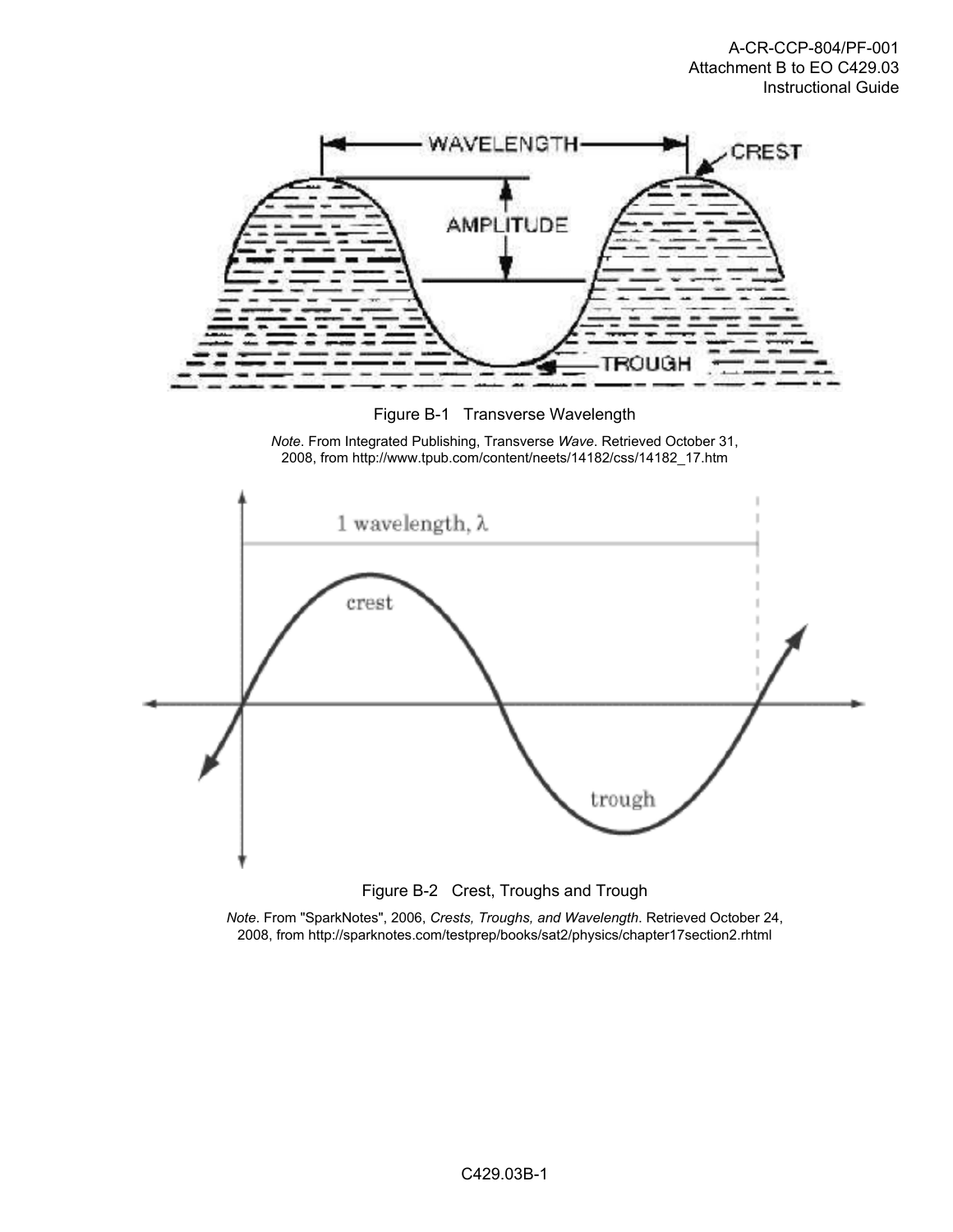A-CR-CCP-804/PF-001 Attachment B to EO C429.03 Instructional Guide



Figure B-3 Radio Wave Frequencies

*Note*. From "Communications System", *What is Frequency*? Retrieved October 24, 2008, from http://qrg.northwestern.edu/project/vss/docs/Communications/1-what-is-frequency.html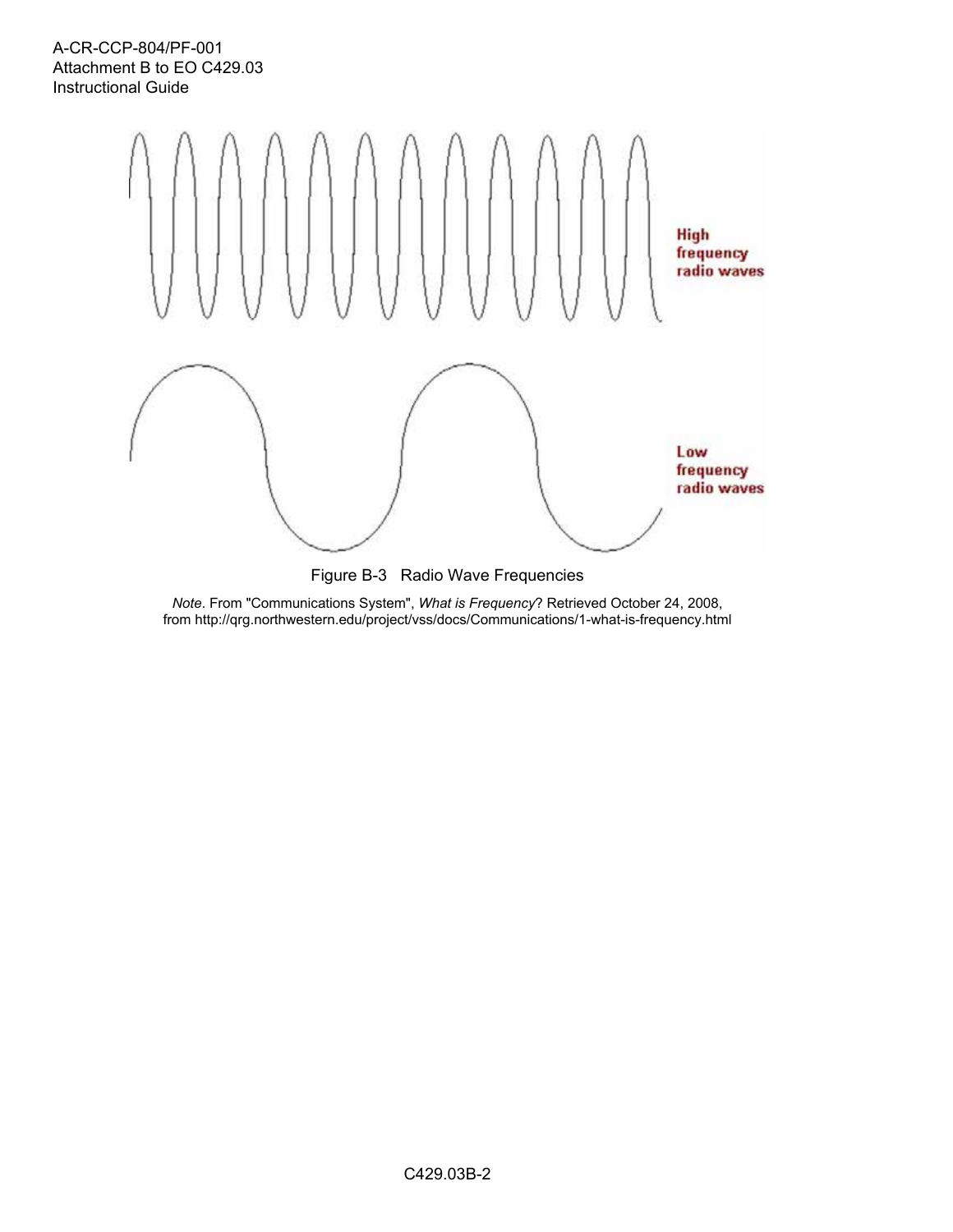## A-CR-CCP-804/PF-001 Attachment C to EO C429.03 Instructional Guide



Figure C-1 Ground Wave Transmission

*Note*. From *Radio Wave Diffraction and Scattering Models for Wireless Channel Simulation* (p. 5), by M. Casciato, 2001, Michigan: USA. Copyright 2001 by M. Casciato. Retrieved October 31, 2008, from http://www.eecs.umich.edu/RADLAB/html/NEWDISS/Casciato.pdf



Figure C-2 Sky Wave Transmission

*Note*. From "Integrated Publishing", *Radio Wave Transmission*. Retrieved October 31, 2008, from http://www.tpub.com/content/neets/14182/css/14182\_75.htm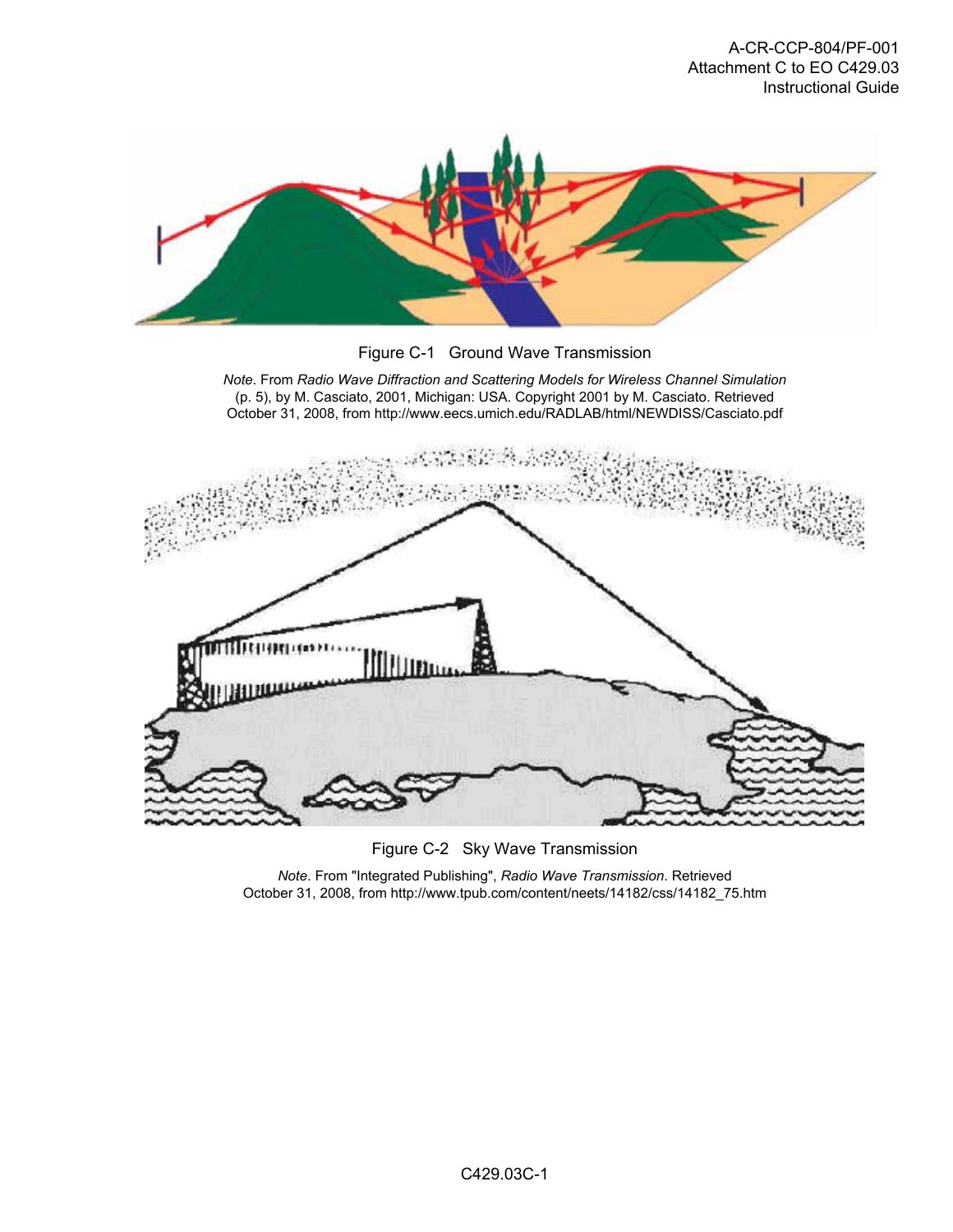A-CR-CCP-804/PF-001 Attachment C to EO C429.03 Instructional Guide

THIS PAGE INTENTIONALLY LEFT BLANK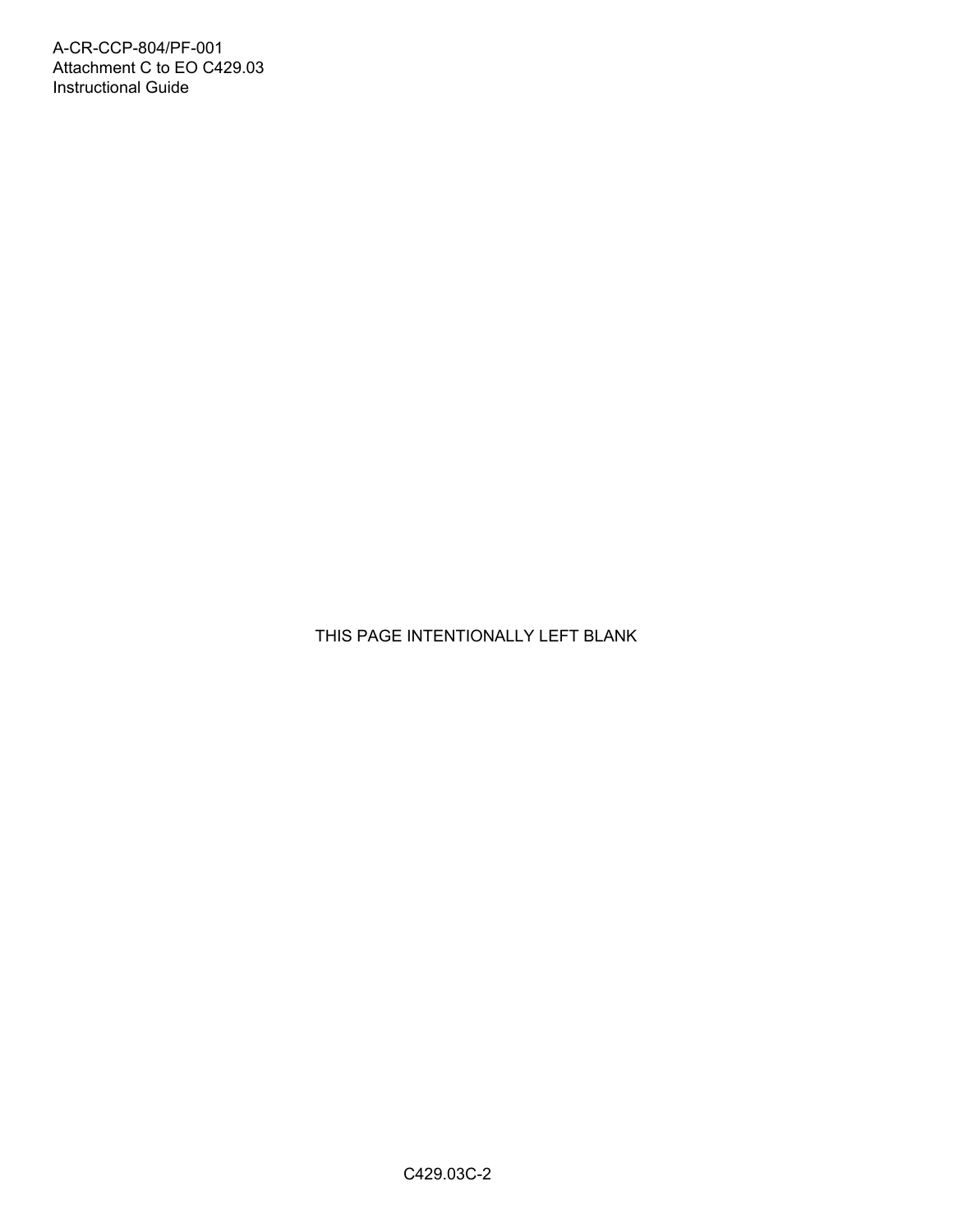## A-CR-CCP-804/PF-001 Attachment D to EO C429.03 Instructional Guide



Figure D-1 Ground Wave Transmission

*Note*. From *Radio Wave Diffraction and Scattering Models for Wireless Channel Simulation* (p. 5), by M. Casciato, 2001, Michigan: USA. Copyright 2001 by M. Casciato. Retrieved October 31, 2008, from http://www.eecs.umich.edu/RADLAB/html/NEWDISS/Casciato.pdf



Figure D-2 Sky Wave Transmission

*Note*. From "Integrated Publishing", *Radio Wave Transmission*. Retrieved October 31, 2008, from http://www.tpub.com/content/neets/14182/css/14182\_75.htm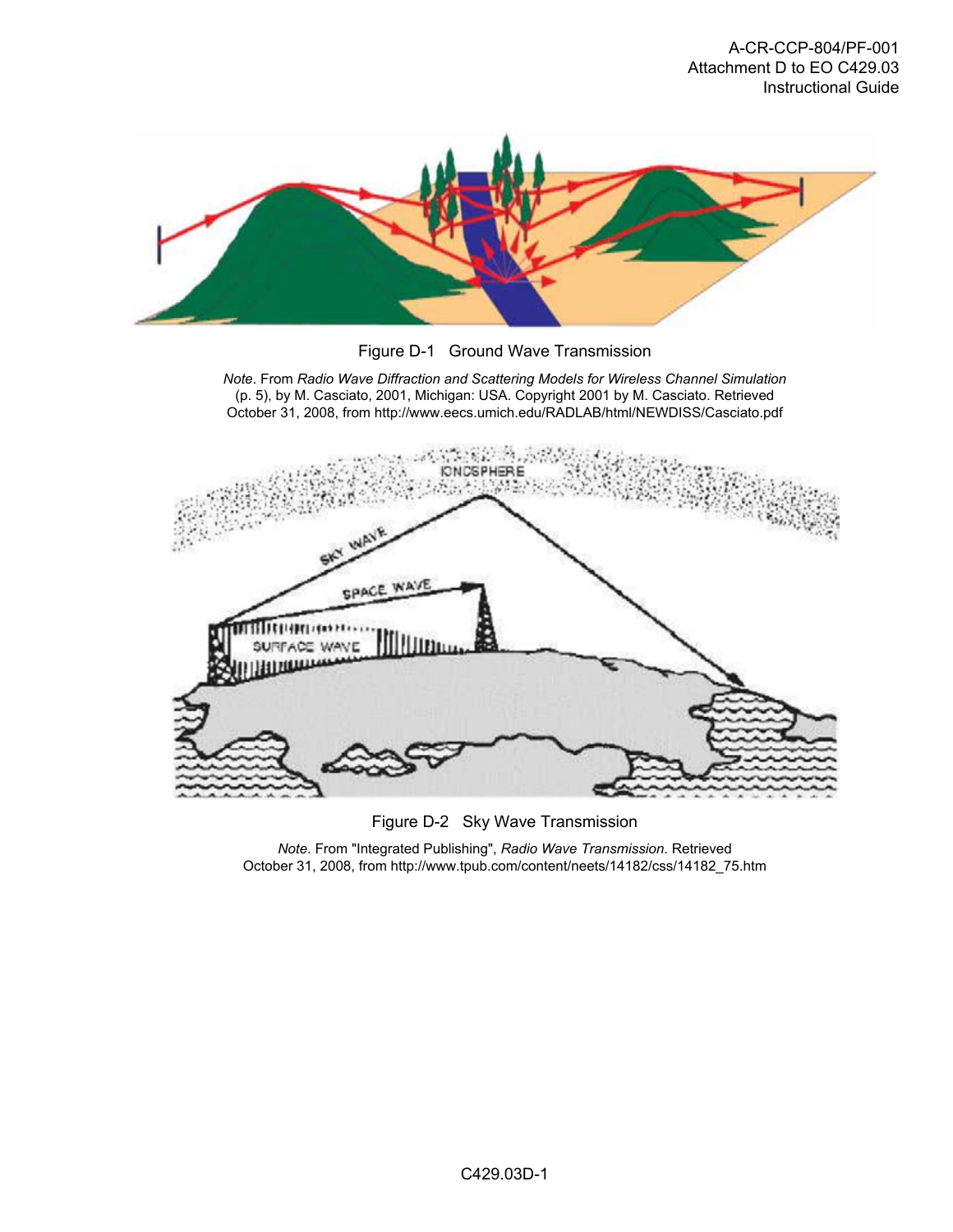A-CR-CCP-804/PF-001 Attachment D to EO C429.03 Instructional Guide

THIS PAGE INTENTIONALLY LEFT BLANK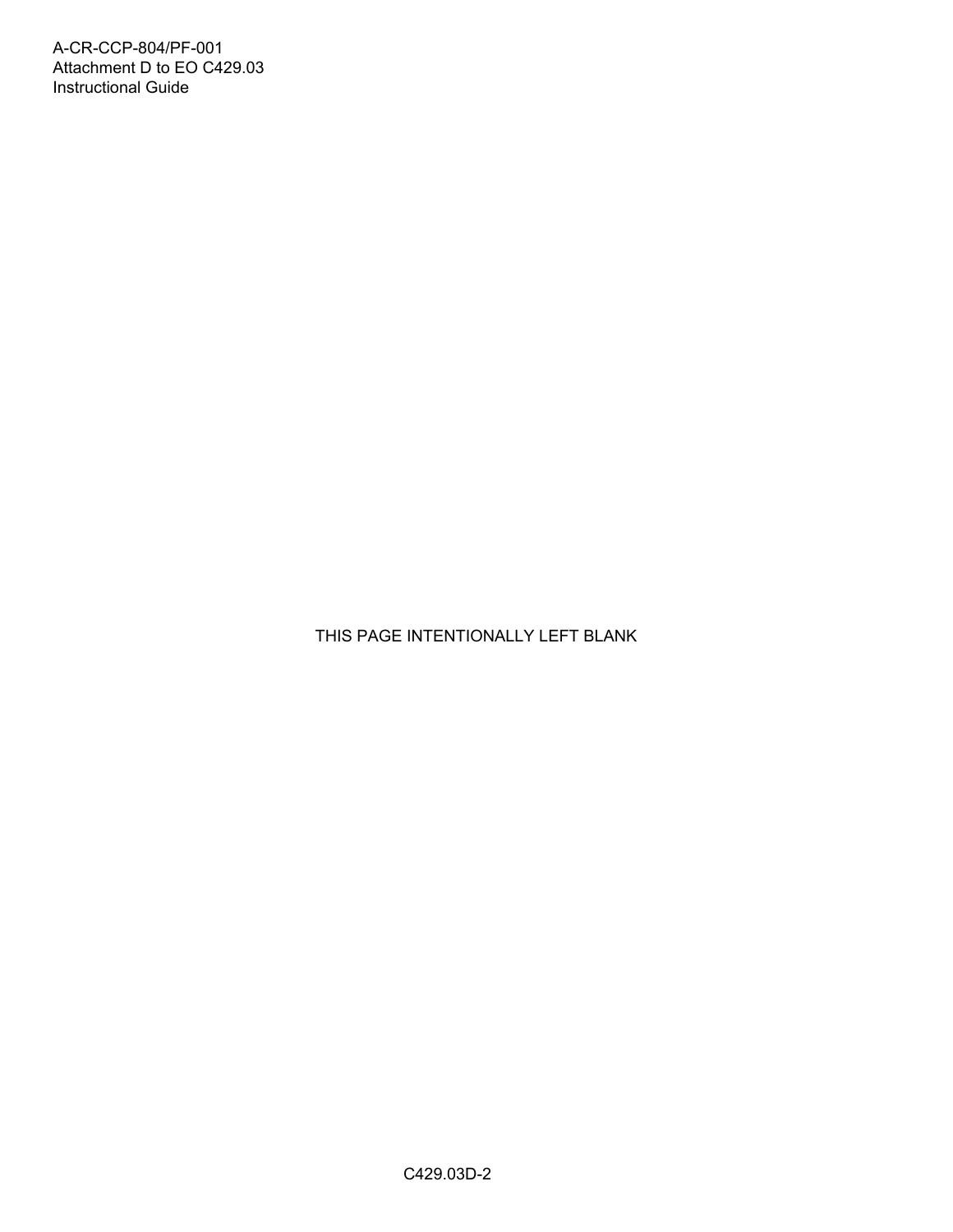

# **ROYAL CANADIAN AIR CADETS PROFICIENCY LEVEL FOUR INSTRUCTIONAL GUIDE**



## **SECTION 4**

## **EO C429.04 – EXPLAIN EMERGENCY, URGENCY AND SAFETY COMMUNICATIONS**

Total Time: 30 min

## **PREPARATION**

#### **PRE-LESSON INSTRUCTIONS**

Resources needed for the delivery of this lesson are listed in the lesson specification located in A-CR-CCP-804/ PG-001, *Proficiency Level Four Qualification Standard and Plan*, Chapter 4. Specific uses for said resources are identified throughout the instructional guide within the TP for which they are required.

Review the lesson content and become familiar with the material prior to delivering the lesson.

#### **PRE-LESSON ASSIGNMENT**

Nil.

#### **APPROACH**

An interactive lecture was chosen for this lesson to clarify, emphasize, and summarize emergency, urgency and safety communications.

## **INTRODUCTION**

#### **REVIEW**

Nil.

## **OBJECTIVES**

By the end of this lesson the cadet shall have explained emergency, urgency and safety communications.

#### **IMPORTANCE**

It is important for cadets to explain emergency, urgency and safety communications as the information is recognized worldwide to request assistance. The information is required knowledge to obtain the Industry Canada Restricted Operator Certificate with Aeronautical Qualification (ROC-A).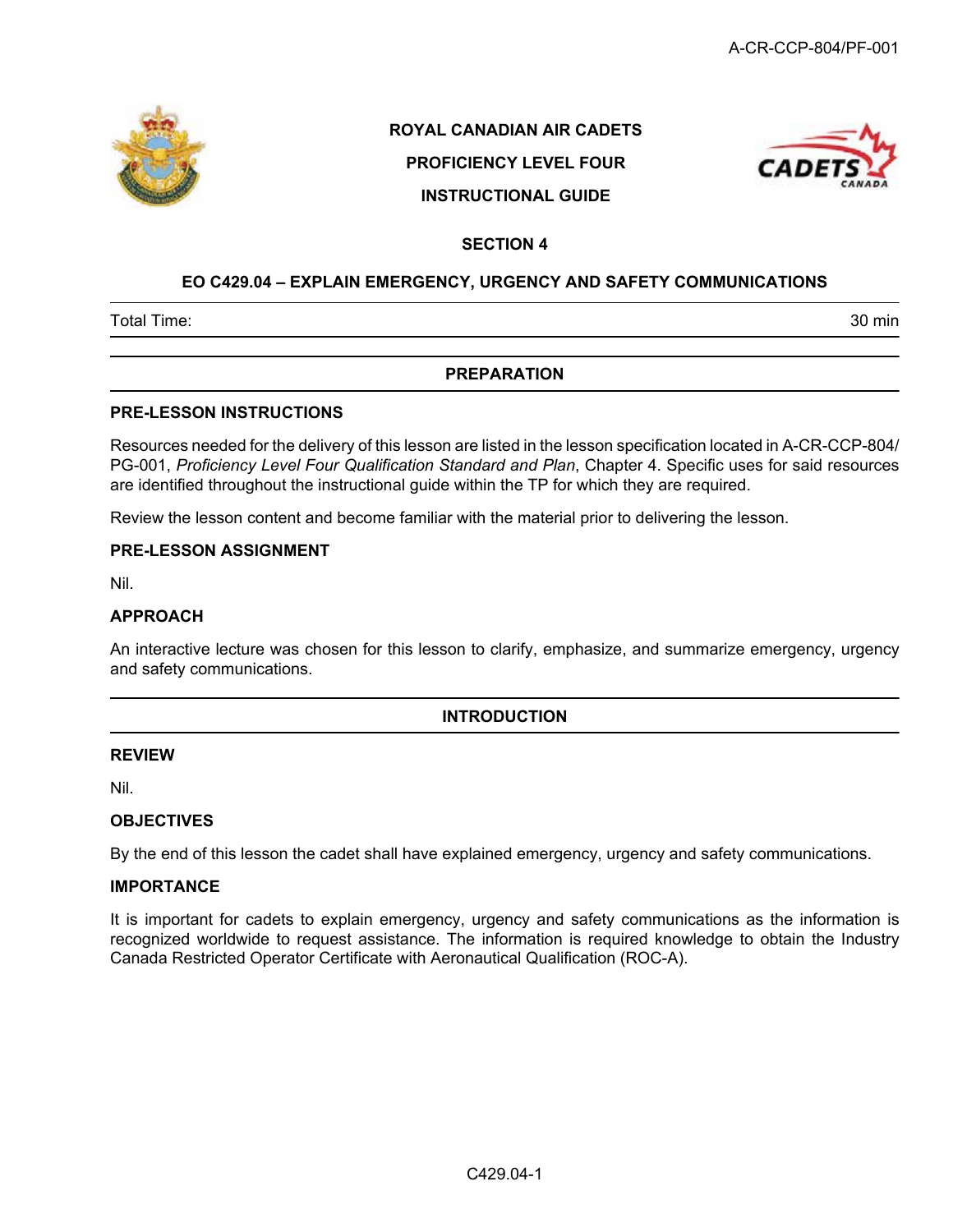**Teaching Point 1 Explain emergency communications.**

Time: 15 min Method: Interactive Lecture Communication of the Method: Interactive Lecture

## **EMERGENCY COMMUNICATIONS**

## **Distress Call**

A distress call is defined as a situation of serious and / or imminent danger that requires immediate assistance. A distress call is sent by saying:

- 1. MAYDAY spoken three times,
- 2. THIS IS, and
- 3. the call sign of the aircraft in distress spoken three times.



Distress situations include:

fire,

- engine failure, and Ä
- $\bullet$ explosive decompression.

Example:

MAYDAY, MAYDAY, MAYDAY, THIS IS, PIPER FOXTROT ALFA BRAVO CHARLIE, PIPER FOXTROT ALFA BRAVO CHARLIE, PIPER FOXTROT ALFA BRAVO CHARLIE.

## **Priority**

A distress call has absolute priority over all other transmissions.

## **Frequencies to Use**

The initial distress call should be made on the air-to-ground frequency that is in use at the time. If the station in distress cannot make contact on the initial air-to-ground frequency, attempt to make contact on the general distress frequency (121.50 MHz, 243 MHz or 3023.5 kHz) and then any other frequency that is available. If changing frequency, state which frequency is being changed to before leaving the first frequency.

## **Distress Message**

The distress message shall follow the distress call as soon as possible. The message shall include as much information as possible, in the following order:

- 1. the distress signal MAYDAY once,
- 2. the call sign of the aircraft in distress once,
- 3. the nature of the distress condition and what assistance is required,
- 4. the intentions of the person in command,
- 5. the aircraft details including its position, airspeed, altitude, and heading,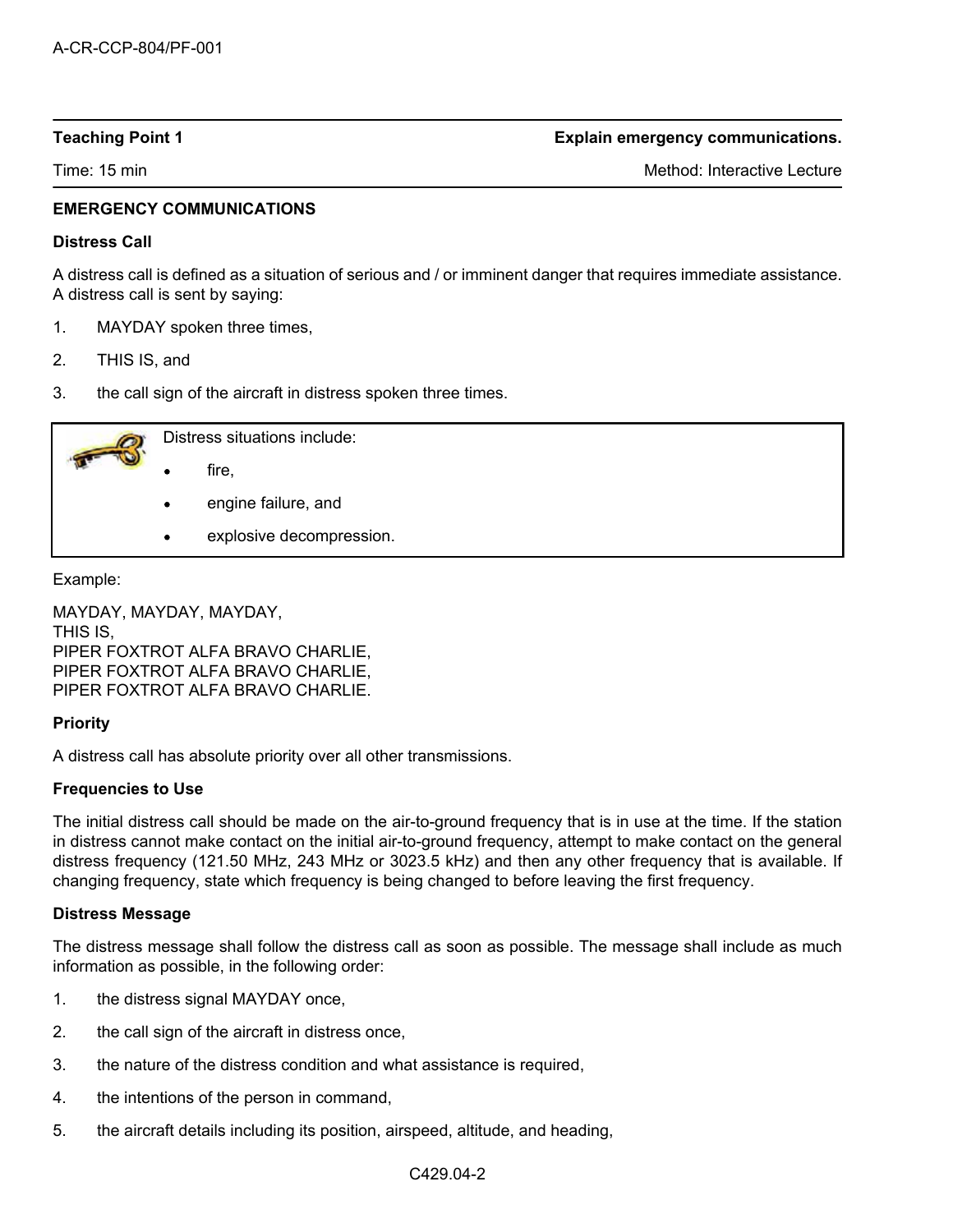- 6. the number of people on board and any injuries,
- 7. any other information which might assist the rescue, and
- 8. the call sign of the aircraft in distress.

#### **Example:**

MAYDAY, PIPER FOXTROT ALFA BRAVO CHARLIE, STRUCK BY LIGHTNING, DITCHING AIRCRAFT, POSITION: 20 MILES EAST OF WINNIPEG, ALTITUDE: WUN TOUSAND FIFE ZERO ZERO FEET, AIRSPEED: WUN TOO FIFE KNOTS, HEADING: TOO SEVEN ZERO DEGREES, ONE PERSON ON BOARD, PIPER FOXTROT ALFA BRAVO CHARLIE.

#### **Repetition of Distress Message**

The distress message shall be repeated at intervals by the aircraft in distress until an answer is received or until it is no longer safe / possible to continue sending the message.

#### **Action by Station in Distress**

A person in command of an aircraft in distress shall direct the following actions:

- 1. transmit the distress call;
- 2. transmit the distress message;
- 3. listen for acknowledgement of message receipt;
- 4. exchange further distress information as applicable; and
- 5. activate automatic emergency equipment (eg, emergency locator transmitter [ELT]) if available and when appropriate.

#### **Action by Stations Other Than the Station in Distress**

An aircraft that is not in distress shall transmit the distress message when:

- 1. the aircraft in distress is not in a position to transmit the message;
- 2. the person in command of the aircraft not in distress believes that further help is necessary; and
- 3. the aircraft heard a distress message that has not been acknowledged.



When a distress message has been heard and the aircraft in distress is not in the immediate vicinity, allow time for stations nearer to the aircraft in distress to reply.

Stations hearing a distress message shall:

- continue to monitor the frequency on which the distress message was received;
- establish a continuous watch on appropriate distress and emergency frequencies;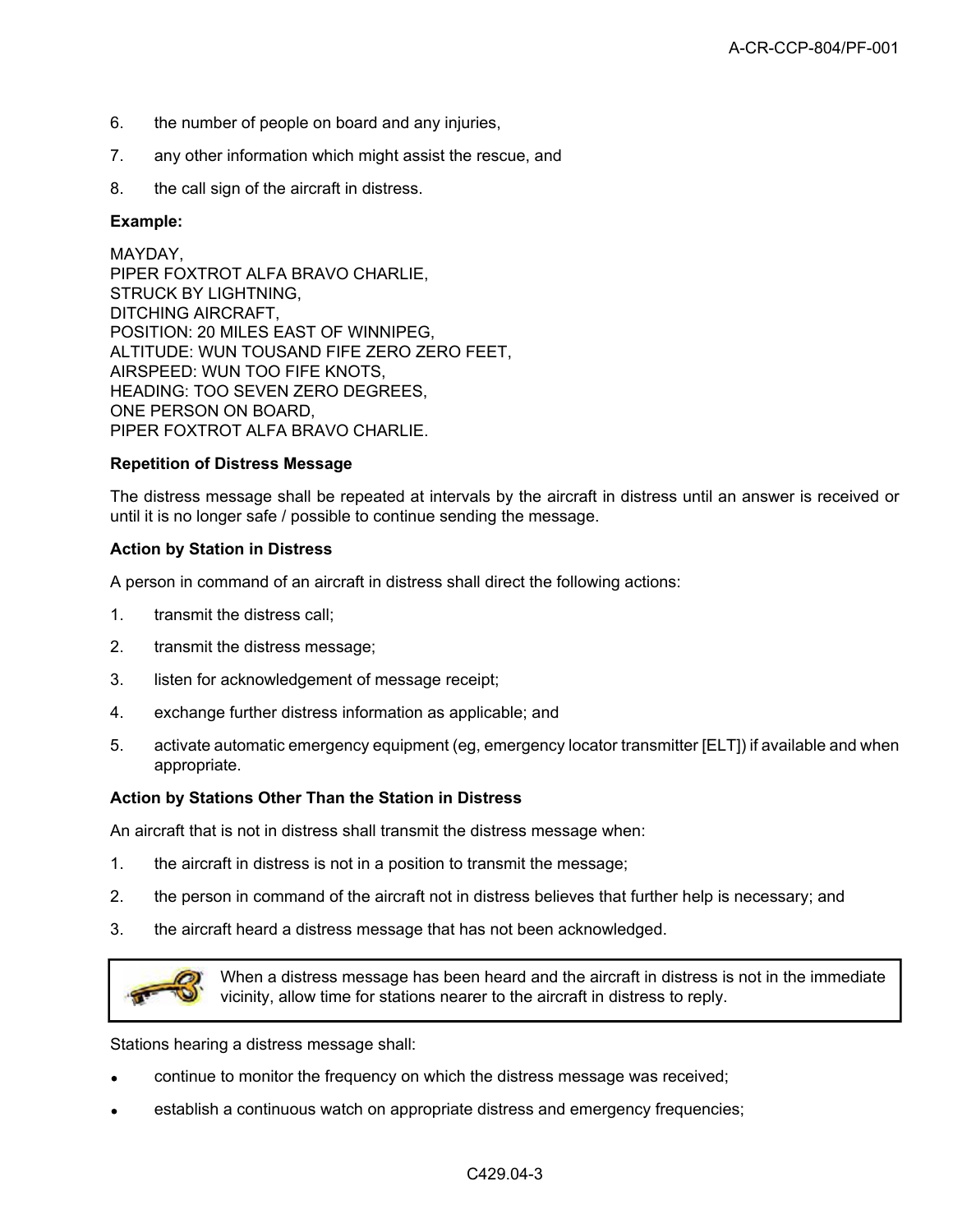- notify stations with direction finding or radar facilities and request assistance unless it is known that the action has been taken by the station acknowledging receipt of the distress message; and
- cease transmissions which interfere with the distress traffic.

#### **Distress Traffic**



Distress traffic is all transmissions relative to the immediate assistance required by the station in distress including all transmissions after the initial distress call.

The distress signal MAYDAY spoken once shall precede all distress traffic.



For stations not aware of the distress call, starting the message with the word MAYDAY will alert the stations of a distress situation. All stations will monitor the distress channel on which the distress call originated.

Any aircraft that has knowledge of the distress traffic and cannot assist the station in distress shall follow the traffic until it is evident that assistance is being provided.

All stations that are aware of the distress traffic and are not participating in the traffic are forbidden to transmit on the frequencies.



Communication can continue once a message has been received indicating that normal working traffic has resumed.

## **Acknowledgement of Receipt of a Distress Message**

A station responding to a distress message shall acknowledge the message in the following form:

- 1. the distress signal MAYDAY;
- 2. the call sign of the station in distress spoken three times;
- 3. the phrase THIS IS;
- 4. the call sign of the station acknowledging receipt spoken three times; and
- 5. the words RECEIVED MAYDAY.

#### **Example:**

MAYDAY, MAYDAY, MAYDAY, PIPER FOXTROT ALFA BRAVO CHARLIE, PIPER FOXTROT ALFA BRAVO CHARLIE, PIPER FOXTROT ALFA BRAVO CHARLIE, THIS IS, WINNIPEG TOWER, WINNIPEG TOWER, WINNIPEG TOWER, RECEIVED MAYDAY.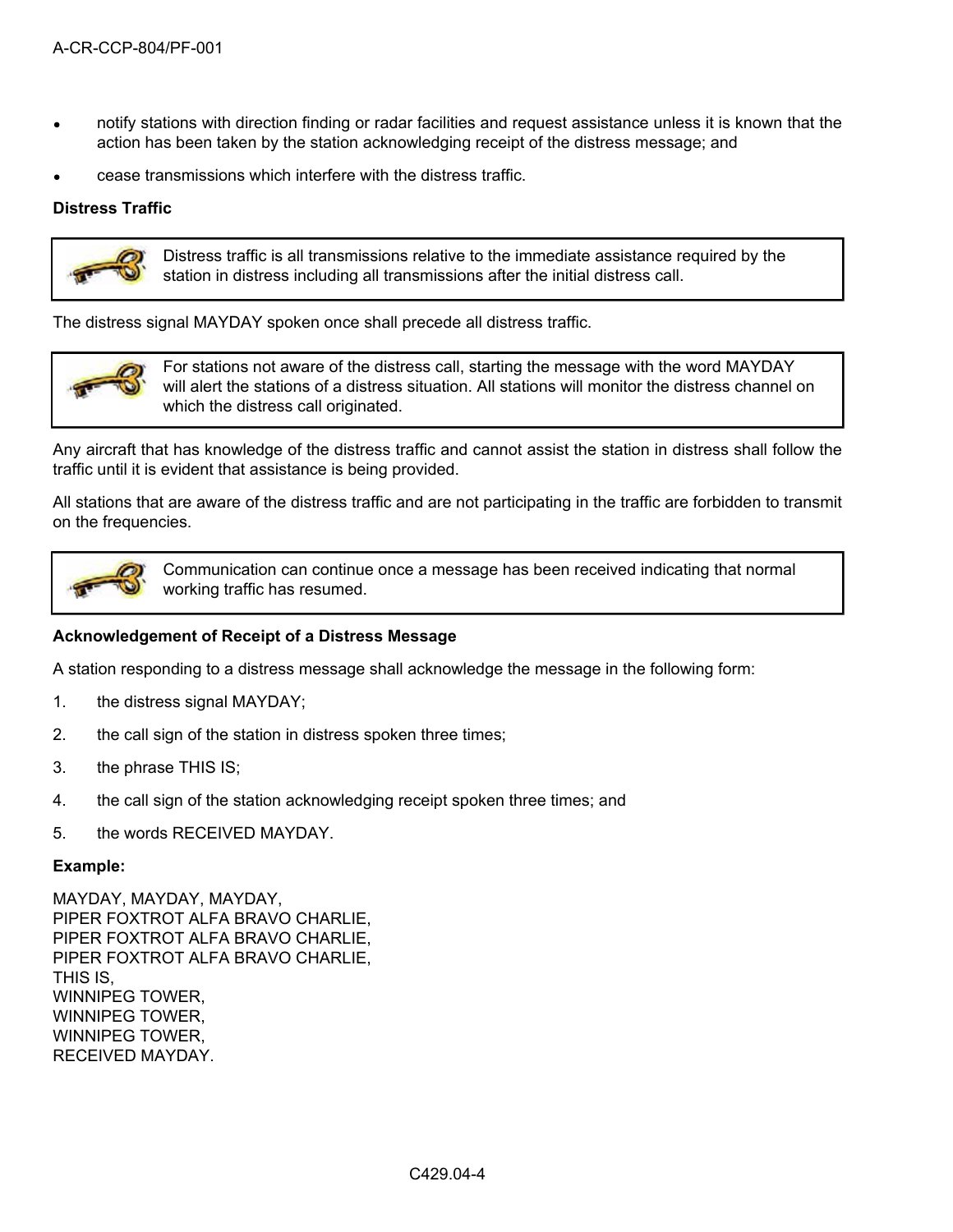### **Action by Stations Acknowledging Receipt of a Distress Message**

Once the station has acknowledged the distress message, the station shall take the following actions:

- 1. taking control of the communications or clearly transferring the responsibility and informing the aircraft if a transfer is made;
- 2. taking immediate action to ensure all necessary information is provided as soon as possible to the air traffic service (ATS) unit concerned and the aircraft operating agency or representative concerned;
- 3. continuing to monitor the frequency on which the distress message was received and if possible any other frequency that may be used by the aircraft in distress;
- 4. warning other stations in order to prevent the transfer of aeronautical traffic to the frequency or the distress communication; and
- 5. ceasing all transmissions that may interfere with the distress traffic.

#### **Relay of a Distress Message**

If a distress message is repeated by an aircraft or station other than the aircraft in distress, the message will be comprised of:

- the signal MAYDAY RELAY spoken three times;
- the phrase THIS IS;
- the call sign of the station relaying the message spoken three times;
- the distress signal MAYDAY spoken once; and
- the details of the aircraft in distress, to include:
	- the call sign of the aircraft in distress spoken once;  $\circ$
	- the nature of the distress;  $\circ$
	- the action being taken;  $\circ$
	- $\circ$ its location;
	- the number of people on board; and  $\circ$
	- the call sign of the aircraft in distress spoken once. $\circ$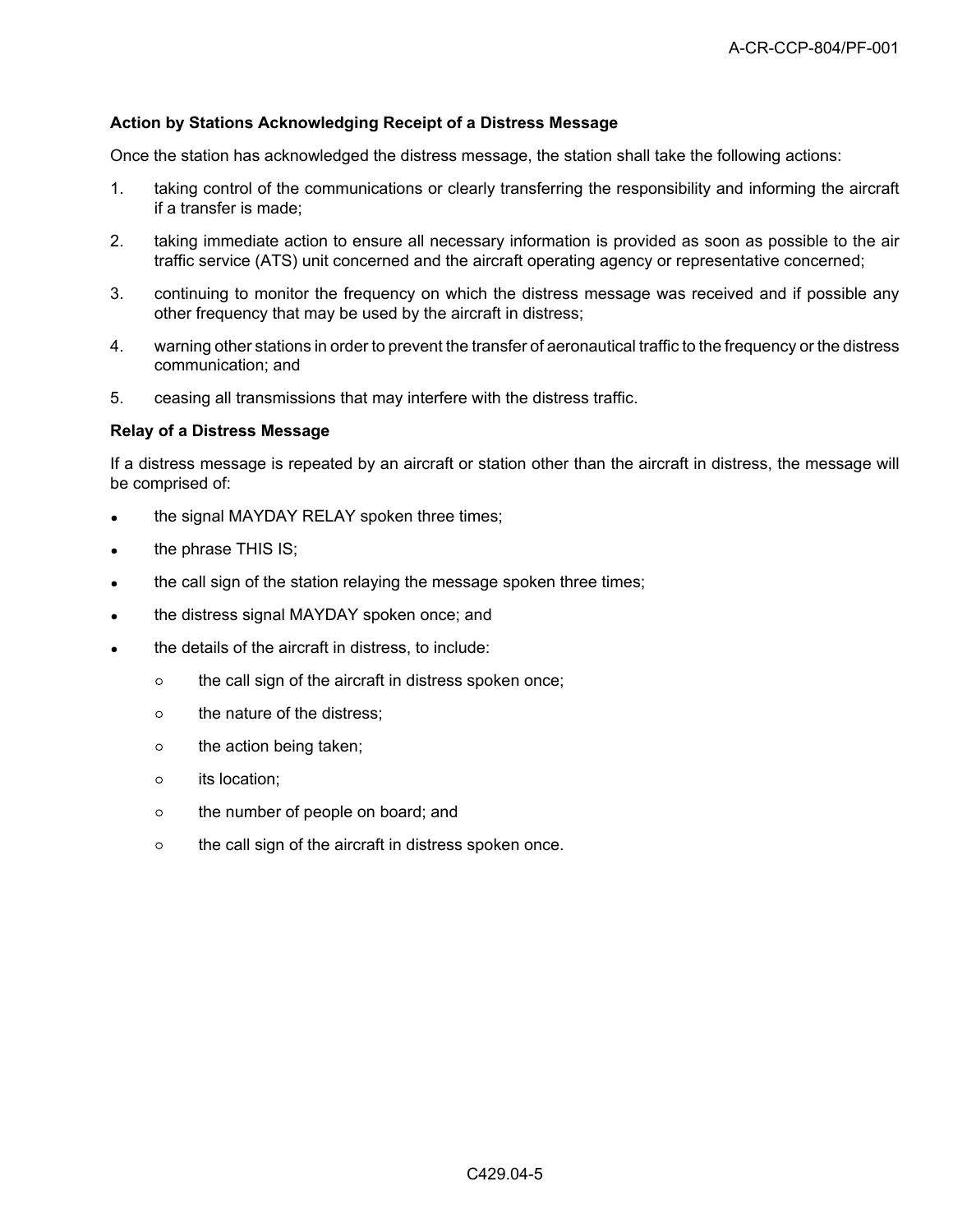### Example:

MAYDAY RELAY, MAYDAY RELAY, MAYDAY RELAY, THIS IS, CESSNA GOLF SIERRA ROMEO TANGO, CESSNA GOLF SIERRA ROMEO TANGO, CESSNA GOLF SIERRA ROMEO TANGO, MAYDAY, PIPER FOXTROT ALFA BRAVO CHARLIE, STRUCK BY LIGHTNING, FORCED LANDING AIRCRAFT, POSITION: 20 MILES EAST OF WINNIPEG, ALTITUDE: WUN TOUSAND FIFE ZERO ZERO FEET, AIRSPEED: WUN TOO FIFE KNOTS, HEADING: TOO SEVEN ZERO DEGREES, ONE PERSON ON BOARD, PIPER FOXTROT ALFA BRAVO CHARLIE.

#### **Imposition of Silence**

Silence shall be imposed on all stations or individual stations in the area that are interfering with the distress traffic. The aircraft in distress or the station in control of distress traffic shall use the expression SEELONCE MAYDAY. Other stations near the aircraft in distress may impose silence during a distress situation by using the international expression SEELONCE DISTRESS.

All transmissions will cease immediately except for those involved in the distress traffic.

Example:

| The aircraft in distress imposing silence to a specific<br>station:                | CHEROKEE GOLF OSCAR OSCAR PAPA,<br>THIS IS,<br>PIPER FOXTROT ALFA BRAVO CHARLIE,<br>SEELONCE MAYDAY,<br>OUT.                  |
|------------------------------------------------------------------------------------|-------------------------------------------------------------------------------------------------------------------------------|
| A station other than the aircraft in distress imposing<br>silence to all stations: | ALL STATIONS, ALL STATIONS, ALL STATIONS,<br>THIS IS,<br>CHEROKEE GOLF OSCAR OSCAR PAPA,<br><b>SEELONCE DISTRESS.</b><br>OUT. |

#### **Cancellation of Distress**

When the distress situation or when radio silence has ended, the station controlling the distress traffic shall transmit a message addressed to all stations on all frequencies used, advising that normal communication may resume. The message cancelling the distress message includes:

- 1. the distress signal MAYDAY spoken once;
- 2. the phrase HELLO ALL STATIONS spoken three times;
- 3. the phrase THIS IS;
- 4. the call sign of the station transmitting the message;
- 5. the filing time of the message;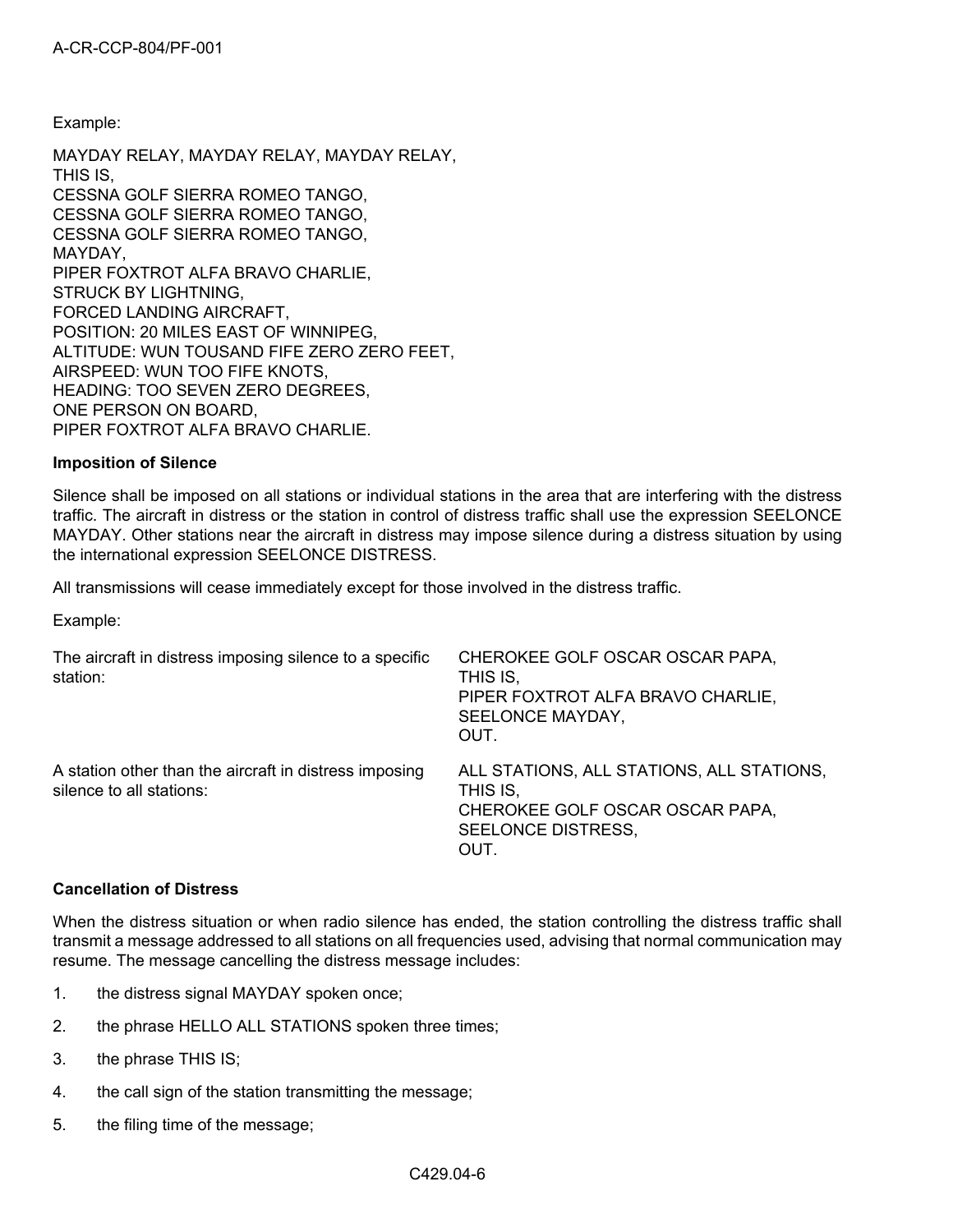- 6. the call sign of the station in distress spoken once;
- 7. the words SEELONCE FEENEE; and
- 8. the word OUT.

Example:

MAYDAY, HELLO ALL STATIONS, HELLO ALL STATIONS, HELLO ALL STATIONS, THIS IS, WINNIPEG TOWER, TIME WUN SIX TREE ZERO ZULU, PIPER FOXTROT ALPHA BRAVO CHARLIE, SEELONCE FEENEE, OUT.



Ensure that search and rescue stations are advised that a station is no longer in distress by making a normal call to the nearest aeronautical station detailing the reasons for cancelling the distress call.

## **CONFIRMATION OF TEACHING POINT 1**

#### **QUESTIONS**:

- Q1. Define a distress call.
- Q2. What is included in a distress call?
- Q3. What words are used to impose silence by the aircraft in distress?

## **ANTICIPATED ANSWERS**:

- A1. A situation of serious and / or imminent danger that requires immediate assistance.
- A2. A distress call includes:
	- MAYDAY spoken three times,  $\bullet$
	- THIS IS, and  $\bullet$
	- call sign of aircraft in distress spoken three times.  $\bullet$
- A3. SEELONCE MAYDAY.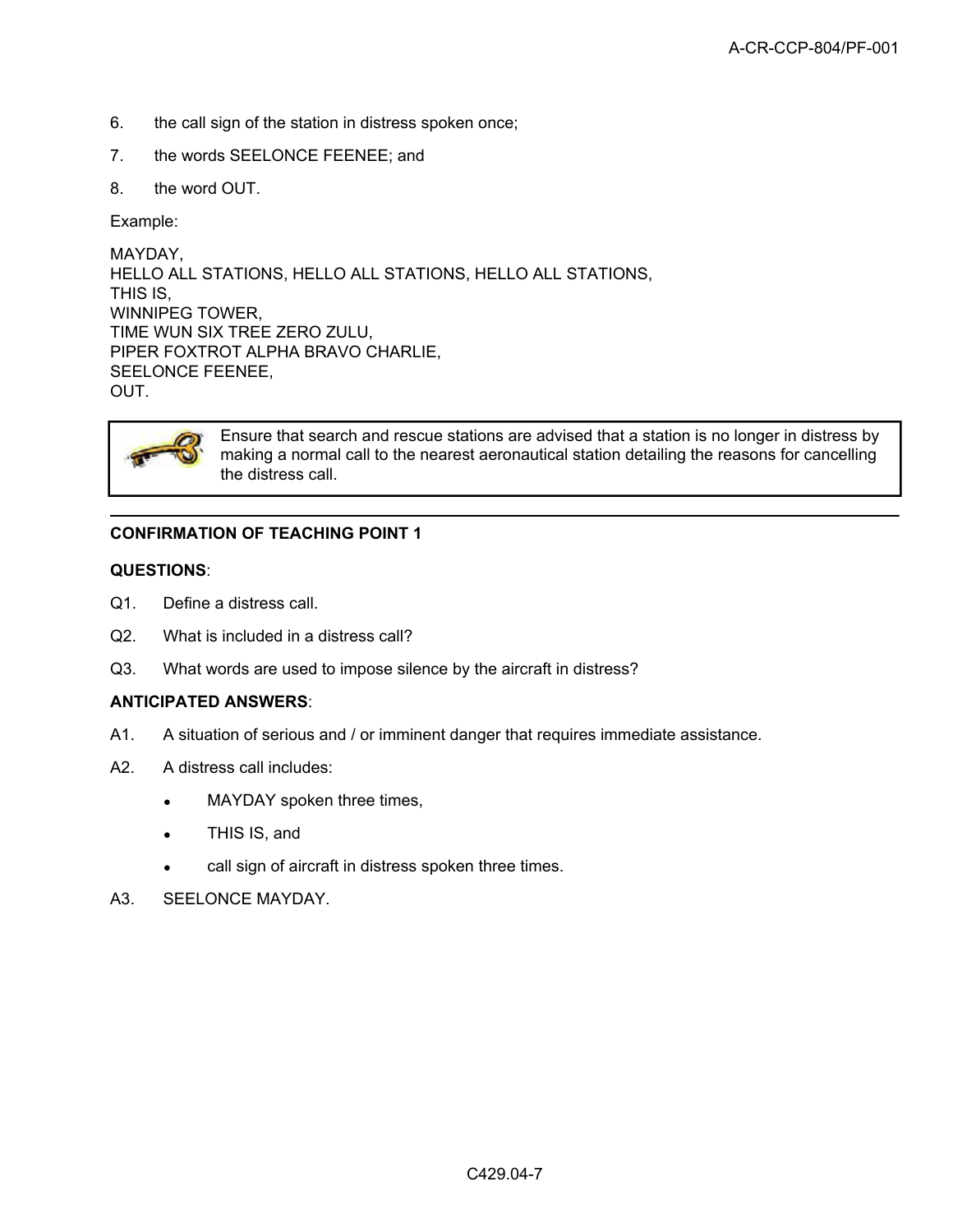## **Teaching Point 2 Explain urgency and safety communications.**

Time: 10 min Method: Interactive Lecture Communication of the Method: Interactive Lecture

## **URGENCY AND SAFETY COMMUNICATIONS**

## **Urgency Call**

An urgency call is defined as a message from a station having a very urgent transmission but does not require immediate assistance, concerning the safety of:

- an aircraft, ship, or other vehicle, and
- a person.



The urgency call shall only be sent on the authority of the person in charge including situations involving:

- being lost;  $\bullet$
- minor mechanical problems;  $\bullet$
- serious health issues involving an individual on board; and  $\bullet$
- security issues involving an individual on board.  $\bullet$

The urgency call is sent using the words PAN PAN spoken three times at the beginning of the first urgency communication.

## **Priority**

An urgency call has priority over all other transmissions except emergency (distress) calls.

All stations that hear the urgency call shall continue to listen for at least three minutes on the frequency which the signal was heard. After three minutes, and if no further message is heard, all stations can resume communications as normal.



Stations that are in communication on frequencies other than those used for the transmission of the urgency message may continue normal work without interruption unless the urgency message is addressed to all stations.

#### **Frequencies to Use**

The initial urgency call and message should be made on the air-to-ground frequency that is in use at the time. If the station in difficulty cannot make contact on the initial air-to-ground frequency, it shall attempt to make contact on the general aeronautical emergency frequency (121.50 MHz or 3023.5 kHz) or any frequency that is available to make contact with any aeronautical ground or aircraft station.

#### **Urgency Message**

The urgency call shall be followed by the urgency message. The message shall include further information including as many as possible, in the following order:

- 1. the urgency call PAN PAN spoken three times;
- 2. the call sign of the aircraft, station, or ALL STATIONS spoken three times;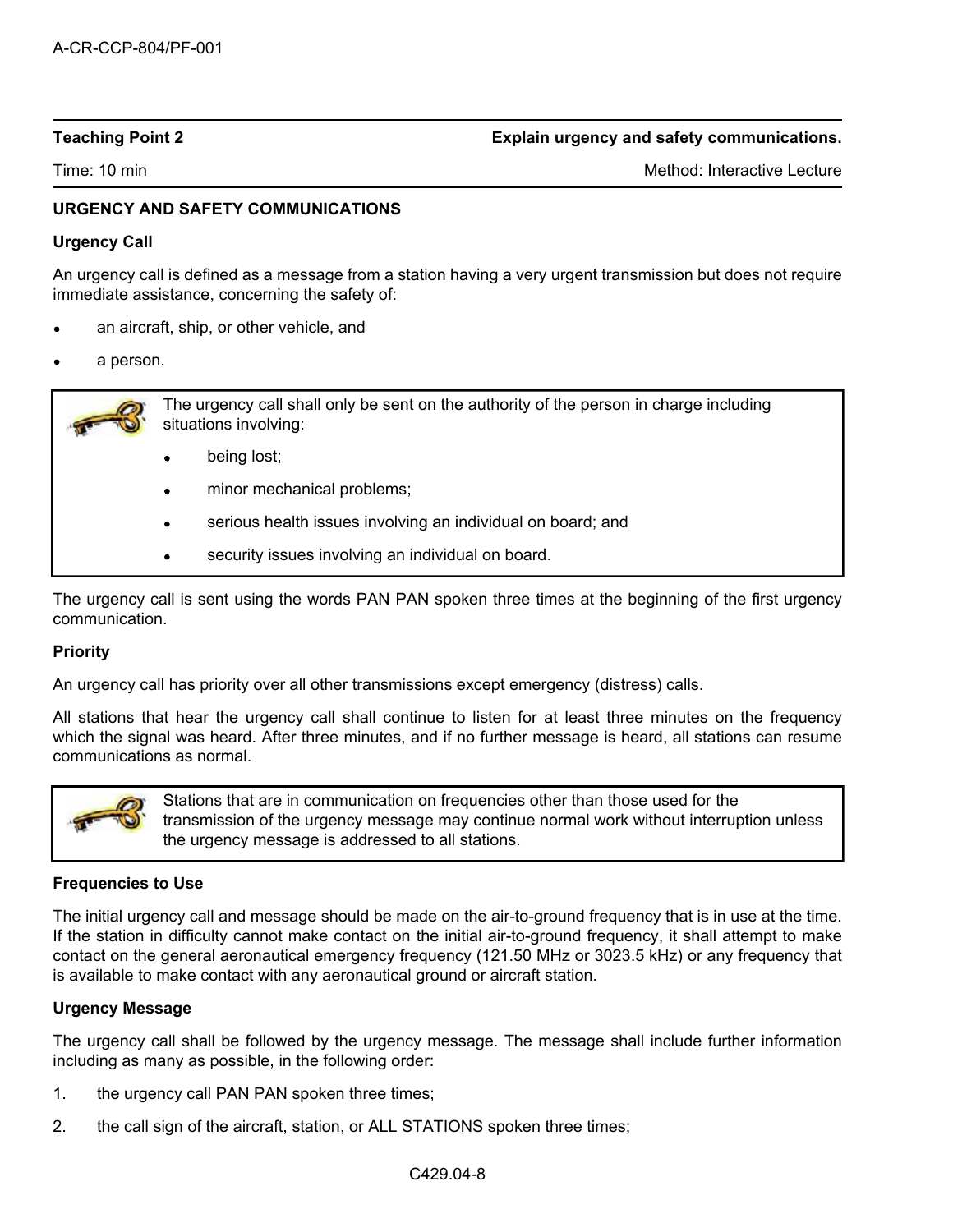- 3. the phrase THIS IS;
- 4. the call sign of the aircraft or station making the urgency call;
- 5. the nature of the urgency condition;
- 6. the intentions of the person in command;
- 7. the aircraft particulars of its position (airspeed, altitude, and heading);
- 8. any other useful information;
- 9. the call sign of the aircraft in distress; and
- 10. the word OVER.

Example:

PAN PAN, PAN PAN, PAN PAN, ALL STATIONS, ALL STATIONS, ALL STATIONS, THIS IS, PIPER FOXTROT ALFA BRAVO CHARLIE, LOST, REQUEST RADAR CHECK, POSITION: UNKNOWN, ALTITUDE: WUN TOUSAND FIFE HUNDRED FEET, AIRSPEED: WUN TOO FIFE KNOTS, HEADING: TOO SEVEN ZERO DEGREES, PIPER FOXTROT ALFA BRAVO CHARLIE, OVER.

#### **Reply to Urgency Message**

When the urgency message is addressed to all stations and is acknowledged by another aircraft or station, the acknowledging station shall forward the urgency information to the appropriate authorities.

Example:

PAN PAN, PIPER FOXTROT ALFA BRAVO CHARLIE, THIS IS WINNIPEG TOWER, YOUR POSITION IS 28 MILES EAST WINNIPEG, WINNIPEG TOWER, STANDING BY.

#### **Cancellation of Urgency Message**

As soon as it is known that the action is no longer necessary, the cancellation message shall be directed to ALL STATIONS by the station responsible for the urgency message transmission.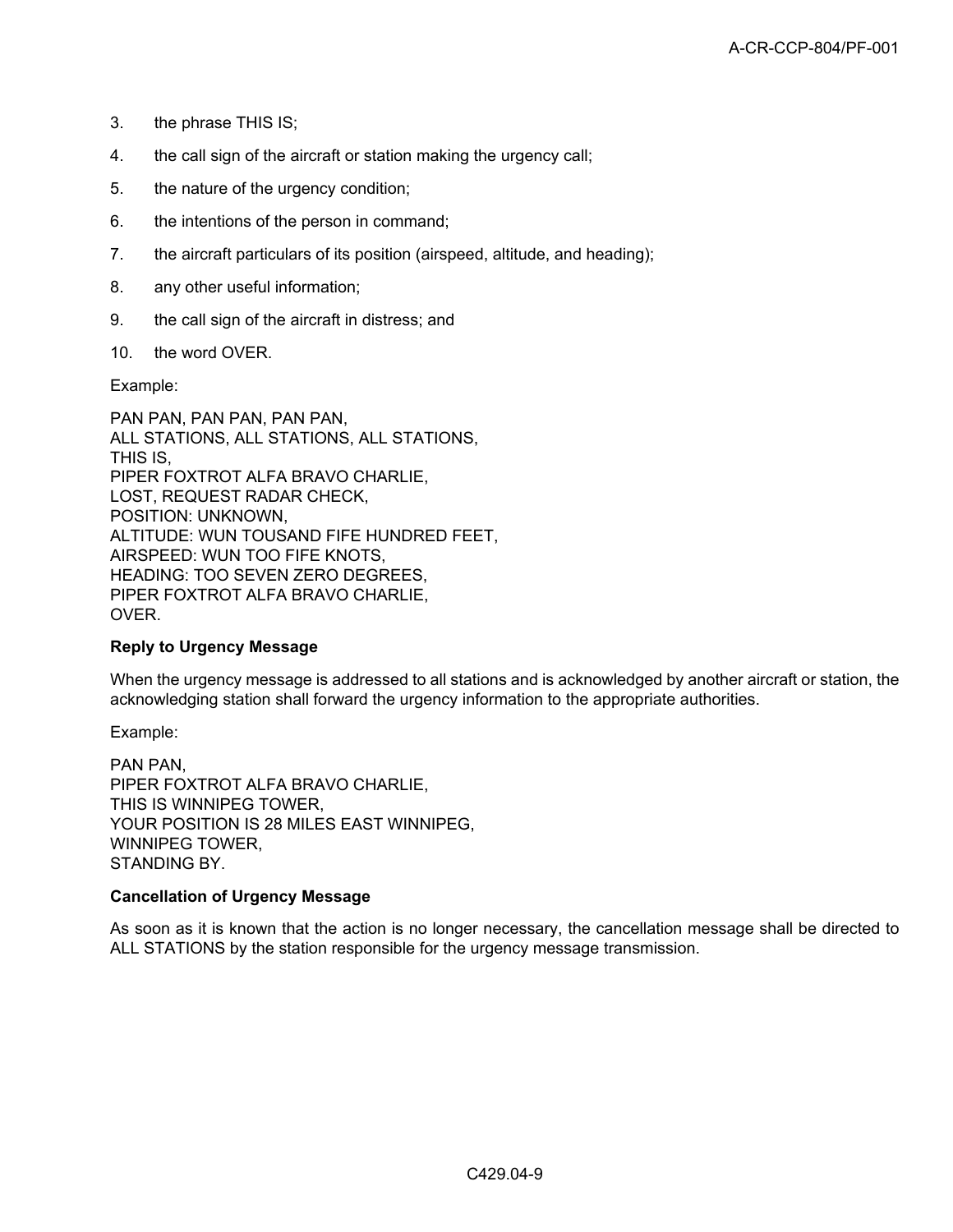Example:

PAN PAN, HELLO ALL STATIONS, HELLO ALL STATIONS, HELLO ALL STATIONS, THIS IS, PIPER FOXTROT ALFA BRAVO CHARLIE, PIPER FOXTROT ALFA BRAVO CHARLIE, PIPER FOXTROT ALFA BRAVO CHARLIE, 28 MILES EAST OF WINNIPEG AIRPORT PROCEEDING NORMALLY, PIPER FOXTROT ALFA BRAVO CHARLIE, OUT.

## **Safety Signal**

Aircraft or stations transmitting the safety signal SECURITE will then transmit a message to aircraft in flight, concerning:

- the safety of navigation, or
- important meteorological warnings.

The safety signal has priority over all communications except distress and urgency.

The safety signal SECURITE is spoken three times at the start of the message addressed to ALL STATIONS.

Example:

SECURITE, SECURITE, SECURITE, ALL STATIONS, ALL STATIONS, ALL STATIONS, THIS IS, PIPER FOXTROT NOVEMBER KILO ECHO, NOTICE TO ALL STATIONS IN AREA, 30 MILES EAST OF OTTAWA, UNMANNED BALLOON DRIFTING, PIPER FOXTROT NOVEMBER KILO ECHO, OUT.

## **CONFIRMATION OF TEACHING POINT 2**

#### **QUESTIONS**:

- Q1. Define an urgency call.
- Q2. What word is repeated three times for an urgency call?
- Q3. What word is repeated three times for the safety signal?

## **ANTICIPATED ANSWERS**:

- A1. A message from a station having a very urgent transmission but does not require immediate assistance, concerning the safety of:
	- an aircraft, ship, or other vehicle, and
	- a person. $\bullet$